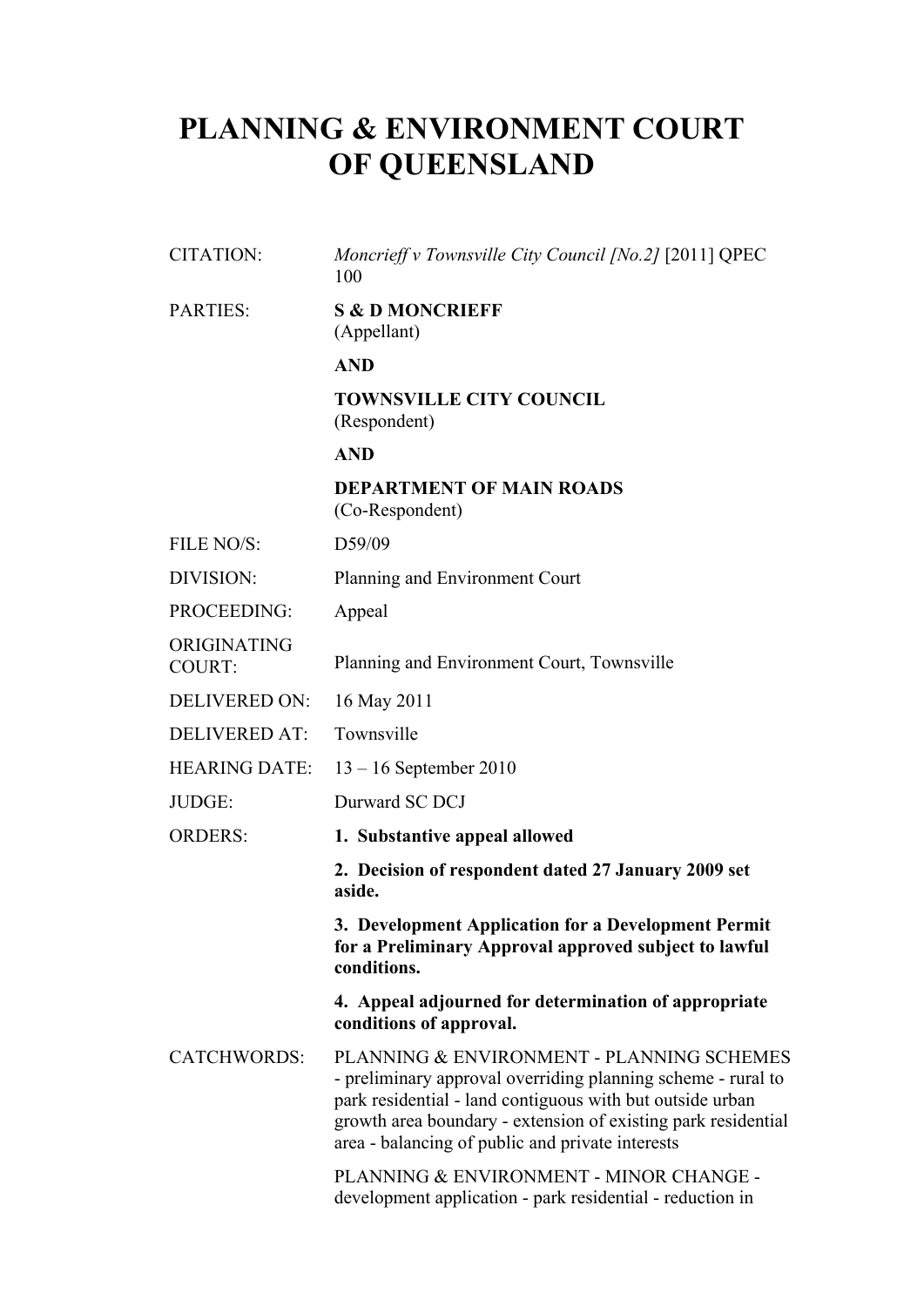|                                   | number of proposed lots - non-reticulated in lieu of<br>reticulated sewerage proposed - whether latter is a minor<br>change                                                                                                                                                                                                                                                                                                                                                                                                                                                                                                                                                                                                                                                                                                                                                                                                                                                                                                                                                                                                                                                                                                                                                                                                                                                                                                                                                                                                                                                                                                                                        |
|-----------------------------------|--------------------------------------------------------------------------------------------------------------------------------------------------------------------------------------------------------------------------------------------------------------------------------------------------------------------------------------------------------------------------------------------------------------------------------------------------------------------------------------------------------------------------------------------------------------------------------------------------------------------------------------------------------------------------------------------------------------------------------------------------------------------------------------------------------------------------------------------------------------------------------------------------------------------------------------------------------------------------------------------------------------------------------------------------------------------------------------------------------------------------------------------------------------------------------------------------------------------------------------------------------------------------------------------------------------------------------------------------------------------------------------------------------------------------------------------------------------------------------------------------------------------------------------------------------------------------------------------------------------------------------------------------------------------|
|                                   | PLANNING & ENVIRONMENT - ASSESSABLE<br>DEVELOPMENT - compliance with rural planning area code<br>and urban growth area code                                                                                                                                                                                                                                                                                                                                                                                                                                                                                                                                                                                                                                                                                                                                                                                                                                                                                                                                                                                                                                                                                                                                                                                                                                                                                                                                                                                                                                                                                                                                        |
|                                   | PLANNING & ENVIRONMENT - IMPACT<br>ASSESSMENT - CONSTRUCTION OF PLANNING<br>SCHEME - whether compromise of DEO's - whether conflict<br>with planning scheme - whether sufficient grounds to justify<br>decision despite conflict                                                                                                                                                                                                                                                                                                                                                                                                                                                                                                                                                                                                                                                                                                                                                                                                                                                                                                                                                                                                                                                                                                                                                                                                                                                                                                                                                                                                                                   |
| <b>LEGISLATION:</b>               | <i>Integrated Planning Act 1997 ss 1.3.3, 1.3.6, 3.1.6, 3.5.5,</i><br>3.5.5A, 3.5.14, 3.5.14A and 4.1.52; Sustainable Planning Act<br>2009 ss 350 and 819; Local Government Act 2009 ss 250,<br>251.                                                                                                                                                                                                                                                                                                                                                                                                                                                                                                                                                                                                                                                                                                                                                                                                                                                                                                                                                                                                                                                                                                                                                                                                                                                                                                                                                                                                                                                               |
| <b>PLANNING</b><br><b>SCHEME:</b> | City of Thuringowa Planning Scheme 2003                                                                                                                                                                                                                                                                                                                                                                                                                                                                                                                                                                                                                                                                                                                                                                                                                                                                                                                                                                                                                                                                                                                                                                                                                                                                                                                                                                                                                                                                                                                                                                                                                            |
| CASES:                            | Moncrieff v TCC [2010] QPEC 45; Westfield Management<br>Ltd v Pine Rivers Shire Council & The Warehouse Group<br>(Australia) Pty Ltd [2004] QPELR 337; Webster v<br>Caboolture Shire Council [2009] QPELR 455; Luke v<br>Maroochy Shire Council [2003] QPELR 447; Woolworths<br>Ltd v Maryborough City Council (No 2) [2006] 1 Qd R 273;<br>Weightman v Gold Coast City Council [2003] 2 Qd R 441;<br>Australian Capital Holdings Pty Ltd v Mackay City Council<br>[2008] QCA 157; All-a-wah Carapark v Noosa Shire Council<br>[1989] QPELR 155; Arksmead v Council of the City of Gold<br>Coast [2000] 107 LGERA 60; ALDI Stores (A Limited<br>Partnership) v Redland Shire Council [2009] QCA346; Rich<br>v Central Highlands Regional Council [2010] QPEC 36;<br>Plafaire Projects Australia Pty Ltd v Council of the Shire of<br>Maroochy & Anor [1991] QPELR 87; Grosser v Gold Coast<br>City Council [2001] 117 LGERA 153; Casagrande<br>Investments Pty Ltd v Redland City Council & Ors [2010]<br>QPEC 54; HA Bachrach Pty Ltd v Minister for Housing<br>(1992) 80 LGERA 230; Yu Feng Pty Ltd v Maroochy Shire<br>Council (2000) Qd R 306; Cut Price Stores v Caboolture<br>Shire Council (1984) QPELR 126; Intrafield Pty Ltd v<br>Redland Shire Council [2008] QPELR 455; Harderan v<br>Logan Shire Council (1989) ! Qd R 524; Adam & Anor v<br>Gold Coast City Council [2007] QPELR 379; Leda Holdings<br>Pty Ltd v Caboolture Shire Council [2006] QCA 271; Gelling<br>v Cairns City Council [2008] QPEC 38; Acland Pastoral Co<br>Pty Ltd v Rosalie Shire Council [2007] QPEC 112; Bullock &<br>Ors v Maroochy Shire Council & Anor [2008] QPELR 115. |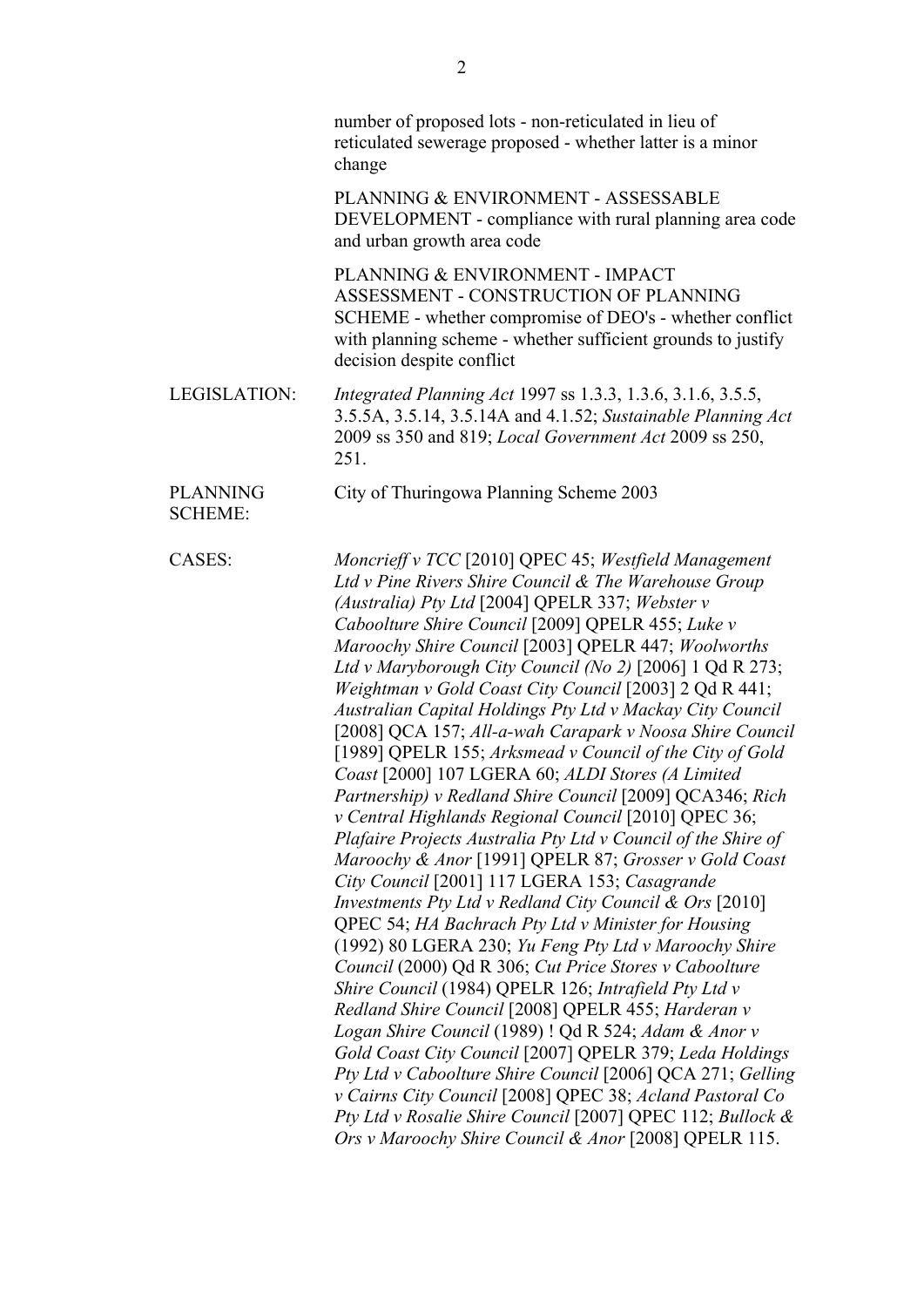| COUNSEL:           | C.L. Hughes SC and M.A. Williamson for the appellants<br>R.A. Quirk for the respondent |
|--------------------|----------------------------------------------------------------------------------------|
| <b>SOLICITORS:</b> | $p \& e$ law for the appellants<br>Townsville City Solicitors for the respondent       |

[1] The appellants in about October 2006 made a Development Application for a Development Permit for a Preliminary Approval overriding the Planning Scheme in respect of a property ("the land") situated at Granitevale Road, Alice River (the "development application").

## **The proposed development**

- [2] The land situated at Granitevale Road, Alice River, Townsville City (formerly in Thuringowa City) is located in the Rural Planning Area under the City of Thuringowa Planning Scheme 2003 (the "planning scheme"), described as Rural 400 (property description Lot 2 on RP 738646 and part of Lot 2 on RP 728339, comprising an area of 420 hectares). It adjoins the existing rural residential estate of Rupertswood.
- [3] The development application originally proposed a master planned Park Residential Subdivision of 1,100 lots as an extension to the existing Rupertswood Rural Residential community. Modifications were subsequently made to reduce the number of lots to 850, with an increase of parkland and open space and conservation and riparian corridors. The lot sizes directly the adjoining existing Rupertswood Estate were also increased to satisfy adjoining owner's amenity concerns.

# **Notice of Appeal**

[4] On 27 January 2009, the respondent (the "Council") refused the development application. The appellant filed a Notice of Appeal on 2 March 2009. In the course of the hearing of the appeal the Council abandoned reliance on DEOs 1, 2 and 5. The appeal also sought relief against the decision of the co-respondent ("DMR") made on 25 February 2008 to impose conditions on the approval of the development application. However, that part of the appeal was deferred until after the principal appeal was resolved in this hearing. DMR were earlier in the proceedings excused from participation in this hearing.

# **Decision Notice and Grounds of Appeal**

- [5] The Decision Notice dated 30 January 2009 identified four reasons for refusal. The edited grounds of appeal, in *italics*, follow each of the four reasons for refusal:
	- 'a. the proposed material change of use of land does not comply with the character statement for the Rural Planning Area specifically s 3.1.1(b)(i), (iii), (iv) and s  $3.1.1(f)$  and (g)(iii);
		- *A dominant feature of the area is the Rupertswood Residential Area.*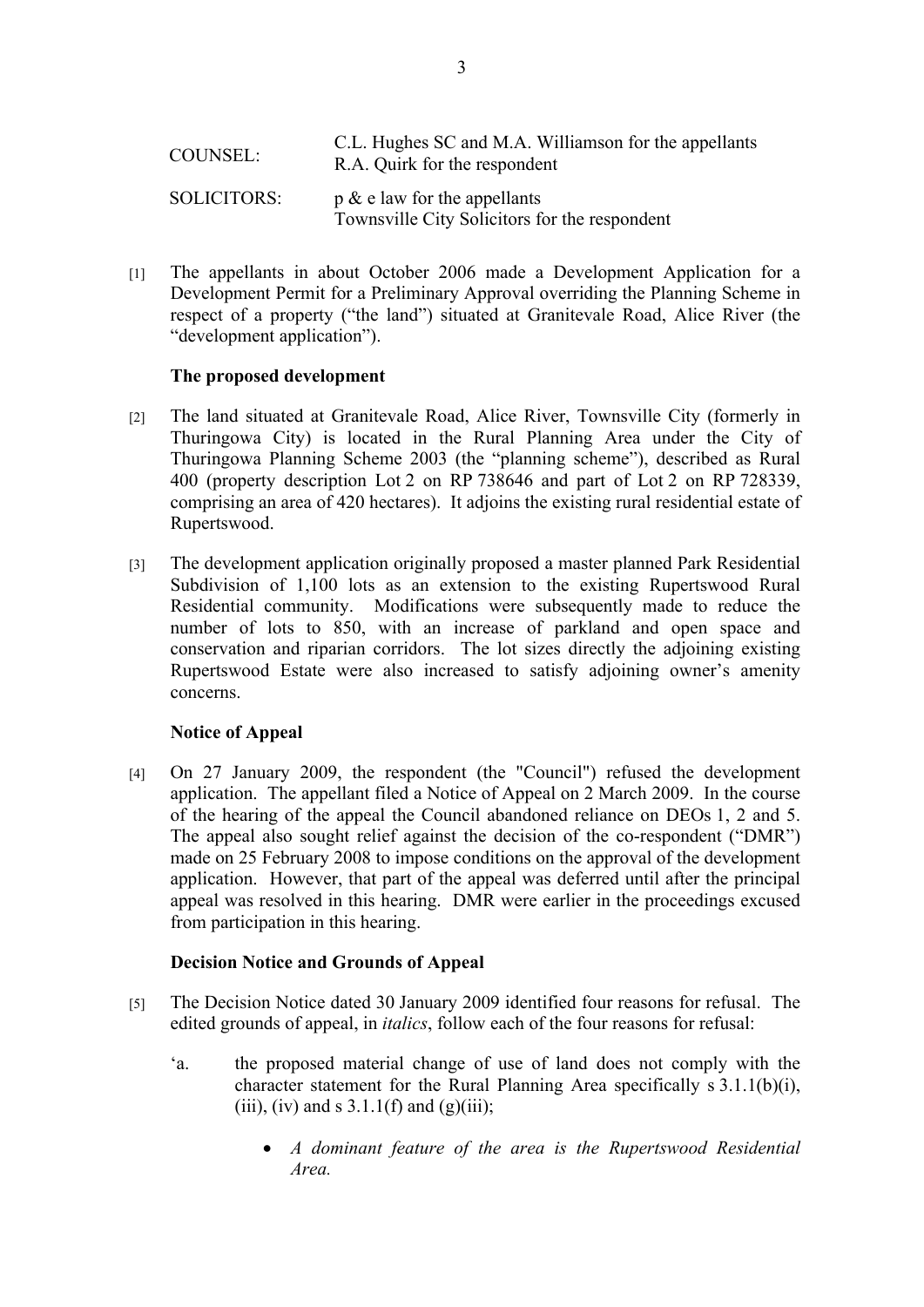- *The land is separated from other rural land by road, river and power easement*
- *The development proposal is consistent with Rupertswood rural residential area and thus consistent with the established character of the area*
- *Rupertswood provides infrastructure to the boundary of the land*
- *There is a minimisation of adverse environmental impacts including retention of park, conservation and riparian corridors*
- *The proposed development consolidates the existing Rupertswood Residential Development*
- *The expansion of Rupertswood was anticipated by sizing of infrastructure and the design of future road connection points*
- *The proposed development will support and improve the efficiency of established infrastructure*
- *There are limited locations for 'park residential' developments under the Planning Scheme*
- *The land is no longer a viable rural property, because of its size and location, water sources and soil structure and slope*
- *Any concerns are able to be addressed by conditions.*
- b. the proposed material change of use does not comply with the Rural Planning Area Code, specifically P1 (character in built form), P2 (separation distances), P5 (lot size), P6 (non-rural development) and P7 (existing and future rural amenity);
	- *The grounds referred to in a. above are relevant to this reason*
	- *With respect to conflict, the 'conflict' is that of the continual rural use of the land which is adjacent to Rupertswood residential area.*
- c. the proposed material change of use does not comply with the City-Wide Codes, specifically 5.5.3 P1 (transport) and s 5.6 (urban growth boundaries) and s 5.2 (Natural Areas Code – P1 and P3);
	- *The grounds referred to in a. above are relevant to this reason*
	- *The proposed development complies with City Wide Codes; AS is consistent with 5.5.3P1A1 (transport)*
	- *5.6 (Urban Growth Boundaries): the land adjoins Urban Growth Boundaries and rather than inhibit or restrict implementation of the Urban Growth Boundary Code it assists by contributing to the*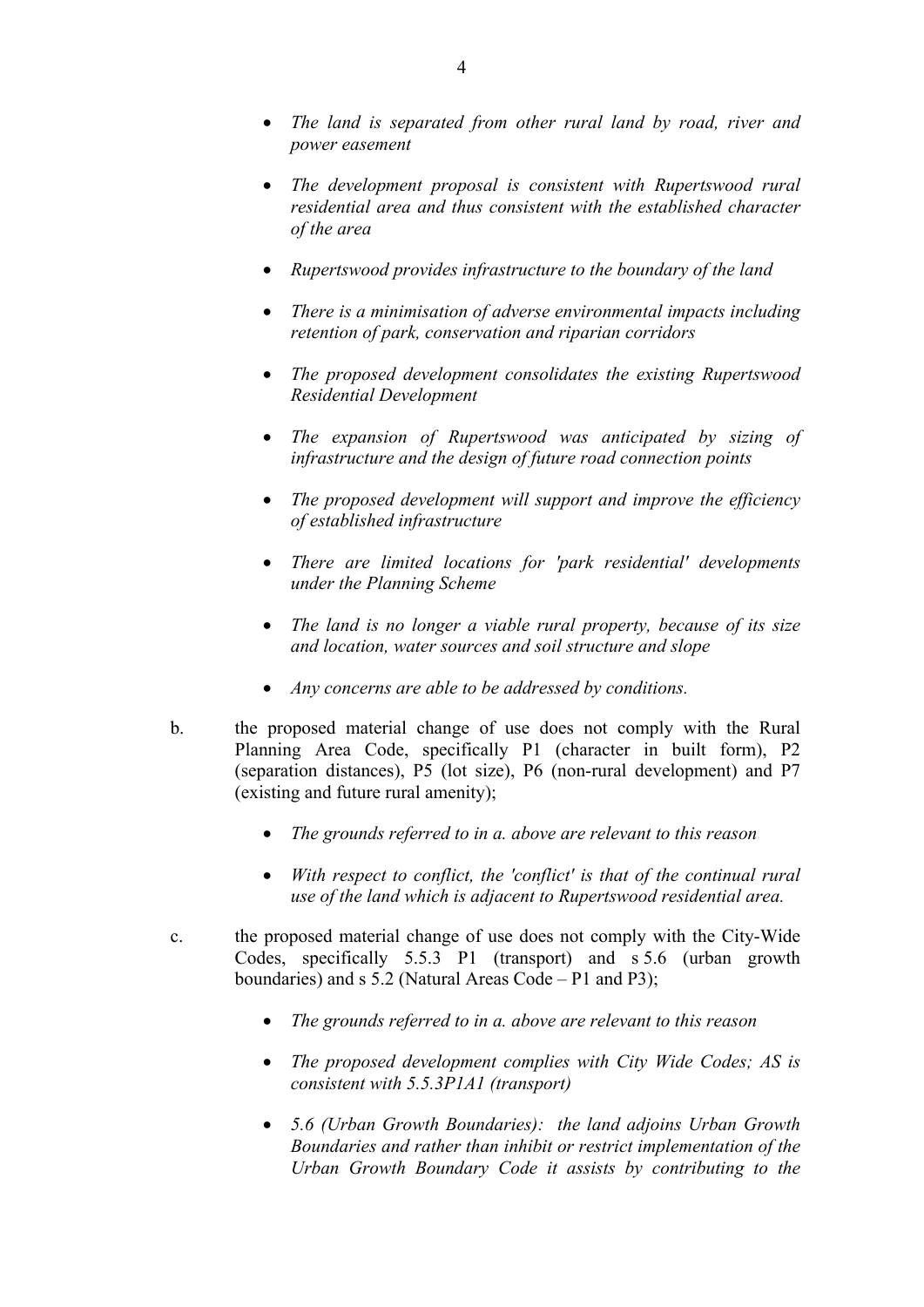*urban efficiencies of Rupertswood. Hence there are sufficient grounds for approval despite any conflict*

- *The proposed development complies with CWC s 512 (Natural Areas Code - P3) because the concurrence agency NRW supported the proposal subject to conditions.*
- d. the proposed material change of use does not comply with the Desired Environmental Outcomes of the IPA Planning Scheme, specifically DEO 6 (land use patterns)  $2.6.2(a)$ , (b), (c) and (d); DEO 2 (environmental quality) 2.2.2(d)(ii); DEO 5 (economy) 2.5.2(b)(iii); and DEO 1 (nature) 2.1.2(iii) and (iv).'
	- *DEO 6 (Land Use Patterns the proposed development is consistent with s 2.6.2 a, b, c and d: there is integration with the adjoining Rupertswood estate, there is consolidation with the adjoining Rupertswood estate, it promotes co-location and there are transport network advantages.* (NB: DEO6 was at the end of the hearing the only relevant DEO).

## **The Appeal**

[6] Pursuant to s 819(1) and (2) of the *Sustainable Planning Act* 2009 ("SPA"), the court is required to hear and determine the appeal as if SPA had not commenced. The appeal is made under s 4.1.27 *Integrated Planning Act* 1997 ("IPA") and s 3.1.6 IPA (preliminary approval overriding the Planning Scheme).

## **Overriding the planning scheme: the Preliminary Point decision**

- [7] I do not need to consider the sufficiency of the application in respect of the requirements inherent in s 3.1.6 IPA or its application to this development application. That has already been determined as a preliminary point.
- [8] In *Moncrieff v TCC* [2010] QPEC 45 His Honour Judge Robin QC ruled that the development application was an application to which s 3.1.6 of the *IPA* applied. His Honour expressed the view that "the planning scheme was sought to be varied by the site being treated as if included in the park residential planning area and not in the rural planning area or the sub-area to which it is currently assigned by the planning scheme." [11]. His Honour continued and wrote:
	- *"[12] Nothing like the analysis or 'expertise' necessary to appreciate the effect of varying the applicable planning scheme provisions in*  Stockland *would be required here. There were nearly 200 submissions, the content of which shows that the authors were fully aware that the developer proposed an extension of the existing Rupertswood Estate beyond its boundaries, which coincide with the Growth Area Boundaries in this locality. The change in character from rural and the foreseeable impacts of more intensive residential development were well understood and objected to. Plans show the proposed street pattern and the number of residential lots in particular sections or stages etc.*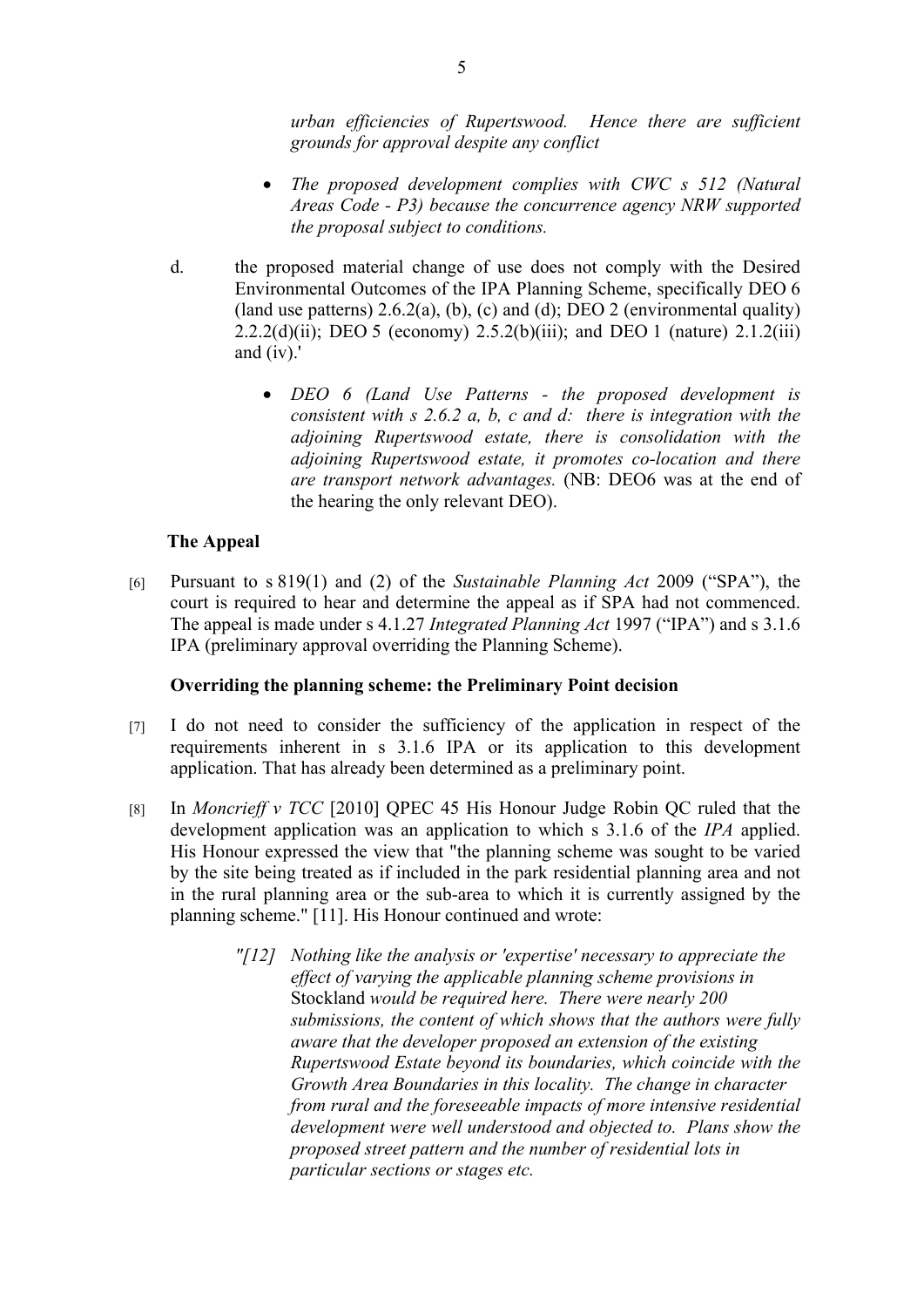- *[13] The application can possibly distinguish from the one which failed at* Lagoon Gardens Pty Ltd v Whitsunday Regional Council *[2009] QPEC 66; [2010] QPELR 74 for seeking not 'development', but a 'rezoning'; readers were left to speculate which of the uses in the new zone might actually be contemplated by the developer. The present development application avoids this pitfall. It is not sought to re-assign the site to another planning area, but to have it treated as if it were in another planning area to facilitate the future development outlined. The distinction may be subtle, but it is a distinction.*
- *[14] In my opinion, the appellant's development application sufficiently 'states the way in which the applicant seeks the approval to vary the effect of any [or any applicable] local planning instrument for the land; for the purposes of s 3.1.6 to do with characterisation of the application and for purposes of s 3.5.5A for the purposes of assessment of the application, which could sensibly proceed. It appears the Council did not apprehend any difficulty in either regard until some time in 2010. The Council did assess (and reject) the development application. The preliminary point which Judge Durward SC on 8 March 2010 ordered be determined must be decided against the Council."*

## **The IPA Provisions**

[9] The material IPA provisions, so far as are relevant about impact assessment, provide as follows:

#### **"3.5.5 Impact Assessment**

- (1) This section applies to any part of the application requiring impact assessment.
- (2) If the application is for development in a planning scheme area, the assessment manager must carry out the impact assessment having regard to the following:-
	- (a) the common material;
	- (b) the planning scheme and any other relevant local planning instruments;
	- (d) any development approval for, and any lawful use of, premises the subject of the application or adjacent premises."

#### "**3.5.14 Decision if application requires impact assessment**

(1) This section applies to any part of the application requiring impact assessment.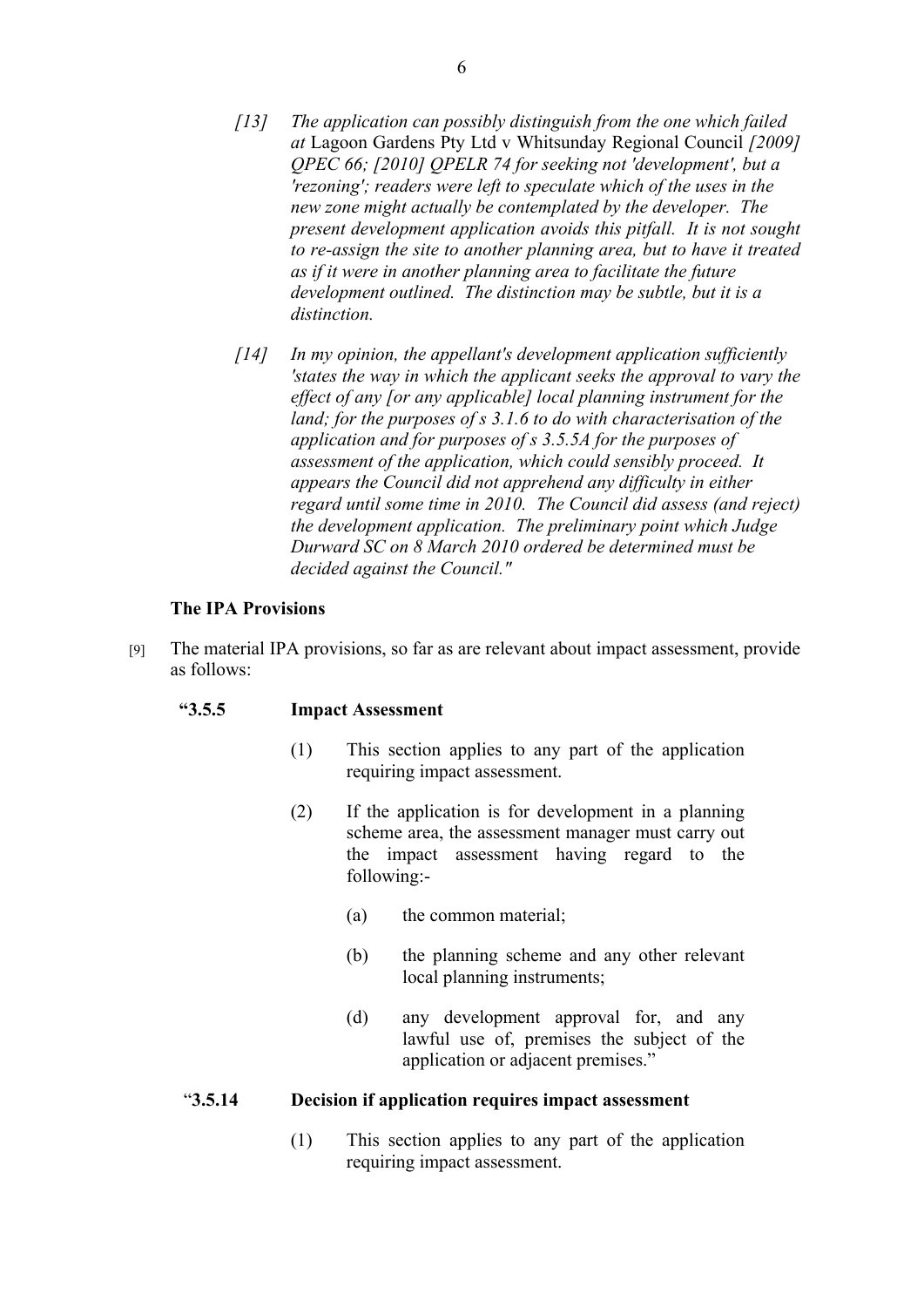- (2) If the application is for development in a planning scheme area, the assessment manager's decision must not -
	- (a) compromise the achievement of the desired environmental outcomes for the planning scheme area; or
	- (b) conflict with the planning scheme, unless there are sufficient grounds to justify the decision despite the conflict."
- [10] Where the application is for a Preliminary Approval that may override the planning scheme the assessment is subject to s 3.1.6, which provides for additional things an approval may do under Part 5 IPA. The application must be assessed against ss 3.5.5A and 3.5.14A IPA. Those sections provide, so far as is relevant:

## **"3.5.5A Assessment for s 3.1.6 preliminary approvals that override a local planning instrument**

- (1) This section applies to any part of the application that requires impact assessment.
- (2) If the application is for development in a planning scheme area, the assessment manager must carry out the impact assessment having regard to the following –
	- (a) the common material;
	- (b) the planning scheme and any other relevant local planning instruments;
	- $(c)$  …..
	- (d) any development approval for , and any lawful use of, premises the subject of the application or adjacent premises;

.. . .<br>. . . .

and

## "**3.5.14A Decision if application under s 3.1.6 requires assessment**

- (1) In deciding the part of an application for a preliminary approval mentioned in section 3.1.6 that states the way in which the applicant seeks the approval to vary the effect of any applicable local planning instrument for the land, the assessment manager  $must -$ 
	- (a) approve all or some of the variations sought; or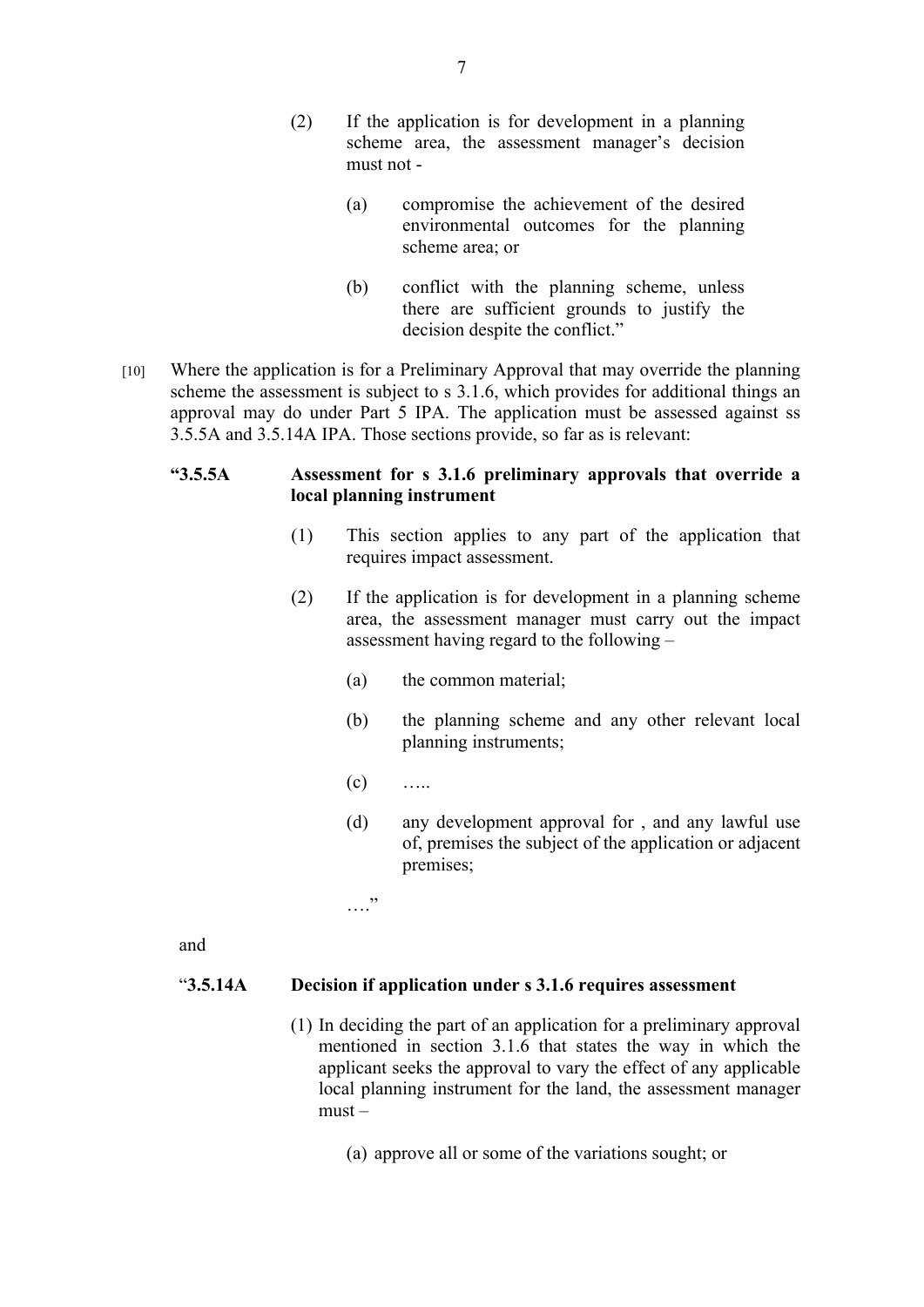(b) subject to section 3.1.6(3) and  $5$  – approve different variations from those sought; or

(c) refuse the variations sought;

…….

#### **The planning Scheme**

#### **A. Planning Intent**

[11] The construction of the Planning Scheme against the legislation is a matter for judicial determination. The Court must consider the merits of the development proposal against the relevant provisions of the Planning Scheme. The opinions of town planners as to the planning intent inherent in a planning scheme, if it is expressed in evidence, are an irrelevant matter: *HA Bachrach Pty Ltd v Minister for Housing* (1992) 80 LGERA 230; and *Yu Feng Pty Ltd v Maroochy Shire Council* (1996) 92 LGERA 41. In *Grosser v Council of the City of Gold Coast* (2001) 117 LGERA 153, White J referred to the proper approach of the Planning and Environment Court to matters of planning policy. It is a self-limiting approach, at least when considering town planning matters. Her Honour wrote:

> *"It is not this Court's function to substitute planning strategies … for those which a Planning Authority in a careful and proper has to adopt (sic) …"*

 $[12]$  The section reference in Grosser to s 4.4(5A) is to the repealed legislation. The section, so far as is relevant, is materially the same as s 3.5.14 of IPA. See also Fitzgerald P in Yu Feng Pty Ltd v Maroochy Shire Council (2000) Qd R 306 at 332.

#### **B. Relevance of Strategic Plan and Policies**

- [13] In *Grosser v Council of the City of Gold Coast* (supra), Her Honour wrote at 163- 164:
	- *"[38] The proper approach of the Planning and Environment Court and of its predecessor, the Local Government Court to matters of planning policy has long been recognised as one of restraint. Most recently this Court affirmed the desirability of a self-limiting approach, at least when considering town planning matters in* Holts Hill Quarries Pty Ltd v Gold Coast City Council *[2000] QCA 268 unreported decision of 14 July 2000. The Court quoted with apparent approval at [42] the following passage from the judgment of Quirk DCJ in* Elan Capital Corporation Pty Ltd v Brisbane City Council *[1990] QPLR 209 at 211: 'It should not be necessary to repeat it but his (sic) Court is not the Planning Authority for the City of Brisbane. It is not this Court's function to substitute planning strategies (which on evidence given in a particular appeal might seem more appealing) for those which a Planning Authority and a careful and proper has to adopt (sic) (*Brazier v Brisbane City Council *(1972) 26 LGERA 322 at 327). As was observed by Carter CJ in* Sheezel v Noosa Shire Council *[1980] QPLR 130*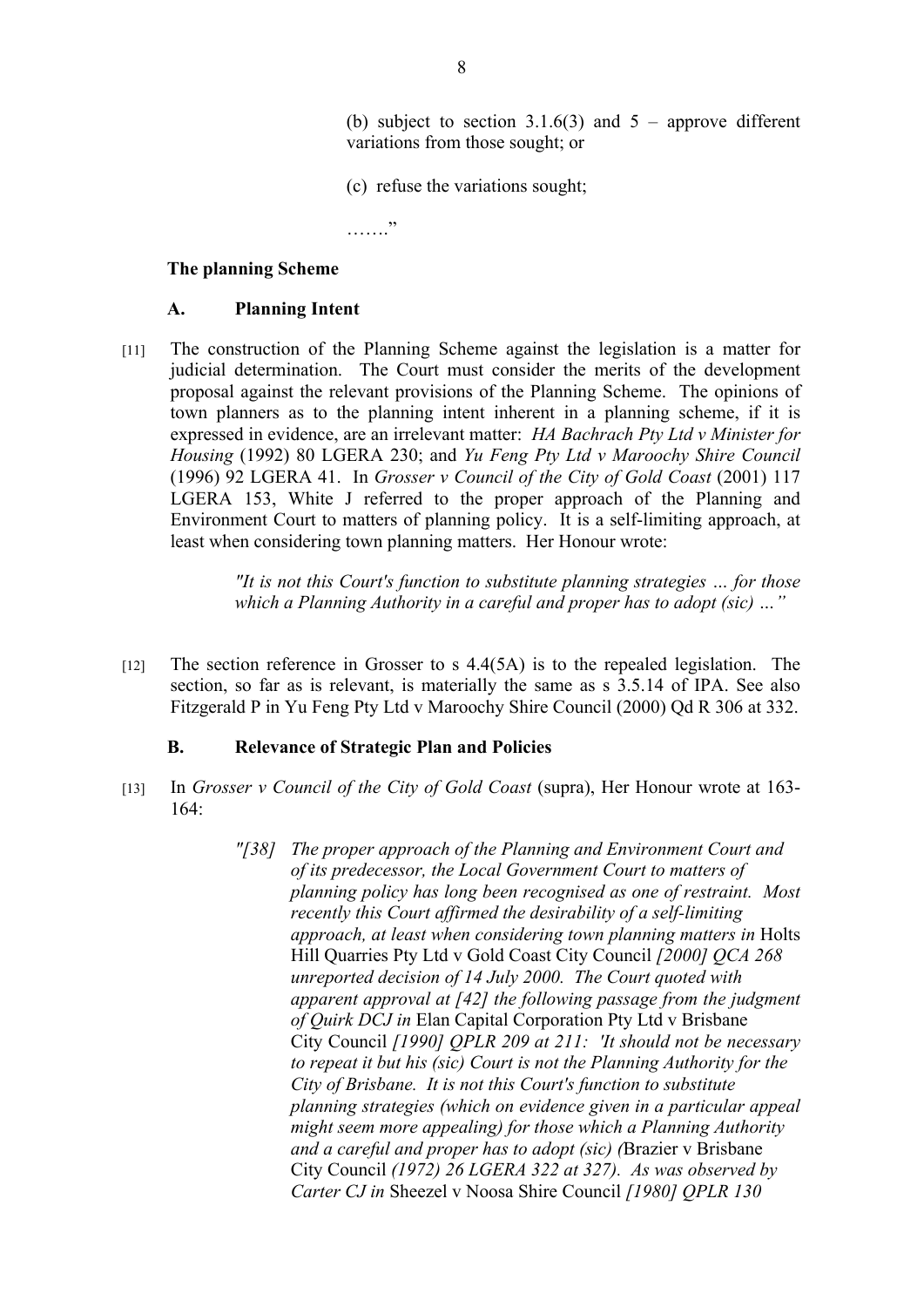*(when he then constituted this Court), it would be quite inappropriate for this Court to deal with an individual application for rezoning in a way which might be construed as determinative of some wider question. Adopting the phraseology of those cases which deal with the non-derogation principle, I feel that to allow this appeal would be to 'cut across' in quite unacceptable manner, a planning strategy which has been adopted by the Planning Authority and publicly exhibited for community comment.' This stated a proposition which the Court said was 'common sense … for which no authority was required' [46]. See also* Ampol Petroleum (Qld) Pty Ltd v Pine River Shire Council *[1989] QPLR 133 per Row DCJ at 134, 136;* Bullock v Hervey Bay Town Council *[1983] QPLR 98 per Carter DCJ at 100;* Cherrabun Pty Ltd v Brisbane City Council *[1985] QPLR 205 per Quirk DCJ at 208; and the discussion in* Fogg, Land Development in Queensland *(1987) pp 390 et seq.'"*

[14] In *Rich & Anor v Central Highlands Regional Council* [2010] QPEC 36, His Honour Judge Rackermann wrote:

> *"The relevant provisions, however, also envisage that development may be justifiable where there is an overriding need for the development in terms of public benefit and no other site is suitable and available for the purpose. In this respect, the planning scheme mirrors provisions of the State Planning Policy"; and*

> *"As the state planning policy itself acknowledges, development of this nature (*large rural residential or rural living allotments) *is locationally flexible. That is, it is not the type of development which necessarily has to be located on a particular parcel of land or in a particular area within the Shire. It can be accommodated in a number of different locations."*

#### **Discussion**

- [15] Mr Quirk submitted that there was no evidence to support the contention that there will be a reduction in the level of service (in Rupertswood and environs) if the application was refused. I do not think that there was a strong contention, if any, to that effect. Rather, the emphasis in the proposed development was the further benefit in service and infrastructure that would flow from a larger population.
- [16] Similarly, he submitted that the environmental benefits were presently achievable by intervention from appropriate regulatory bodies and that there was no evidence that the existing roads network was other than satisfactory. That may well be correct. However, such contentions are not a basis for refusing the proposal, which at the very least is another way in which environmental benefits can be provided and the road network enhanced.
- [17] I accept that the court is not a planning authority. My approach to this matter is unremarkable and consistent with the authorities to which I have referred. I will have something further to say about that when discussing the evidence and the Urban Growth Boundaries Code.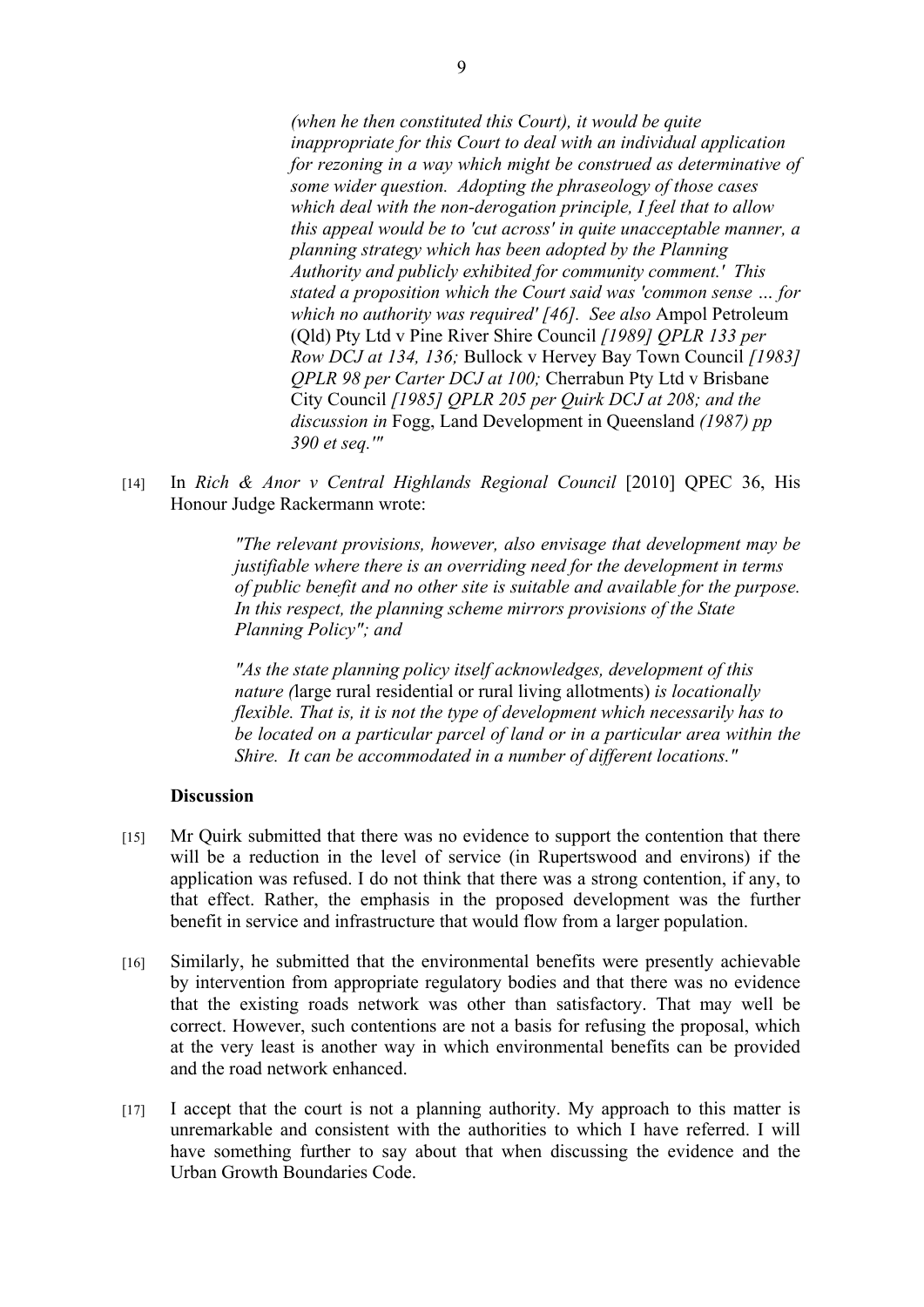# **C. Construction of the Planning Scheme**

- [18] In *Weightman v Gold Coast City Council* [2003] 2 Qd R 441, the Court of Appeal held that the requirement imposed by s 4.4(5A) of the Repealed Legislation was mandatory and not merely directory. Atkinson J applied the following test:
	- *"[36] In order to determine whether or not there are sufficient (planning grounds) to justify proving the application despite the conflict, as required by s 4.4(5A)(b) of the* P & E Act, *the decision maker should:* 
		- *1. Examine the nature and extent of the conflict;*
		- *2. Determine whether there are any planning grounds which are relevant to the part of the application which is in conflict with the planning scheme and if the conflict can be justified on those planning grounds;*
		- *3. Determine whether the planning grounds in favour of the application as a whole are, on balance, sufficient to justify proving the application notwithstanding the conflict."*
- [19] In *Woolworths Ltd v Maryborough City Council* (2006) 1 Qd R 273, the Court of Appeal analysed the issue of conflict between the decision and the scheme and the test applied in *Weightman*:
	- *"[23] 'Conflict' in this context means to be at variance or disagree with. It describes a quality of a relationship between the subject (the decision) and a part of the predicate (the scheme). Unlike 'compromise' in para. (a), it implies no particular impact by a subject upon an object. A determination that there has been a breach of the requirement that 'the assessment manager's decision was not … conflict with the planning scheme' requires the identification of the decision, the identification of some part or parts of the scheme with which the decision might be said to conflict and a decision whether the former conflicts with the latter. Only if such a determination has been made is it necessary to consider whether there are sufficient planning grounds to justify the decision.*
	- *[24] Section 3.5.14(2)(b) differs in several respects from s 4.4(5A) and s 4.1.3(5A) of the Local Government Planning & Environment (Act) 1990, provisions which may be regarded as its predecessors. Under those sections, the subject of the putative conflict was under the application; here it is the assessment manager's decision. Under those sections the object of the conflict was any relevant strategic plan or development control plan; under the present section it is the whole planning scheme. Under those sections (if they applied) the result was a refusal of the application in the absence of sufficient planning grounds; here the result in the same circumstances is simply a non-conflicting decision. Under those sections what required justification was approval of the application; under the*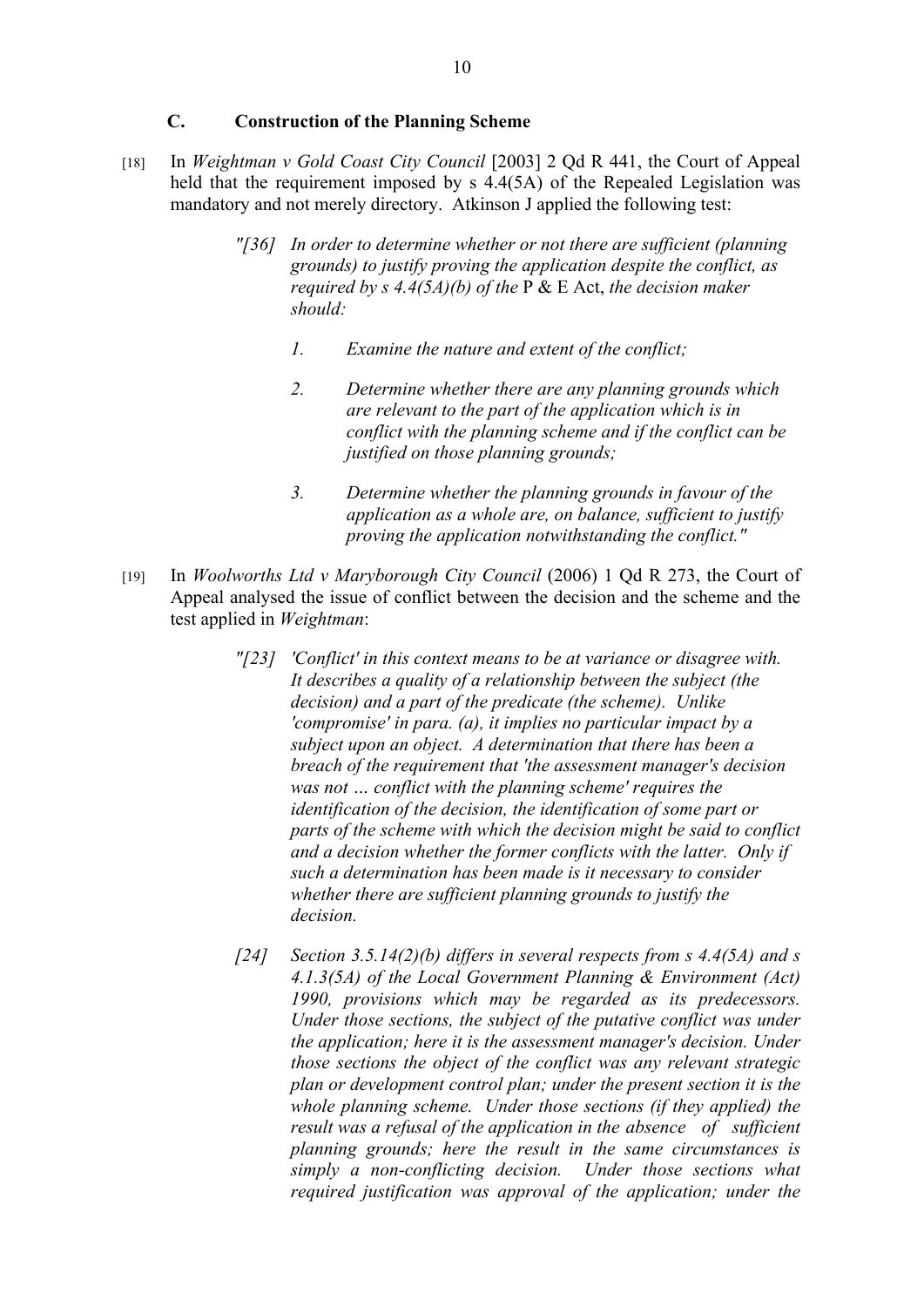*present section what requires justification is the decision. Moreover, the grammatical structure of the two sections is significantly different. These differences mean that care must be used in complying the cases decided under those provisions to the present section."*

- [20] Fryberg J (with whom Holmes J agreed) referred to the process approved in *Weightman* in respect to the repealed section. However, he said it would "[be] a mistake to treat the relevant passage in that judgment as if it were a code for the determination of justification"; and "[T]he purely mechanical application of the *Weightman* dictum should be avoided, particularly when dealing with the current statute rather than the one under consideration in that case" (at p 286 and 296 respectively).
- [21] In *Westfield Management Ltd v Pine River Shire Council & Anor* (2004) QPELR 337, Britton SC DCJ said with respect to the construction of planning schemes:
	- *"[18] I accept that the following principles apply to the construction of planning schemes:*
		- *(a) they should be construed broadly rather than pedantically or narrowly and with a sensible, practicable approach;*
		- *(b) they should be construed as a whole;*
		- *(c) they should be construed in a way which best achieves the apparent purpose and objectives;*
		- *(d) in the light of the prescription against prohibiting development contained in* IPA *(s 6.1.2)(3);*
		- *(e) Statements of Intents or Aims or Objectives are intended to provide guidance for the task of balancing the relevant facts, circumstances and competing interests in order to decide whether a particular use should be rejected as inappropriate;*
		- *(f) a Strategic Plan sets out broad desired objectives and not every objective needs to be met before a proposal can be approved;*
		- *(g) a Strategic Plan should be read broadly and not pedantically;*
		- *(h) although planning documents have the force of law they are not drawn with the precision of an Act of Parliament;*
		- *(i) a conflict alone may not have the effect of ruling out a particular proposal;*
		- *(j) implementation objectives must be read sensibly and in context. They are but a function of the principle objective; The purpose of the objective is better understood by reading*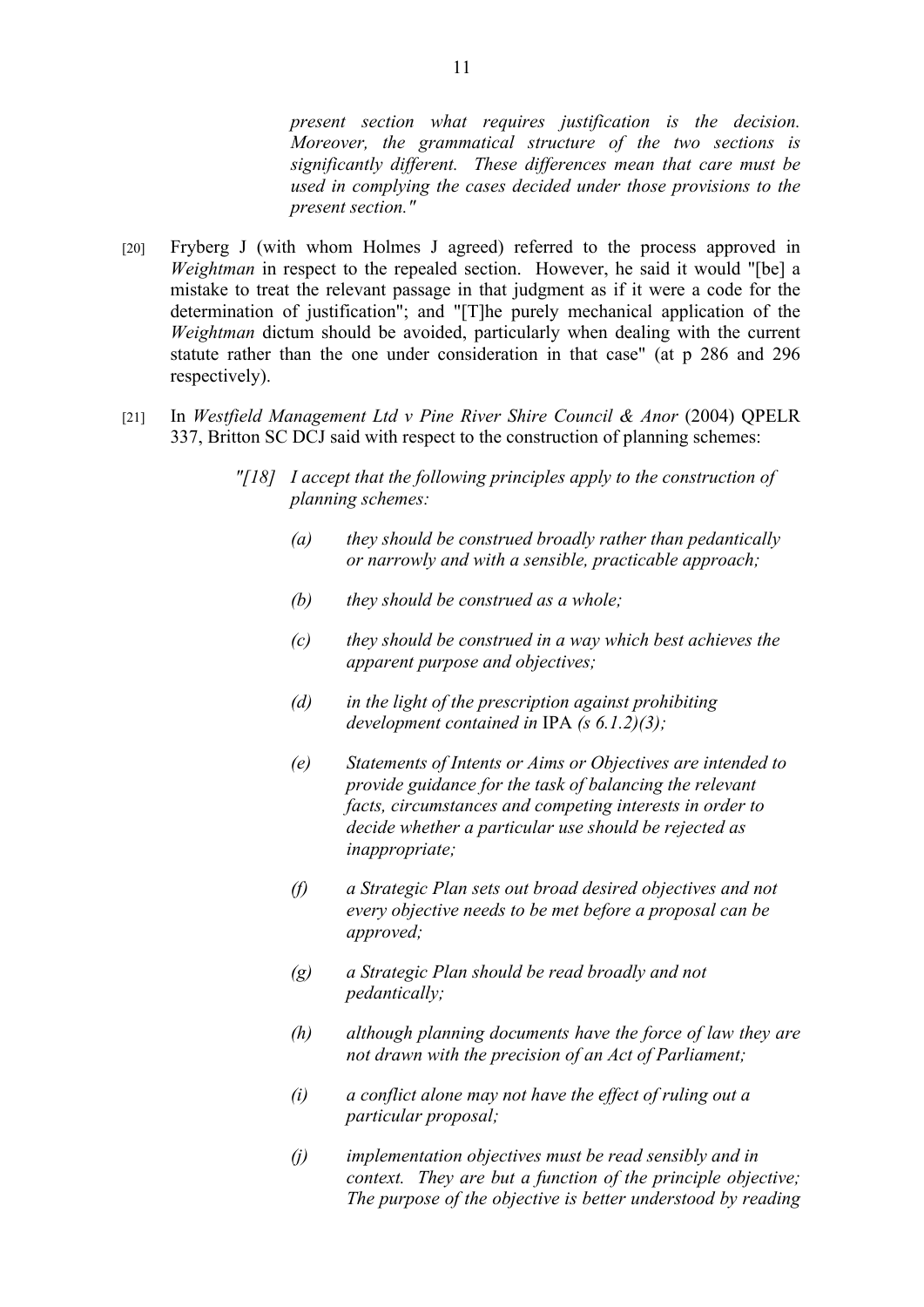*all of the implementation objectives and understanding the strategy that is inherent."*

*(Citations have been omitted from the cited passage.)* 

## **D. Sustainability**

#### **"1.3.3 Meaning of** *ecological sustainability*

*Ecological sustainability* is a balance that integrates -

- (a) protection of ecological processes and natural systems at local, regional, State and wider levels; and
- (b) economic development; and
- (c) maintenance of the cultural, economic, physical and social wellbeing of people and communities."

#### **"1.3.6 Explanation of terms used in ecological sustainability**

For section 1.3.3 -

- (a) ecological processes and natural systems are protected if -
	- (i) the life supporting capacities of air, ecosystems, soil and water are conserved, enhanced or restored for present and future generations; and
	- (ii) biological diversity is protected; and
- (b) economic development occurs if there are diverse, efficient, resilient and strong economies (including local, regional and State economies) enabling communities to meet their present needs while not compromising the ability of future generations to meet their needs; and
- (c) the cultural, economic, physical and social wellbeing of people and communities is maintained if -
	- (i) well-serviced communities with affordable, efficient, safe and sustainable development are created and maintained; and
	- (ii) areas and places of special aesthetic, architectural, cultural, historic, scientific, social or spiritual significance are conserved or enhanced; and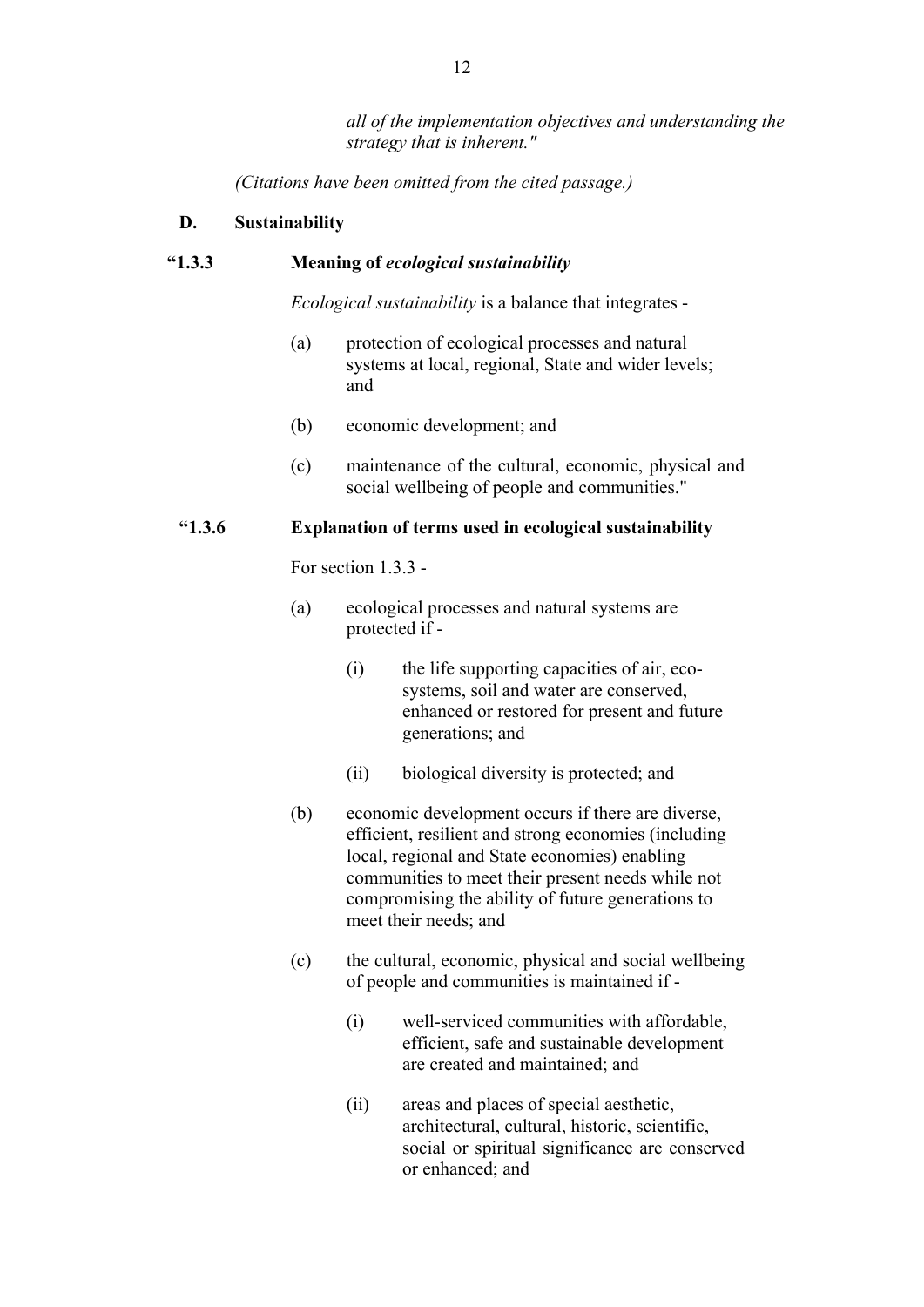- (iii) integrated networks of pleasant and safe public areas for aesthetic enjoyment and cultural, recreational or social interaction are provided."
- [22] The Council has several published Planning Scheme Policies, including one for Rural Areas and one for Urban Growth Boundaries, made in December 2003 to support the Urban Growth Boundaries Code. Its purpose is to ensure orderly development, provision of a reasonable level of infrastructure, service and create "vibrant and liveable communities that provide a range of infrastructure, facilities and services to meet the needs of the community"; see: "*1.1. Purpose of this Policy".*

#### **Urban Growth Boundary Policy and Urban Growth Boundaries Code**

- [23] The Urban Growth Boundary is defined as "an officially adopted and mapped line that separates an urban area, existing or planned, from its surrounding, predominantly rural land. Urban Growth Boundaries identify the location of land that will accommodate the City's future residential growth. Urban expansion shall be limited to those areas within the defined boundaries."
- [24] In paragraph 3.5 of the Policy, *ecological sustainability* is sought to be achieved in the planning scheme. It is described as "a balance that integrates the protection of ecological processes and natural systems, facilitates economic development and maintains the cultural, economic, physical and social wellbeing of people and communities" and is detailed in the DEO's*.*
- [25] In paragraph 4 the policy provides *guidance* (my emphasis) as to how a development proposal involving land outside the urban growth boundaries identified on map 5.6 of the planning scheme can address Performance Criterion P2 of the Urban Growth Boundaries Code. The paragraph expresses the intention that:

 *"the land outside the urban growth boundary areas will be retained for specific economic, social or environmental reasons such as agricultural land, areas of scenic protection, significant water catchments and World Heritage Areas. Land beyond the urban growth boundary areas will be used only for activities such as farming, forestry, open space and tourism."* 

- [26] The policy requires, for urban development beyond the urban growth boundaries, information to be furnished that the location be demonstrated as necessary and represented a well planned, orderly development. An amendment of the defined urban growth boundaries must be justified in respect of the following:
	- *"(a) Reasons justifying why the Urban Growth Boundary Code should not apply;*
	- *(b) Demonstration that areas within the urban growth boundaries cannot reasonably accommodate the proposed urban development;*
	- *(c) Demonstration that the long-term environmental, economic, social and energy consequences resulting from the use of the proposed site with measures designed to reduce adverse impacts are not*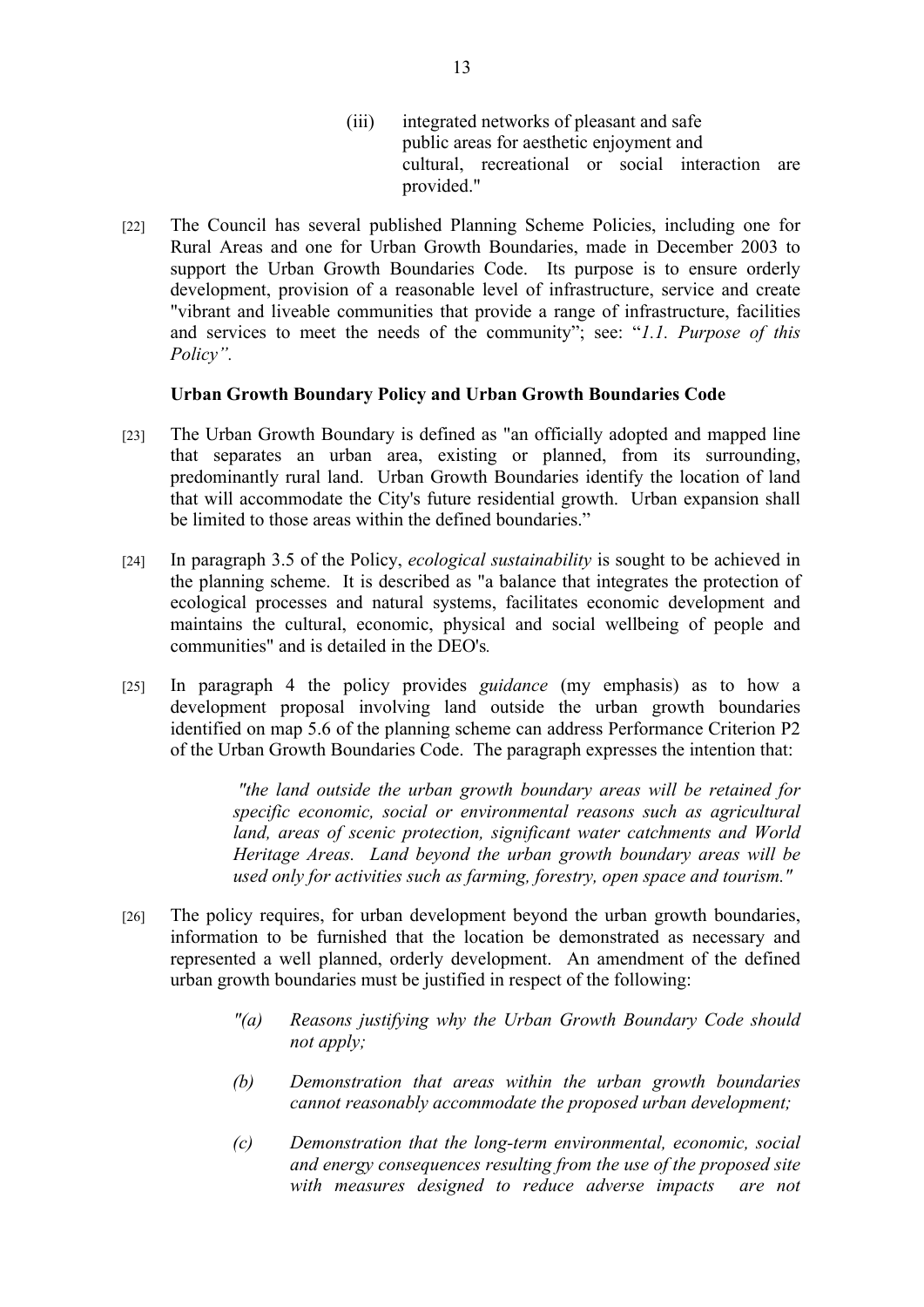*significantly more adverse that would typically result from the same proposal being located within the defined boundaries, and* 

- *(d) The proposed development is compatible with other adjacent uses or will be so rendered through measures designed to reduce adverse impacts."*
- [27] The appellant referred specifically to the four matters taken into account by the planning authority in justifying development outside the urban growth boundary. Mr Hughes SC submitted that there was a specific statutory policy about permitting residential development beyond the urban growth boundary and that the proposed development was compliant with the planning scheme policy.
- [28] Mr Quirk submitted that residential development was not 'non-urban' development' and that the land was not within the urban growth boundary, and was in a rural area retained for non-urban development; and that the development was not compliant with the Code, section 1.8.1 of the planning scheme.

#### **Discussion**

- [29] The correct construction of the Policy and Code is that, by way of guideline, it allows consideration to be given to residential development outside the boundary.
- [30] Mr Hughes SC submitted that the planning scheme had not made sufficient provision to satisfy "the need for a type of residential accommodation in a particular locality"; there was a potential for positive community benefits to be provided, without adverse impacts, on the land; there is no evidence to support the contention that  $-$  in the planning context  $-$  the land has or should be retained for an economic, social and environmental purpose; and the Council has approved residential development elsewhere outside the Urban Growth boundary, at Jensen and Bluewater Park.
- [31] In paragraph 1.1(b) the policy refers to a "reasonable level of infrastructure service": Rupertswood does not have this. The urban growth boundary goes around Rupertswood in a rather artificial way that recognises it as an existing residential area (even though it might be some distance from other urban areas). It also does so at Rangewood. The appellant submitted that the proposed development will potentially provide that reasonable level of infrastructure service referred to in paragraph 1.1 (b).
- [32] The four matters of justification in order for an amendment to the boundary to be made seem to me to be met in this case, in the following respects:
	- (a) The development is a logical extension to Rupertswood:
		- Integration between Rupertswood and the land;
		- A need for the development in this locality;
		- The services and stub road to the boundary of the land, from Rupertswood;
		- The agreement exhibit 31;
		- Community benefits from services and infrastructure provision;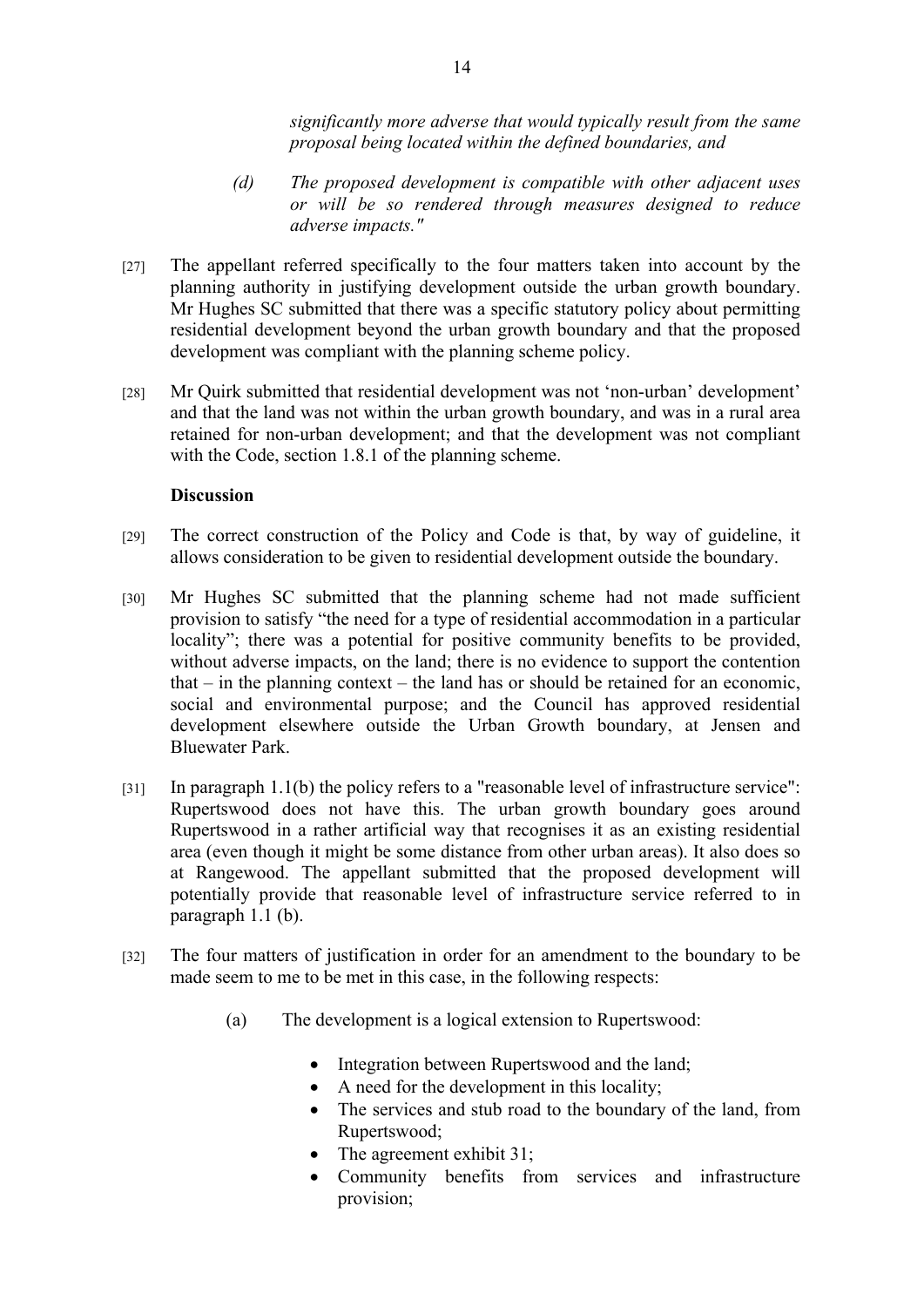- Community expectation;
- Achievement of the ecological sustainability purpose in the Code.
- (b) Other areas within the urban growth boundary do not reasonably accommodate the development:
	- The land is a logical extension to the existing Rupertswood;
	- 'Need' in this locality is now emphasised by the virtual completion of Rupertswood (which was not the case in 1996 and 2003);
	- Locations in the former Townsville City Council planning area are not relevant in the context of the planning scheme;
	- Other locations within the urban growth boundary do not meet the 'need'.
- (c) There are no adverse environmental, economic, social and energy consequences:
	- There are beneficial environmental, economic and social outcomes;
	- The imposition of anticipated reasonable conditions will have no greater impact than if the land was within the urban growth boundary;
	- There are no unacceptable impacts on amenity.
- (d) The proposed development is compatible with the adjacent Rupertswood and with the rural area:
	- The development is compatible with and of the same character as Rupertswood;
	- The development is compatible with adjacent uses;
	- There is separation from and buffers to the rural properties.
- [33] I understand the intent of the policy and its support for the content of the Code. However, Rupertswood is a reality. It is a community. It should not be shunned as an unwanted planning mistake of the past, undeserving of improvement. It cannot be simply be discounted or ignored in the holistic planning scheme context. The proposed development has the potential to create the sort of community envisaged in the policy. Whilst all planning policies are by there nature speculative in the context of planning guidance for future development, the urban growth boundary at Rupertswood is in my view an arbitrary line that recognises the existence of the residential estate but condemns it as a distant urban location with a less than optimal residential community status.
- [34] The conclusions referred to at (a) to (d) above are further explained in my discussion of the evidence and other matters that follow in this judgment.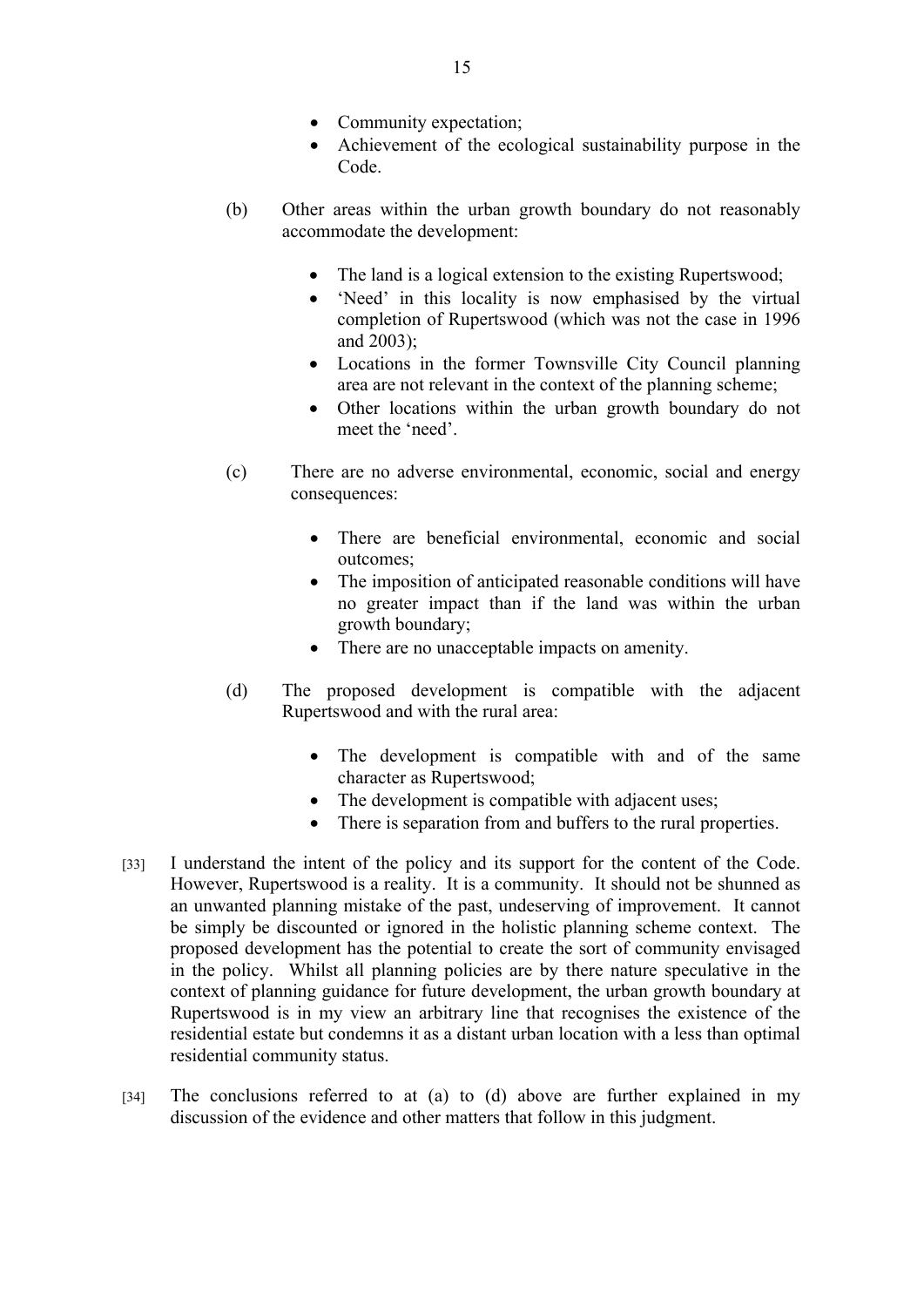#### **The evidence**

#### **Town Planning**

- [35] The proposed development is of the nature of rural residential. Section 2.16.2 of the City of Thuringowa Planning Scheme (19 December 1996) described Park Residential as follows: "these lands are intended to provide a lifestyle option to that part of the population who wish to incorporate some aspects of rural living in their residential environment particularly the separation between buildings while still having access to urban facilities. This form of development is regarded as essentially residential in character."
- [36] That description in the predecessor to the planning scheme in 2003 which is relevant to this appeal, reflects what a number of the residents have said, from their own perspectives and interests, about lifestyle options. The uptake of allotments within the adjacent Rupertswood estate has been more significant in recent years than at the commencement of that particular development, which might, amongst other things, reflect the consumer preference for park residential lifestyle in or about this locality, as distinct from alternative localities within the present local government area for Townsville City. That is a matter which in some respects is reflected in the evidence of experts and of residents in this case and to which I will make reference in the discussion of evidence that follows.
- [37] The respondent in oral submissions referred to the planning history of Council. Mr Quirk said that the planning strategy was lengthy and consistent in respect of the type of development it intended to permit in the locality of this land and that there could only have been one expectation, namely that the land was intended for rural development. He referred to the regional strategies in the 1996 Planning Scheme, including the regional structure plans, which he said showed that the exclusion of land outside the urban growth boundaries was a clear planning strategy decision that was then implemented in the 2003 Planning Scheme. He referred to the performance criterion with respect to land outside the urban growth boundary and its retention for economic, social and environmental purposes. In other words, it did not include urban development.
- [38] However, Mr Hughes SC for the appellant said that there was "no evidence that there is a planning strategy relevant to the area of Alice River, nor is there any evidence that the planning authority has carefully and properly adopted any particular strategy". He expressed the view that the effect of the 2003 Planning Scheme was that there would be further development of park residential development in the Alice River locality. He submitted that section 3.5.5(2)(d) required one to take into account the lawful use of adjacent land. Mr Hughes SC said that the Urban Growth Boundary Planning Scheme Policy - adopted by section 2.1.23 of the Planning Scheme - was a guideline (s 2.1.23 (4e)) and was not inconsistent with section 2.1.17A of *IPA*.

## **1. The Joint Report**

[39] The town planners - Ms Rayment for the appellant and Mr Davies for the Council prepared a joint report. They agreed that the primary planning issues in the appeal were: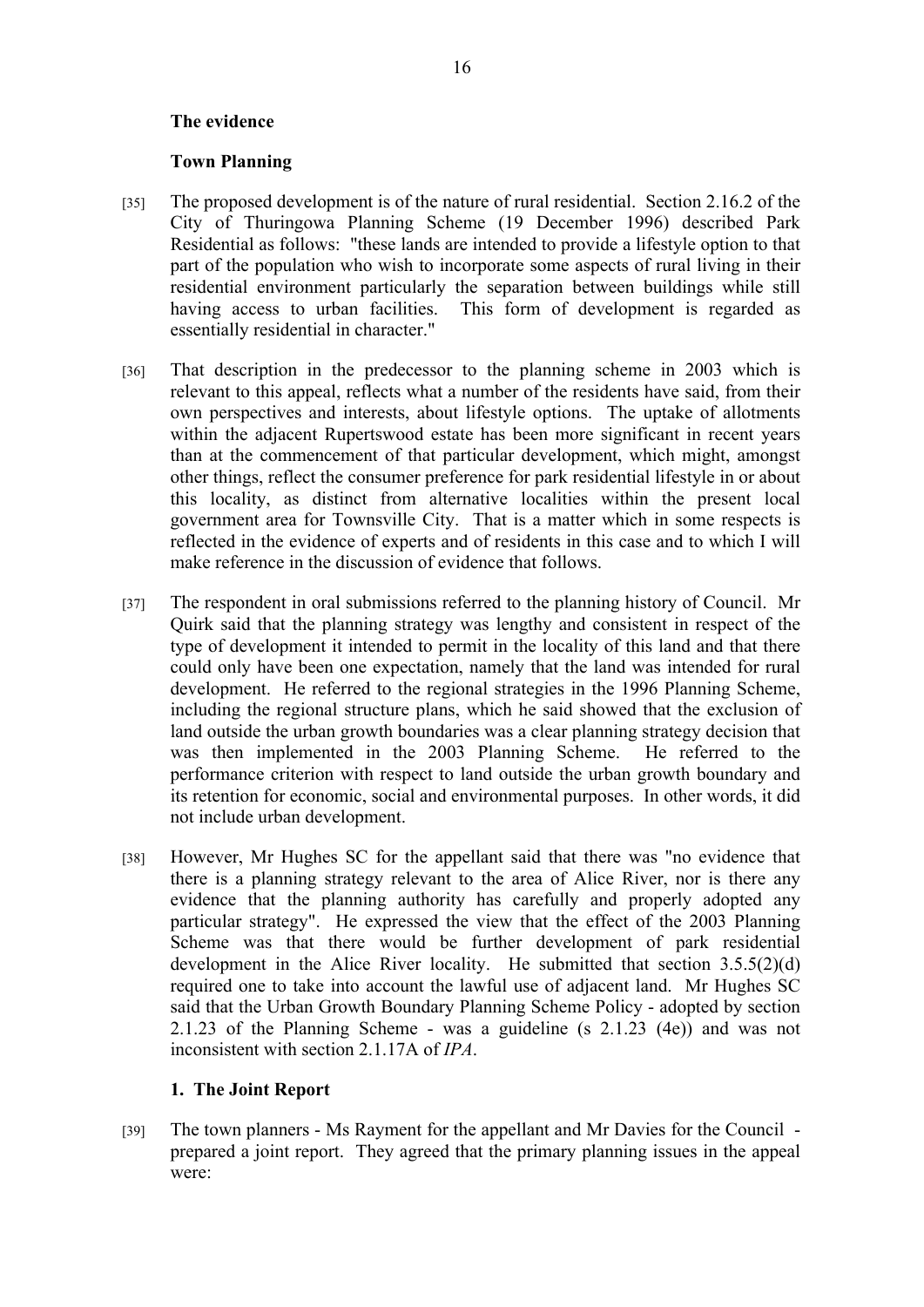- 1. The degree to which the proposal complies with the IPA Planning Scheme, including:
	- **A. the Character Statement for the Rural Planning Area**;
	- **B. the Rural Planning Area Code**;

and is consistent with:

- **C. the City Wide Strategies**; and
- **D**. whether or not **Desired Environmental Outcomes** ("DEOs") of the IPA Planning Scheme are compromised; and
- **E**. whether or not there are planning merits of the proposal to vary the effect of the IPA Planning Scheme and **sufficient grounds** to support the proposal despite any identified complex with the planning provisions.

# **A. The Character Statement for the Rural planning Area**

[40] The relevant Rural Planning Area Character Statement provides:

*"3.1.1 Character Statement*

- *(a) …*
- *(b) The Rural Planning Area is intended for Rural Development that contributes to the amenity and landscape of the area. In particular -* 
	- *(i) Buildings and structures and sited to protect the amenity of adjoining premises and contribute to maintaining the rural landscape.*
	- *(ii) …*
	- *(iii) Development is compatible with the rural landscape or has a nexus with Rural Development;*
	- *(iv) Development is adequately serviced by infrastructure."*
- [41] "Rural Development" is defined in Part VII of the Planning Scheme to include agriculture, animal husbandry, aquaculture, host farm, intensive animal husbandry, rural accommodation units, rural dwelling, rural home occupation and rural industry. Those terms have their ordinary meaning. They are assessed as impact assessable development unless otherwise indicated in the planning scheme.

## **a) s 3.1.1(b)(i)**

[42] Mr Davies considered that a Park style residential development was not rural development as defined in the planning scheme. The land was "distinctly rural of a singular character" and consistent with the area surrounding Rupertswood.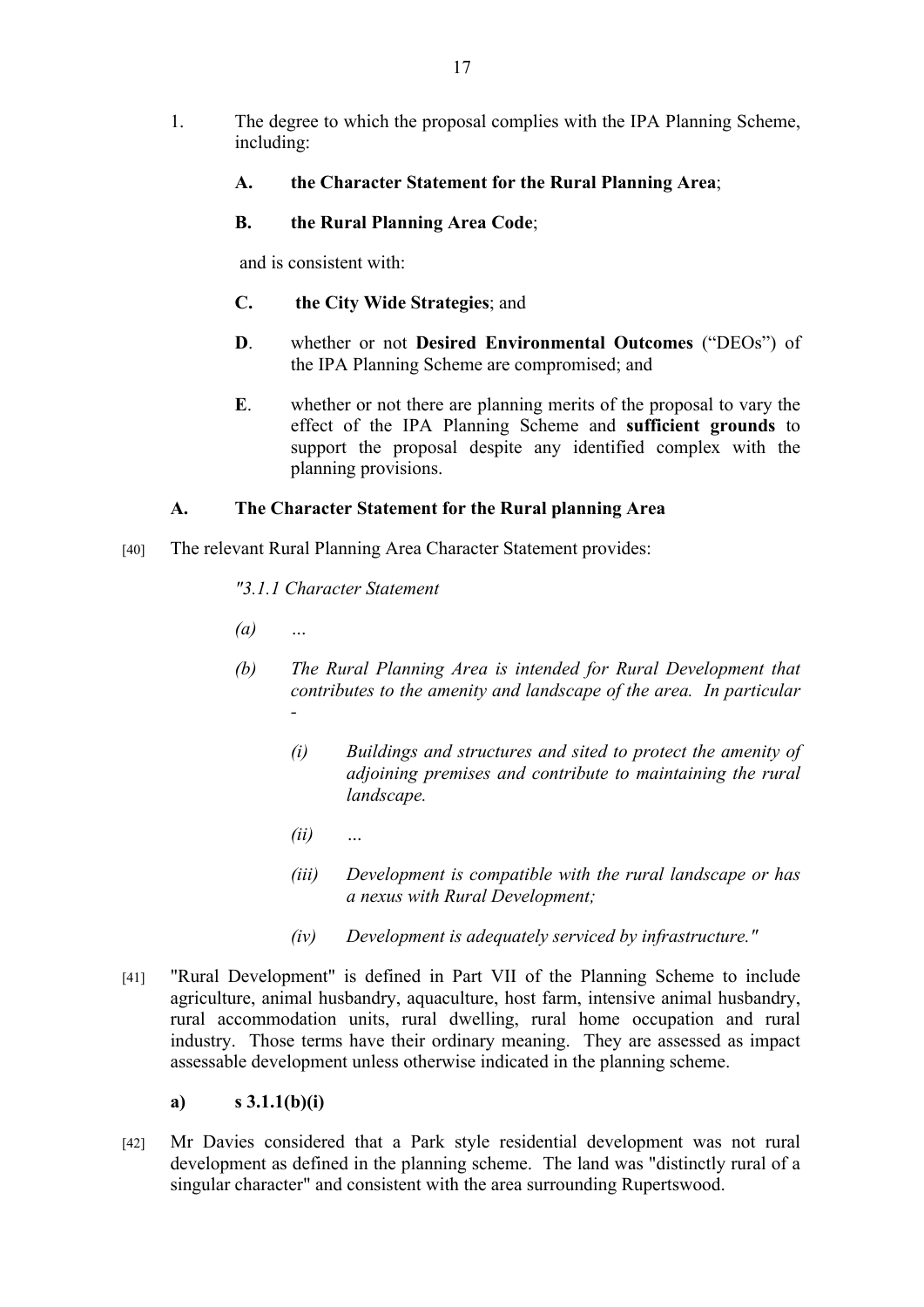[43] Ms Rayment acknowledged the inconsistency in the context of the type of application made in this case. She considered there was merit in the proposal: economic need, community demand, that the land was suitably located and provided the logical expansion to Rupertswood (which she believed had been contemplated by reference to the stub road and infrastructure "connections" on the boundary, was of the urban growth area and had "hard" physical boundaries to the east, west and south. She considered that the proposal would provide community benefits from additional population and additional public open space. The houses to be built were the subject of the same or similar planning and Queensland Development Code requirements respectively as between rural and Park residential lots and consistent with existing development in Rupertswood.

# **b) s 3.1.1(b)(iii)**

- [44] Mr Davies said that the proposal would create a semi-urban character in and was incompatible with a rural landscape. The Rural Planning Area comprise Rural 10, 40 and 400 sub-areas that were intended for some form of agriculture. Mr Davies was critical of the "expanded negative effect" of the proposal on the natural environment.
- [45] Ms Rayment referred to the protection of Mt Margaret and the riparian corridors and buffer zones.
- [46] Both witnesses referred to the 4,000m<sup>2</sup> lots proposed on the boundary with Rupertswood. Ms Rayment regarded these as "transitional" between Rupertswood and the land. Mr Davies questioned why it was necessary to have a "buffer" between the two if there was a "nexus" between them.

# **c) s 3.1.1(b)(iv)**

[47] Mr Davies considered that existing infrastructure (water, sewerage and traffic) to service the proposed development was non-existent or required significant augmentation and that despite the developers undertaking to provide the necessary infrastructure there would be a cost, not planned for, to Council. Ms Rayment referred to the requirement for these services being met by conditions imposed on the development.

# **d) s 3.1.1(f)**

[48] Mr Davies considered that amalgamation was the appropriate answer to non-viable holdings rather than something of the nature of the proposal.

Ms Rayment referred to the planning scheme not "locking out" (*my expression*) other forms of development in the Rural Planning Area and to the positive amenity, "need" and environmental aspects of the proposal. She regarded it as a logical extension to Rupertswood and that it would consolidate it, particularly in terms of the desired Townsville Thuringowa Strategy Plan ("TTSP") threshold.

## **e) s 3.1.1(g)**

[49] Mr Davies referred to the "agricultural intent" in the planning scheme designation Rural 400. He said that there was no compelling need to abandon rural uses for urban uses when there were alternative locations for Park style residential uses.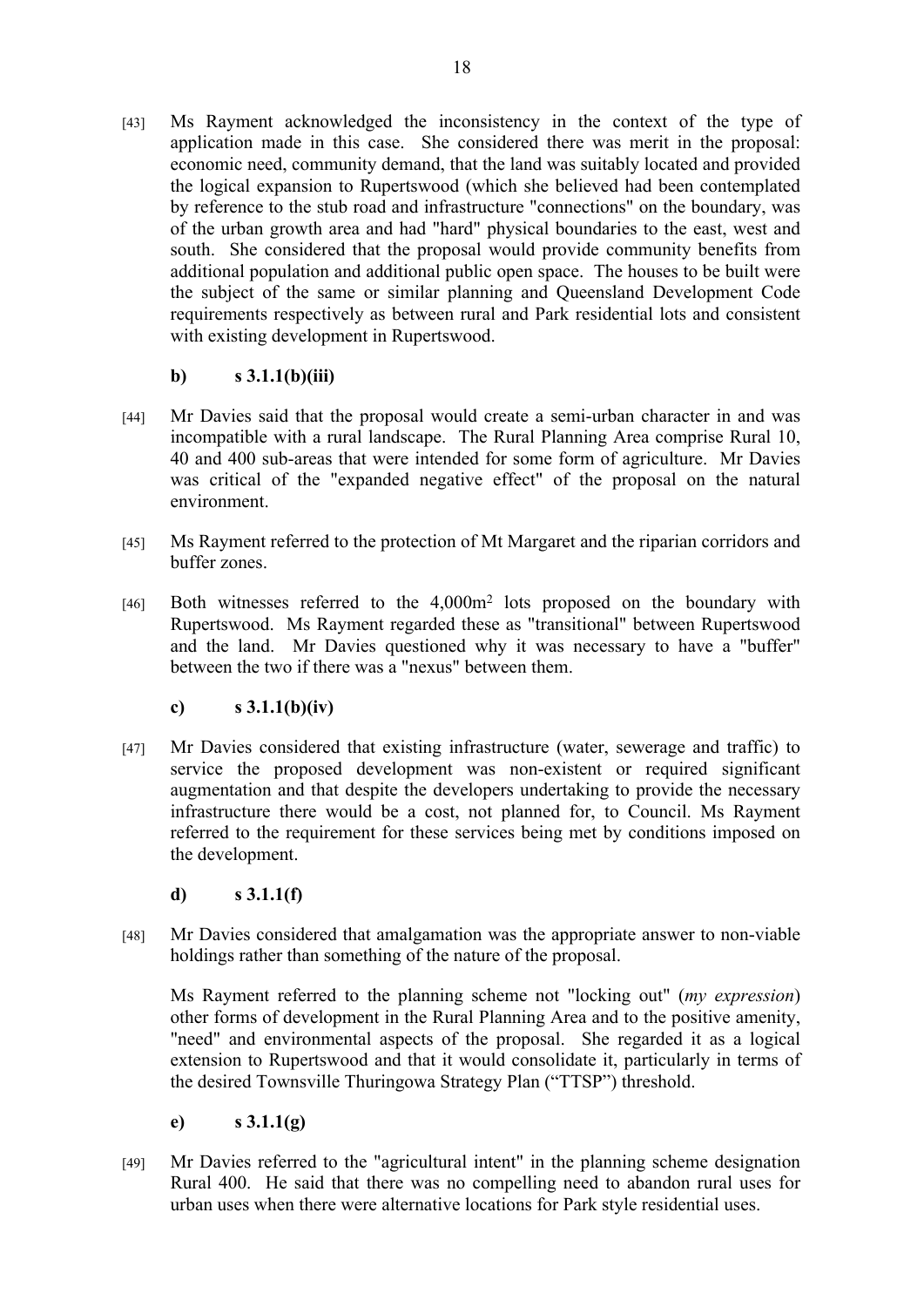[50] Ms Rayment referred to the planning merits supporting the proposal.

## **B. Rural Planning Area Code**

- [51] Section 3.1.3: Rural Planning Area Code provides:
	- *"P1 Buildings, pens and other structures do not detrimentally impact on development on adjoining premises and in the surrounding area.*
	- *P2 A separation distance between rural development and sensitive receptors is provided to prevent adverse impacts of spray drift, odour, noise, smoke, dust, vibration and ash.*
	- *P5 The proposed Rural Living Area maintains farm holdings capable of sustainable production in terms of …*
	- *P6 Development, other than Rural Development, is only located in the Rural Planning Area where no viable alternative location exists.*
	- *P7 Development will not detrimentally affect the existing and future rural amenity and landscape of the Rural Planning Area."*
- [52] Mr Davies has the view that the amenity of the existing rural planning area and the residential amenity of Rupertswood would be adversely affected by the proposal. Ms Rayment referred to the retention of important rural features. The land had physical separation (the rivers, transmission lines and Rupertswood Estate) from other rural land. The rural character of the immediate area was altered by the existence of Rupertswood.

## **C. The City Wide Codes**

[53] The City Wide Codes provide from a town planning perspective:

*"5.6 Urban Growth Boundaries Code*

*The purpose is to ensure -*

- *(a) Development occurs in an orderly, efficient and cost effective manner;* 
	- *(b) The community is provided with a reasonable level of infrastructure service;*
	- *(c) Council Infrastructure and State Government Infrastructure is coordinated and provided in an orderly, efficient and cost effective manner;*
	- *(d) Areas outside the City's Urban Growth Boundaries are retained for economic, social and environmental purposes such as agricultural land, visual and natural resource protection, significant water catchments and World Heritage Areas; and*
- *(e) Development within the City's Urban Growth Boundaries -*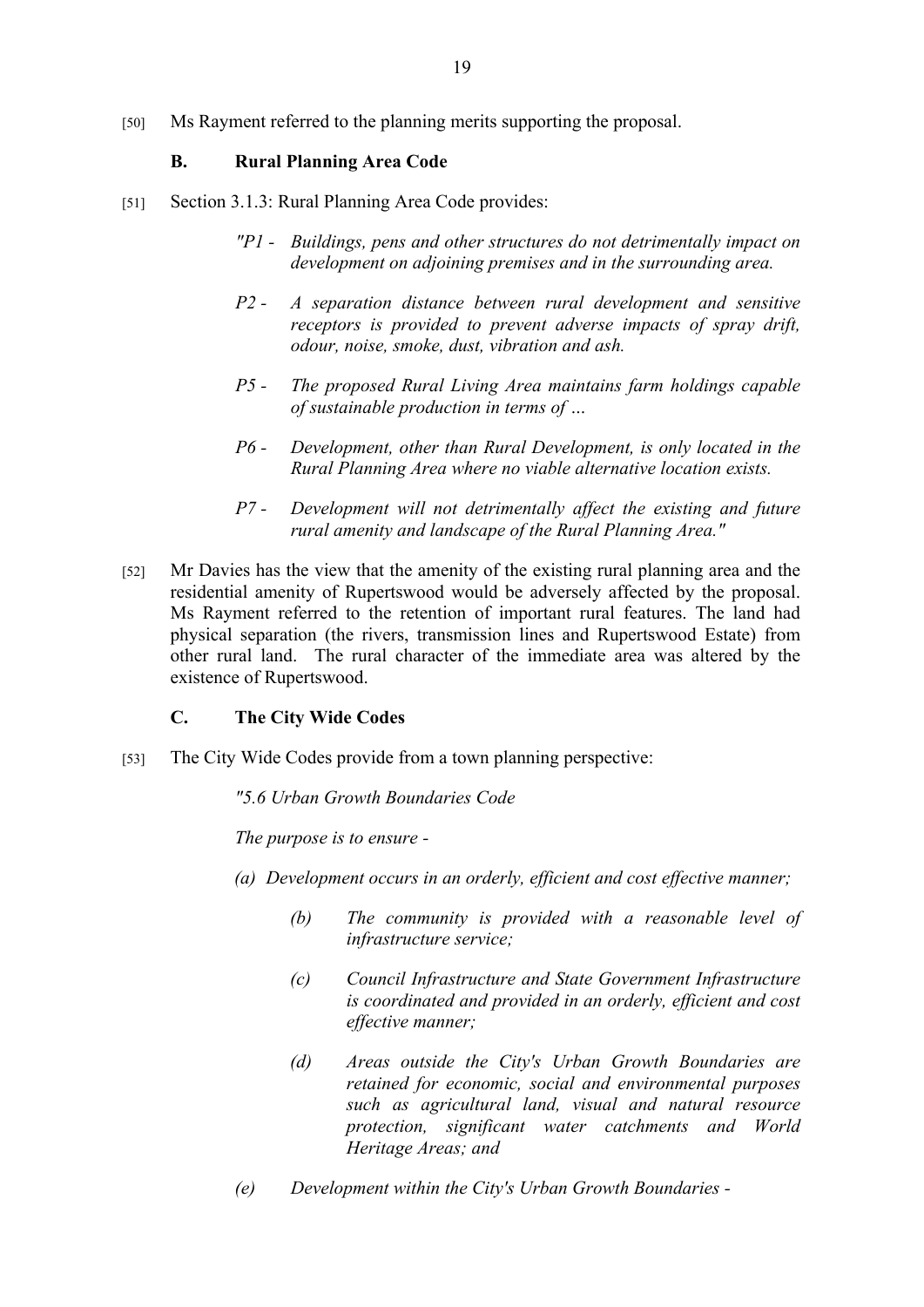- *(i) does not prejudice premises for urban development in the long term;*
- *(ii) creates vibrant and liveable communities; and*
- *(iii) provides an example for sustainability in the City."*
- [54] Mr Davies considered that the achievement of ecological sustainability would be defeated if the principle of "identification of land needs to accommodate future growth" was not adhered to. He referred to the proposal being "out of sequence" development, the land being "unconnected to the existing urban concentration, and that the proposal even when completed would not "suddenly emerge as a sustainable community."
- [55] Ms Rayment referred to the Performance Criteria and Acceptable Solutions. They provide as follows:

**P1** Urban Development -

(a) occurs in an orderly, efficient and cost effective manner;

(b) maintains a reasonable level of service to the existing community; and

(c) provides infrastructure in an orderly, efficient and cost effective manner.

**A1** - Urban Development occurs within the defined urban growth boundaries defined on map 5.7 (sic - it is in fact map 5.6)

[56] She expressed the view that "urban development occurs within the defined urban growth boundaries etc" as only one way in which the performance criteria is achieved. In other words, there may be another acceptable solution.

## **D. Desired Environmental Outcomes**

- [57] The Desired Environmental Outcomes of the planning scheme. Whilst the experts addressed DEO 2 Environment Quality, DEO 5 Economy, and DEO 1 Nature, the only relevant DEO for my consideration at the end of the trial is *DEO 6*.
- [58] **DEO 6 Land Use Patterns** provides that the City's land use patterns create cohesive communities that balance economic, social and environment considerations. In the City Strategies, DEO 6 is intended to be achieved by -
	- *"(a) Integrating new and existing development and providing a range of land uses that create cohesive, safe and sustainable communities.*
	- *(b) Establishing the City's Urban Growth Boundaries (refer to map 5.7) to create an efficient urban form by -*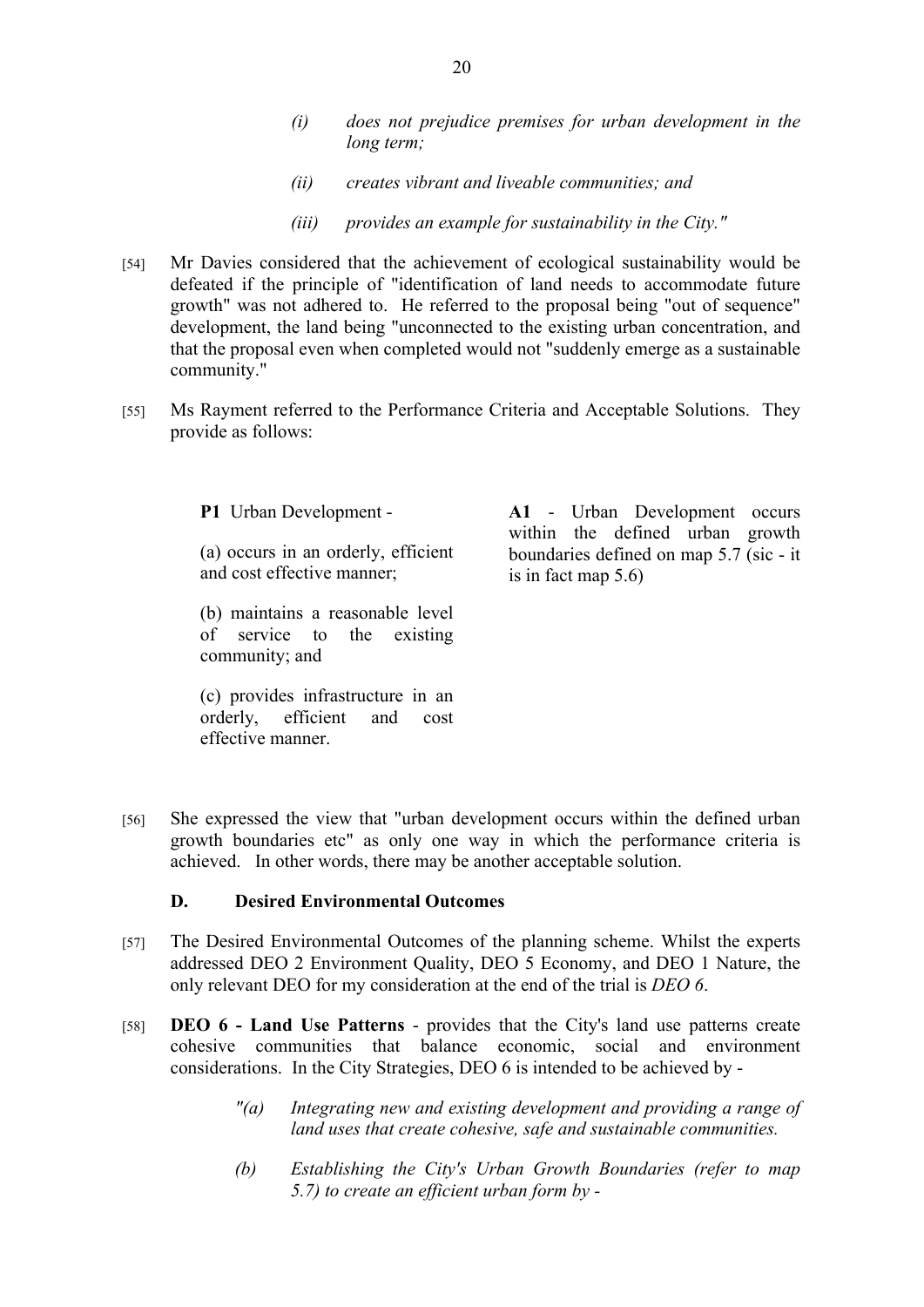- *(i) providing for higher residential densities and a mix of uses around centres and public transport nodes.*
- *(ii) ensuring orderly and sequential growth defining Urban Growth Boundaries*
- *(iii) providing linkages between residential, public spaces and facilities and workplaces; and*
- *(iv) establishing a land use pattern that is consistent with the location and capacities of existing infrastructure items, plans and programmes of service providers.*
- *(c) Protecting land from encroachment by incompatible development, promoting the co-location of compatible and complementary development and allowing development where need is demonstrated.*
- *(d) Developing and maintaining a transport network considering frictional, functional and impact characteristics that -*
	- *(i) improves assessability;*
	- *(ii) enhances mobility;*
	- *(iii) facilitates efficient and convenient access and mobility within and through the City for all transport and travel modes (maritime, vehicle - passenger and freight, bicycle, public transport and pedestrian);*
	- *(iv) reflects the road function and protects areas from inappropriate traffic movements;*
	- *(v) encourages walking and cycling through the provision of direct, safe and secure routes to local facilities such as shops and schools; and*
	- *(vi) minimises environmental impact."*
- [59] Mr Davies considered Rupertswood and the proposal to be inconsistent with DEO 6 and that:

*"There is no reason why this DEO needs to be compromised as the Land Use Patterns have been carefully planned to accommodate future growth within the Urban Growth Boundary so that infrastructure can be delivered efficiently and effectively, so that communities can benefit from the existing services and facilities already provided for and that communities can integrate in a sustainable manner."*

[60] Ms Rayment referred to the beneficial aspects of the proposal and expressed the view that it achieves the main goal of DEO 6, expressed in (a) above.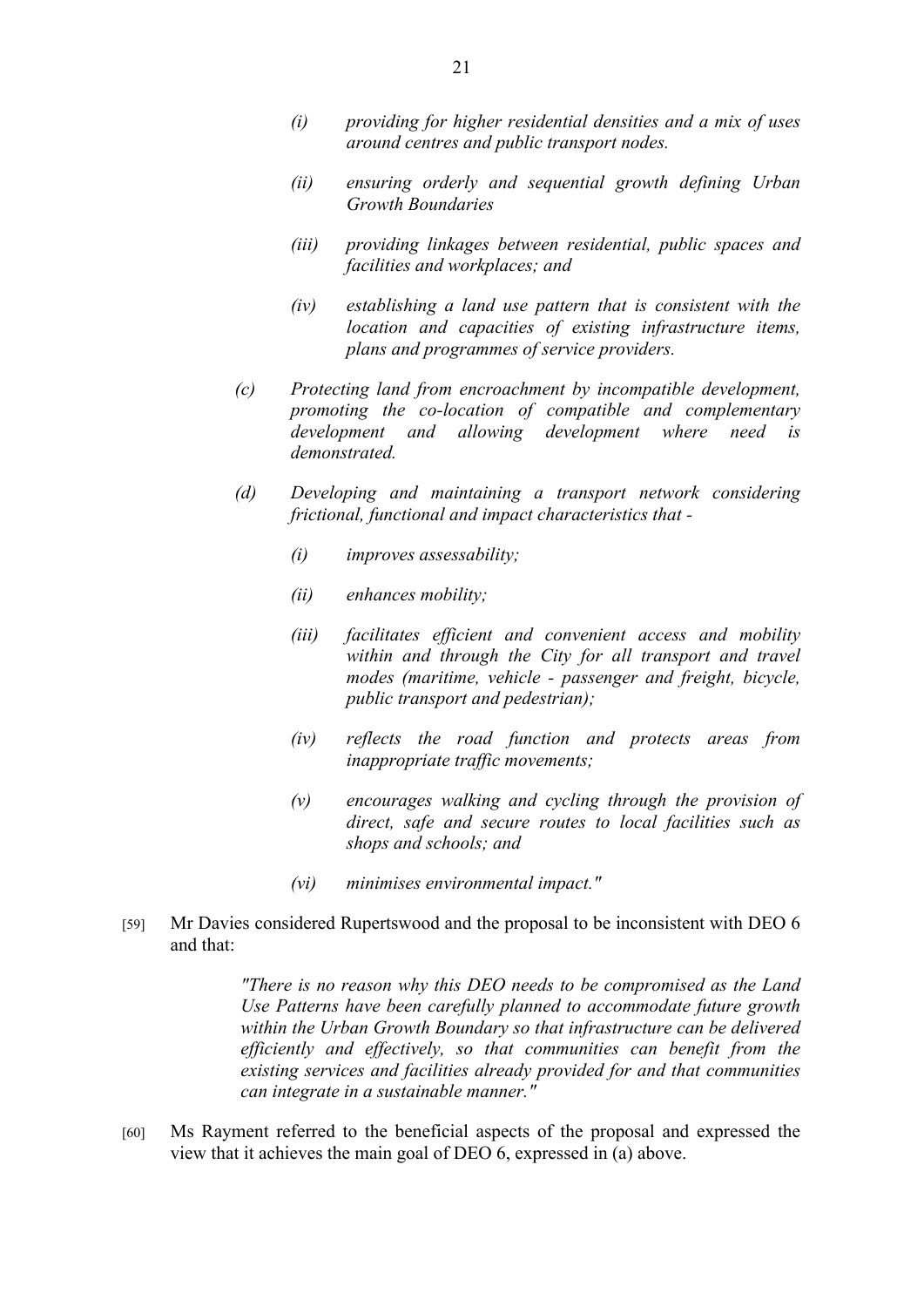## **E. Sufficient Grounds**

[61] The town planners agreed that the proposal conflicts with various elements of the planning scheme, but disagreed as to the extent of that conflict and whether there are planning merits and sufficient grounds that would justify an approval despite that conflict.

# **2. Ms Rayment**

- [62] Ms Rayment in her report considered that Rupertswood was designed in a manner which provided for integration with the land to facilitate its future development, with road connections and other services extending to the shared common boundary of Rupertswood and the land. She referred to the adjacent Rupertswood having water, electricity, telecommunications and waste collection services as well as to Ring Road (Brogan Road) which connects to the land. She said that in addition to the latter stub road essential services, including water supply and electricity supply, had been provided to that point at the common boundary between Rupertswood and the land. Hence she expressed the view that "future connectivity to the subject site was contemplated and facilitated by the approved plan of subdivision incorporating Brogan Road."
- [63] She referred to the intention of the developer that all necessary infrastructure would be provided by it and without burden on the Council. She referred to the fact that this could be conditioned in a development approval.
- [64] The TTSP is described as a "Framework for Managing Growth Development" and is said to have been the outcome of a cooperative planning exercise between what were then the two city councils and the State government in consultation with the regional community.
- [65] Two strategy plans were tendered: one dated March 2000 and the other a revised strategy plan dated June 2007. Ms Rayment referred to two of the key features of the regional structure plan, namely:
	- *". Continued encouragement of infill and fringe urban development within and adjacent to, existing urban areas to promote efficient use of, and to consolidate demand for urban infrastructure and services; and*
	- *. Consolidation of rural residential development, within and adjacent to existing rural residential areas including those at the Upper Ross corridor, Bluewater and Alligator Creek. "*
- [66] She emphasised the inclusion of the phrase "*adjacent to*" in each of those features. The two key features are expressed in the same words in each of the two strategy plans. In the Regional Structure Plan there is shown in map form existing rural residential at Rupertswood with an attached proposed rural residential is predicated for less than 15 to 20 years, to the east of Rupertswood in the March 2000 plan and proposed urban development to the north east (being part only of the earlier area described) of Rupertswood in the revised June 2007 plan. Ms Rayment referred to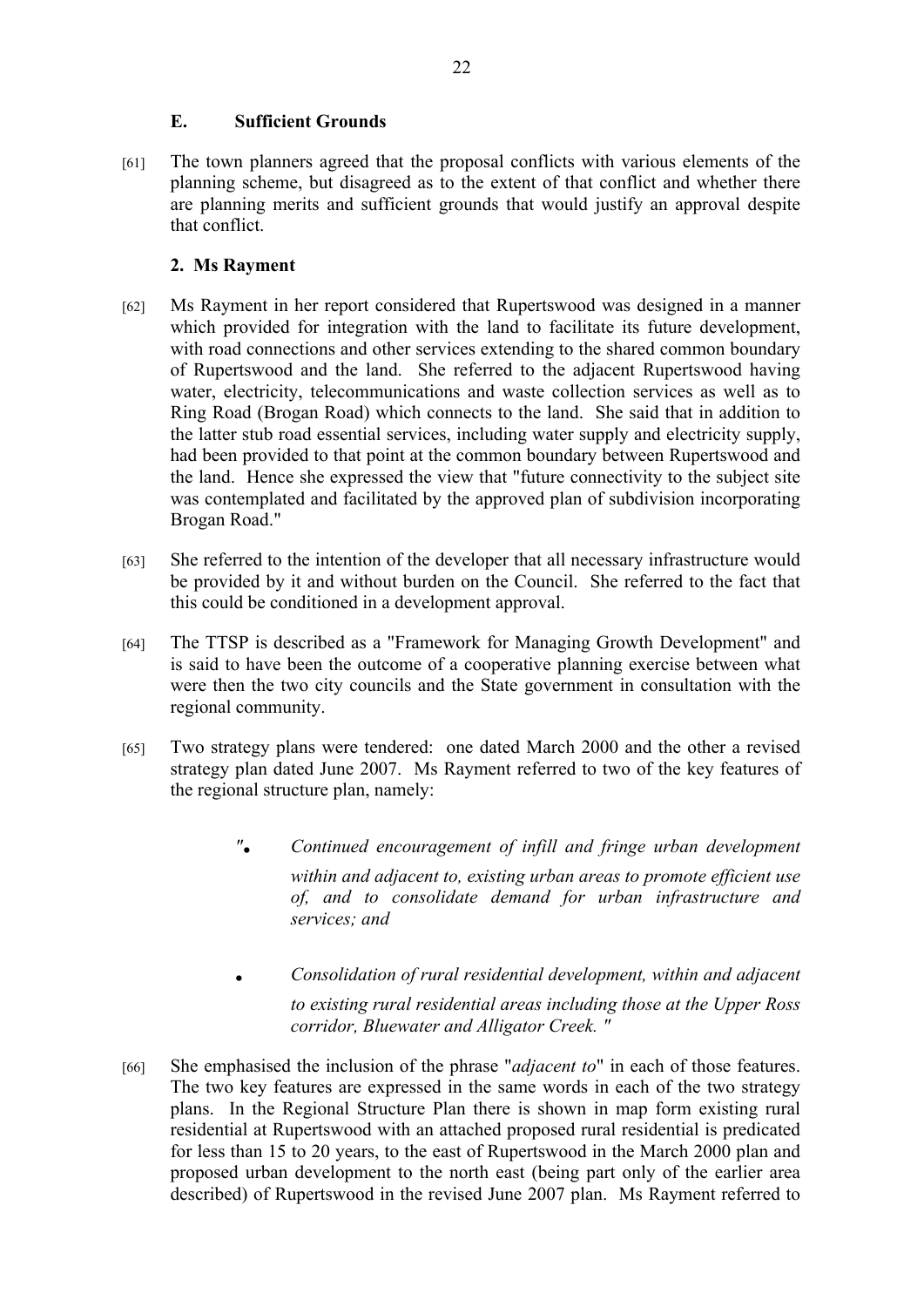the provision in the strategic plan for urban growth management and Priority Action 1: "The preferred settlement pattern shown in the Regional Structure Plan and the Regional Planning Policies contained in the TTSP should be incorporated into Local Government Planning Schemes" and to the Residential Development section of the strategy plan which in the third principle stated "new residential development should occur predominantly as part of an existing or new community of sufficient population )approximately 3,500 minimum population) to facilitate the provision of local community services." The two strategy plans are expressed in the same words so far as those extracts are concerned.

[67] Ms Rayment expressed the view that the development of the land for a rural residential purpose given that it was immediately adjacent to Rupertswood, was consistent with the TTSP because it promoted efficient use of and consolidated demand for existing urban infrastructure. She expressed the view that the TTSP:

> *"specifically envisages out-of-sequence development, provided the developer pays the bring forward costs of the infrastructure. Therefore, provided the provision of infrastructure is achieved without up-front costs to the Council, development outside the Urban Growth Boundary can be consistent with the TTSP."*

- [68] Ms Rayment referred to Exhibit  $31 -$  the agreement between the Thuringowa Council (as purchasers) and the appellants (as vendors) about the easement for the reservoir, pipeline and road – and clause 3 (d) that provided to the appellants an entitlement to domestic water supply "for six (6) rural/residential allotments" on the land and said that it contemplated additional rural residential allotments on the land south of Rupertswood, the agreement being one that related to water supply for the estates at Rupertswood and Rangewood.
- [69] She referred to the threshold or "critical mass" figure of 3,500 people and by way of analogy referred to that number being the threshold for the provision of a Neighbourhood Shopping Centre in the planning scheme. She considered that sensible planning should encourage population in a location such as this so as to achieve the threshold or critical mass of population to support retail and community facilities and services. She considered that from a planning merit point of view, the benefits included the threshold population which would make the provision of services sustainable, the additional public open space, the taking up of spare capacity and the satisfaction of a community demand or need. In other words, she considered that the addition of the projected population in the proposed development to the population in Rupertswood (which appears to have been in excess of 2,000 people in 2006) would provide a total population what would enable a range of community services to be provided in a viable way.
- [70] Ms Rayment referred to the present landscape of the land being dominated significantly by the rural residential style of the development at Rupertswood and the proposed development being consistent with that style to its north at Rupertswood. She expressed the view that future development of buildings and structures would not detrimentally impact on the development on adjoining premises and surrounding land. She considered that the site only had a small boundary to other rural properties and was predominantly separated from the surrounding area by road, river or proposed open space buffers.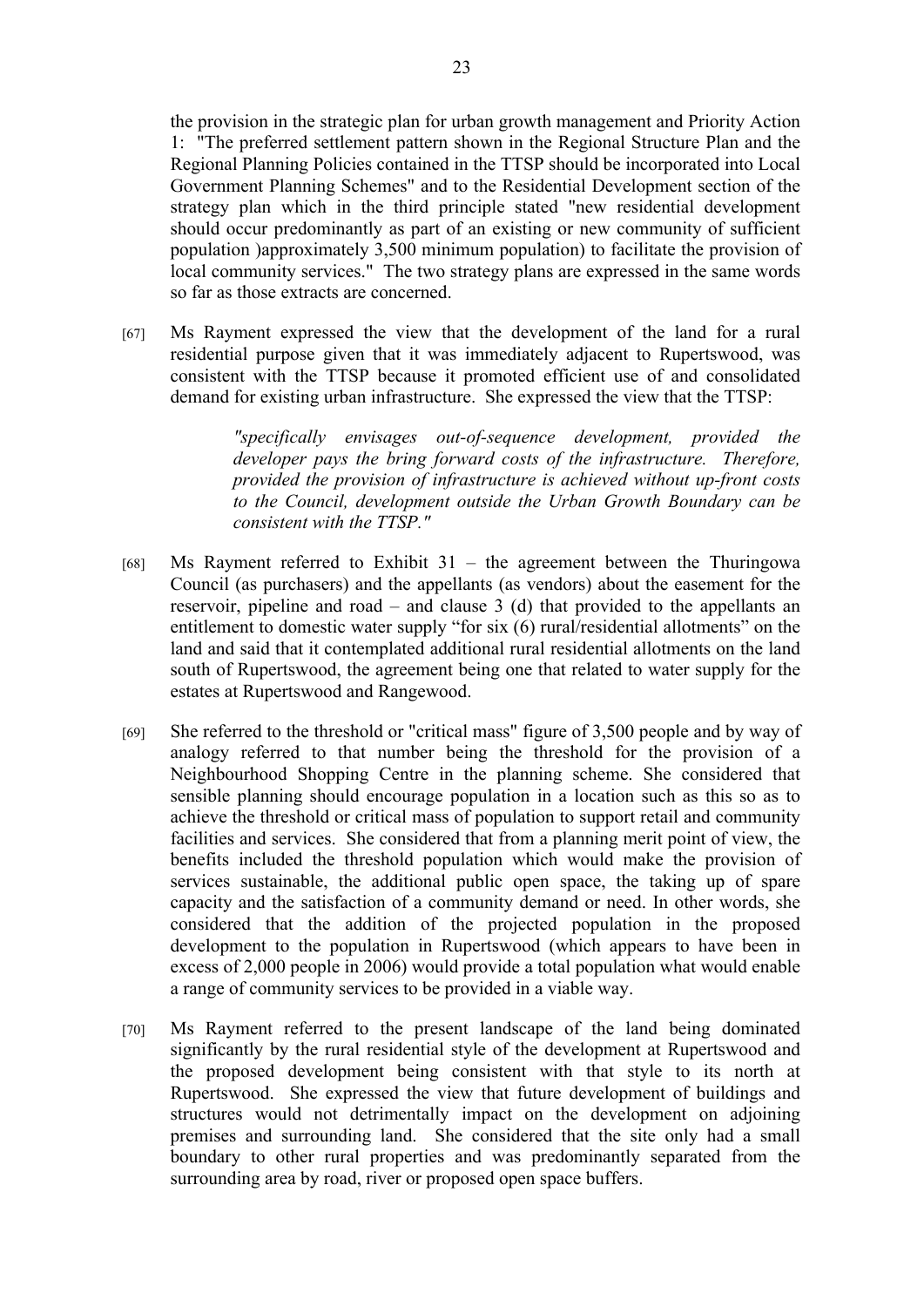- [71] The land was not good quality agricultural land ("GQAL"), was constrained in terms of size and slope and had existing sensitive environmental forms at its edges as well as the dominant central feature of Mt Margaret.
- [72] Ms Rayment disagrees with Mr Davies' comment that the Rupertswood Estate is an "isolated and unsupported settlement unrelated to and disconnected with the greater urban footprint of Thuringowa": she said it is connected and supported in a community sense. She referred to exhibits 28 to 30 (the Smart Maps) which show the land taken up for residential use and compared them with map 3.5B which shows the filling of lots in areas not otherwise identified in that way.
- [73] She also said in evidence that Park Residential land was being developed in some of the areas north of the Bohle River as Traditional Residential use. She was questioned by the respondent's counsel about her having adopted a "market view" as to the preference of potential residents. However she said that if a particular need is identified then one expects the planning scheme to accommodate it: If it doesn't, then one should expect a departure from the planning scheme to so do.

## **3. Mr Davies**

- [74] Mr Davies in his report said that the settlement of Rupertswood "has a negative impact upon the amenity and landscape of the area as it diminishes the values, and in particular, 3.1.1(b)(i), which the rural planning area seeks to protect. The proposal will extend and exacerbate this impact which will threaten the rural landscape beyond Rupertswood. The development is not compatible with the rural landscape". He said that if alternative development areas are readily available for this kind of development, namely Park Residential, "… then why risk damaging a distinctly rural environment for the sake of expanding an unsustainable community". He expressed the view that it was debatable if a nexus could be achieved between the proposed development and the existing Rupertswood estate. He described the Rupertswood estate as "an isolated and unsupported settlement unrelated to and disconnected with the greater footprint of Thuringowa". There is no justification to expand this anomaly and compound the issues which have been raised. There are numerous viable locations for park style residential development with approvals in place." He referred to 532 lots available through the current Townsville City Council area. Hence he concluded that the number of lots and what he referred to as significant choice offered, within the existing 2003 scheme and the Townsville City Plan 2005 that there was no requirement to override the 2003 scheme. There was no logical reason to expand upon Rupertswood because of the existence of "viable alternatives".
- [75] Mr Davies said that "the creation of an unsustainable pocket of park residential land has no planning merit as viable alternatives do exist". He made reference to the city white codes with respect to matters not within his expertise and I have already referred to my preference for evidence of others about transport ecological and conservation matters and engineering.
- [76] Mr Davies referred to the urban growth boundary and correctly said that the acceptable solution or performance criteria could not be met. The appellant recognises this but addresses the matter constructively from a valid and alternative prospective. At the time of writing the report Mr Davies was of the view that reticulated sewerage infrastructure was still sought by the appellant. That, of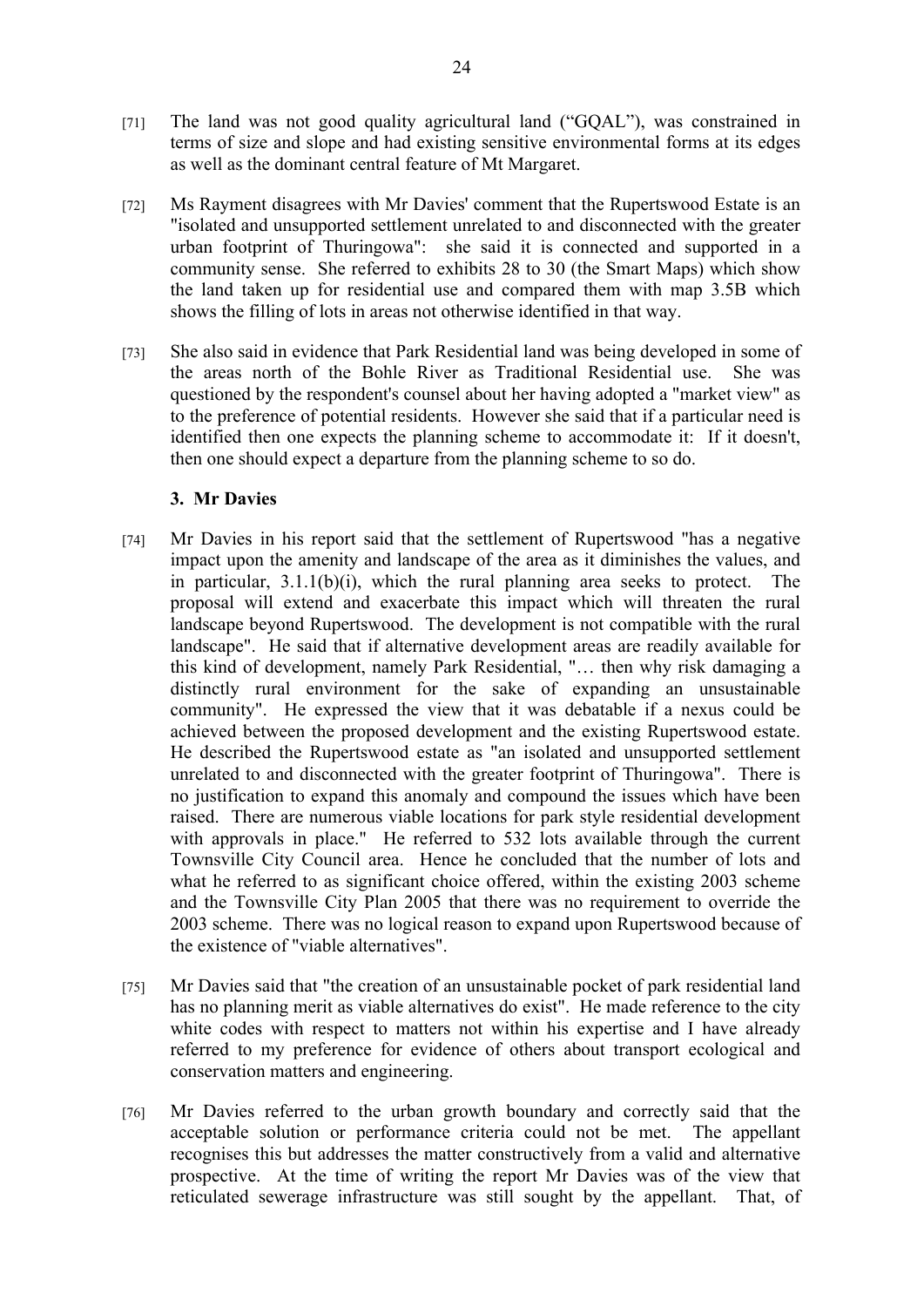course, is not the case. He made some other statements upon which he was taken to task in cross-examination. He said that "there is no merit in creating an isolated community which would impose a cost upon the greater community of Townsville" and "as infrastructure and services are virtually non-existent the proposal is not in sequence with the current service provision and cannot be provided in an orderly efficient and cost effective manner".

- [77] Mr Davies said that the development of Rupertswood had taken some 30 years and was nearly complete, much of that having occurred in the last 10 years. He said it was "agreed that there is a demand for park residential lots driven by market conditions" and referred to developments within the urban growth boundary, particularly in Kelso and Burdell. He said that "peripheral areas and ad hock settlements like Rupertswood struggled to provide the level of community infrastructure required to sustain a healthy and robust local economy".
- [78] By reference to DEO6 he said that the proposal did not deliver sequential development nor integration with existing development, including integration with Rupertswood. He said "to perpetuate and encourage the growth of Rupertswood, is to compromise the integrity of the planning scheme". He referred to the TTSP and observed that it did not identify the land for future urban development. That of course is correct. However, that is not the end of constructive consideration in regard to this proposal.
- [79] Finally, he expressed the view that there were no grounds to support the approval despite the conflict and said that the proposal "will only perpetuate the unsustainable characteristics and conditions which already persist" at Rupertswood. He referred to an absence of original documentation in respect of the establishment of Rupertswood estate and hence being unable to account for any grounds for justification for its development.
- [80] Mr Davies did not know if vacant rural land in the planning scheme maps was "on the market." He said that "vacant" did not mean that the land was for sale immediately. He did not agree with "choice" in the planning scheme between localities.
- [81] He conceded he had not seen the tendered reports of the experts other than Ms Rayment's. He conceded that a convenience store, for example, may benefit the community through this development. He conceded that he didn't give sufficient weight to the new store approval that had been made.
- [82] He suggested that residents at Rupertswood chose to have a low level of services to live there. With respect to his statement about Rupertswood Estate being unsupported and isolated as a community, he said that was a reference to "reticulated sewerage."
- [83] He said the reasons for his statement in his report that "perpetuation of the unsustainable characteristics and conditions which currently persist" is a reference to dwellings and distance from urban concentration. His reference to "isolated community" in his report was a reference to a perpetuation of isolation. He agreed that Rupertswood "cannot be moved."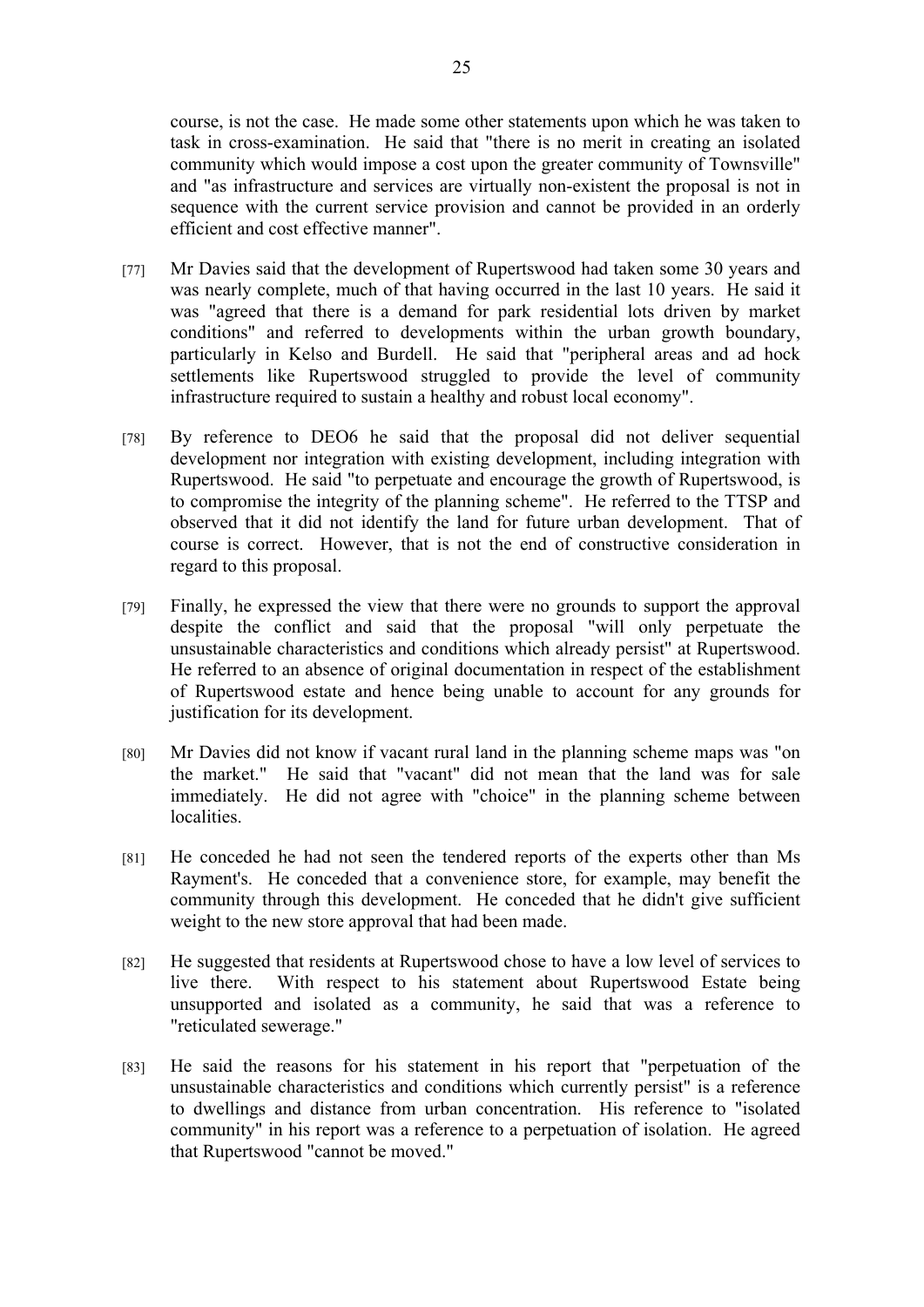[84] He said that they did not refer to the Urban Growth Boundaries in his report because it was not referred to in the Reasons for Refusal. He denied that he had mistaken the  $4.000m<sup>2</sup>$  lots on the northern boundary as a 'buffer" even though he was not aware of the Mayor's letter requesting larger lots. He did not consider that rivers and powerlines constituted a physical barrier or containment. He conceded that the TTSP referred to land "adjacent" to existing rural residential development. He said he was not aware until he saw Exhibit 31 that the purchase of the reservoir land contemplated development south of Rupertswood on the land.

#### **Discussion**

- [85] In so far as the town planners were concerned, I have preferred the evidence of Ms Rayment. She was more objective and responsive in her report and testimony. Mr Davies was an intense witness who was continually guarded in his responses in cross-examination, was reluctant to make objectively reasonable concessions and had on his own several admissions in cross-examination 'chosen words poorly' in expressing himself in his report. Indeed he employed strong language in his report with little to commend its use. I did not find him to be a convincing witness. It seems to me that he had arrived at a view and then sought to justify it. His report made assertions that were unsustainable in light of objective evidence of others in the case. I did not find his evidence to be particularly helpful to me in my assessment task.
- [86] The prominent and central geographical feature of the land is Mt Margaret. In the past in the planning scheme it was identified as an Extractive Resource. However, it seems almost inevitable that it is no longer likely to be used in that way because of its proximity to Rupertswood. Hence it is not identified as a Key Resource Area in the planning scheme.
- [87] Mr Quirk submitted that the planning history of Council was consistent about the type of development it intended to have in this area and that there could have only been one expectation, namely that it was intended for rural development. So much was apparent, he submitted, from the 1996 planning scheme which he contended had implemented that intention in the 2003 planning scheme.
- [88] On the other hand, Mr Hughes SC submitted that the "proposal is entirely in character with what's there - with the land use which presently dominates Alice River in terms of human activity", namely Rupertswood.
- [89] A planning scheme policy may apply to all or part of a planning scheme area: s2.1.17 IPA. A planning scheme policy may include guidelines or advice about satisfying assessment criteria in the planning scheme: s 2.1.23 (4) (e) IPA. This is what the Urban Growth Policy is, a guideline. So much is apparent from the language of the policy in the heading to clauses 1.2 and, for example, in 1.2 (a) and (b) and 4.
- [90] As I have said elsewhere the Urban Growth Boundary Map 5.6 shows a partially developed Rupertswood estate and a number of other areas outside the main suburb delineation lines. The map is already behind the pace of development so far as Rupertswood is concerned. In the development context the Policy is 'off the pace' in this area.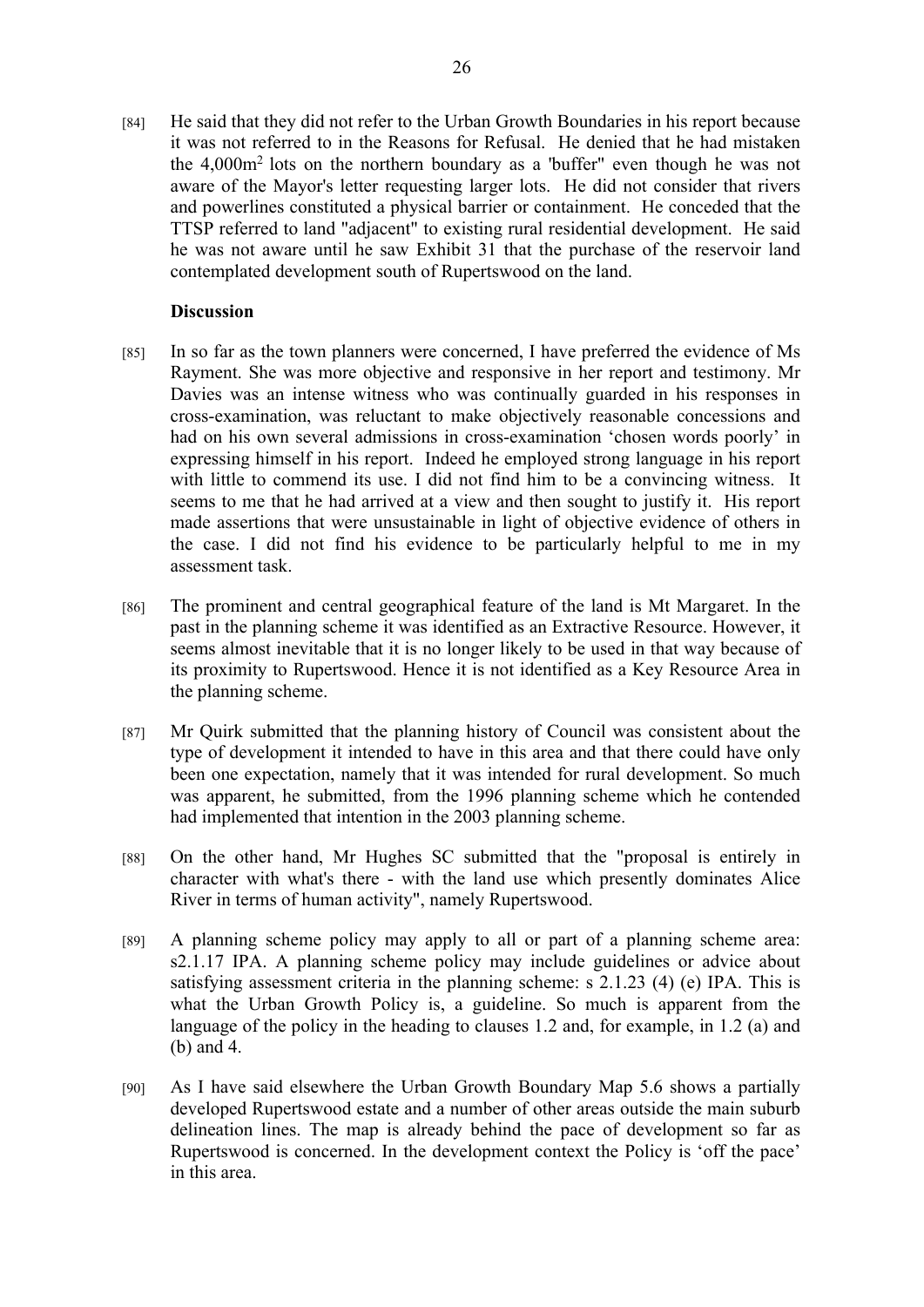- [91] The expression "desired environmental outcomes for the planning scheme area" has been judicially considered by several Judges of this Court and by the Court of Appeal.
- [92] The expression "does not mean that the achievement of a DEO 'on a shire-wide basis' is the correct application of the statute": Judge Brabazon QC at [106] in *Webster v Caboolture Shire Council* [2009] QPELR 455, which was approved in *ALDI stores (A Limited Partnership) v Redland City Council* [2009] QCA 346 (per de Jersey CJ at [16] – [19], with whom Muir and Holmes JJA concurred generally.
- [93] Insofar as the easement (Ex 31) is concerned, Mr Quirk submitted that the agreement was old and any relevance it had was, in effect, historical: two planning schemes had been made without any reference to an extension to the Rupertswood residential area. As true as that may be in specific terms, no development application has historically been made by the appellants. Rupertswood has only become substantially developed over the past ten years. This proposed development may only have become feasible now, hence its timing. In other words, the relevance of the agreement is tempered by many factors. The point is, in my view, that it did on the face of the document contemplate further residential style development adjacent to Rupertswood and outside the urban growth boundary. It is not the answer to the issues on this appeal, but the appellant is entitled to refer to it in support of the other matters relied on in contending for the proposed development.
- [94] In the planning context, the matters discussed above in the context of the urban growth boundary are equally relevant to this discussion of the evidence of the town planners.

## **The Council's objection to the evidence of Mr Sutherland and Mr Brady**

## **a) The objection: Mr Sutherland**

- [95] The evidence of Mr Sutherland was heard subject to my determining an objection to its admission insofar as it related to the non-reticulated sewerage proposal. The original proposal was for a reticulated system and a number of options were canvassed in the report of Mr Brady dated 18 September 2006 (page 102 of the Appeal Book Ex 2).
- [96] The original development application proposed reticulated sewage. The revised development application proposed on-site treatment and disposal of household waste water on each lot, rather than connection to the reticulated sewerage system. The Council relied on a number of matters to support the objection:
	- (a) The new proposal post-dates the Decision Notice and amounts to a minor change.
	- (b) The issue was not raised in the directions about expert evidence.
	- (c) There had not been an opportunity to consider the impact of further effluent disposal into land that was between two rivers.
	- (d) Submitters had not had an opportunity to consider the issue.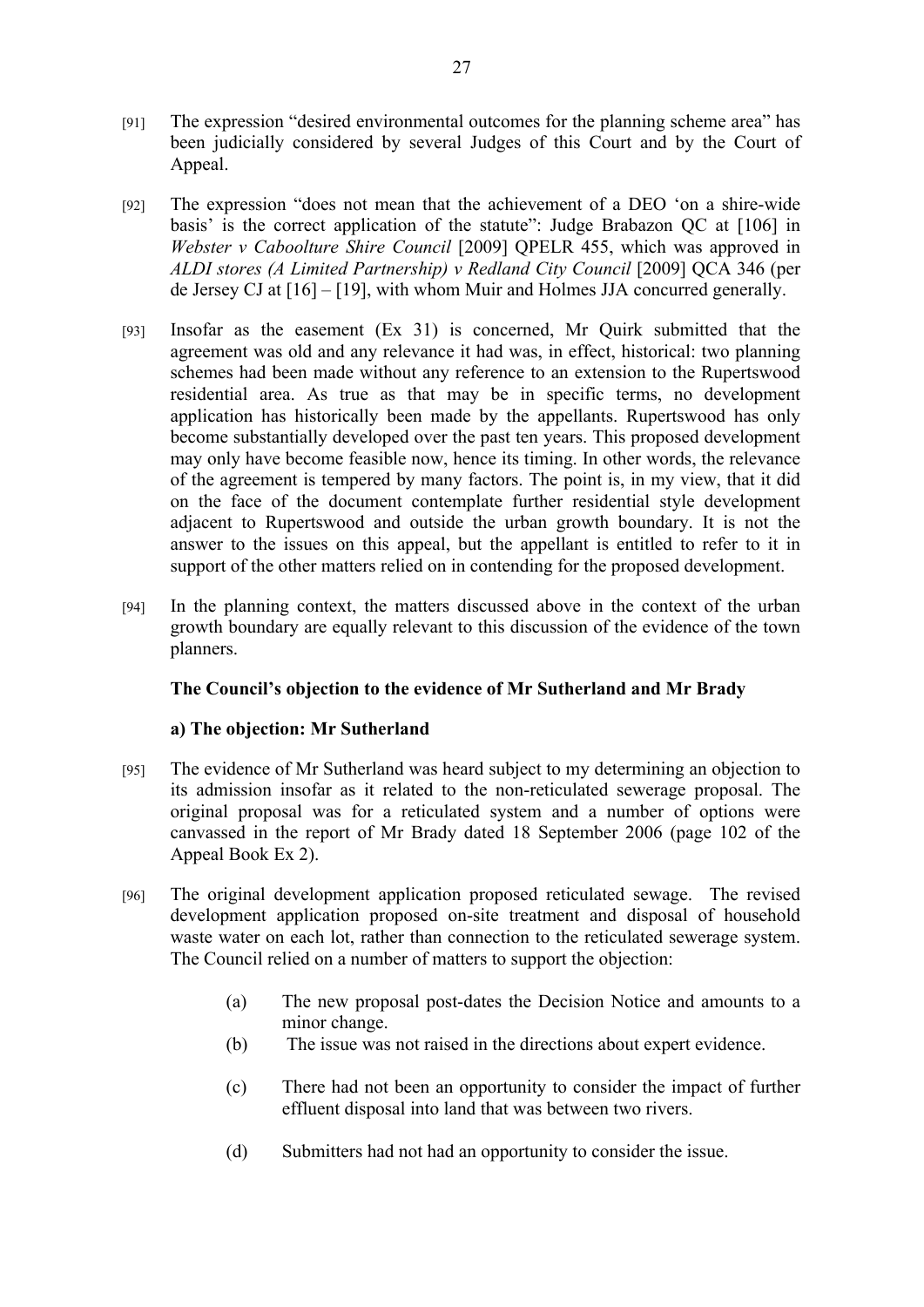- (e) The AS of the PC for the park residential area is that reticulated sewerage be provided.
- [97] The submission by the appellant was that the issue was overtly a part of the common material considered by the Council in its assessment of the development application and was not a new issue, that Council had foreshadowed that it would not permit connection with the reticulated sewerage system *(see the evidence of Mr Phillips infra)* and that reliance by the appellant upon such evidence in the appeal could hardly have been unexpected.
- [98] In responding to the joint information request, which followed the issuing of the Acknowledgment Notice, the appellant informed Council, through its officer who ultimately reported on the application, of its response to a number of issues revealed in properly made submissions, including 'sewerage and infrastructure provision', described in the following terms:

## "*Sewerage and Other Infrastructure*

*Submitters argue that the proposed development cannot be adequately serviced with sewerage infrastructure, with respect to potential environmental impact and visual impact. Further concern is raised regarding the inadequacy of existing infrastructure, particularly water reticulation infrastructure, and the limited capacity in these infrastructure systems.*

## Sewerage

All allotments can be adequately serviced with on-site sewerage treatment systems. It is proposed that each individual allotment be serviced with Biolytic on-site sewerage disposal systems, which provide for a minimum secondary standard of effluent treatment. This is a higher standard of treatment system than most of those which presently service dwellings within Rupertswood.

The developer envisages placing a covenant on each lot to ensure each dwelling is serviced with such a standard of infrastructure.

It is considered that the development can be adequately serviced with such infrastructure without the impacts described in the submission. It is considered that this point is adequately addressed."

- [99] Mr Hughes SC referred to an email dated 07 November 2008 from an engineer consultant acting for the appellant, that referred to a covenant requiring each lot to have such an on-site 'sewerage treatment plant' and describing its function and relevant utility for the land; and to the report by the Council officer dated 23 December 2008 that recommended refusal of the development application.
- [100] Finally, Mr Hughes SC referred to the directions that I made on 08 March 2010 that required that "the parties exchange lists specifying the name and area of expertise of any additional experts, if any, the party intends to call to give evidence in the appeal". The Council nominated its town planner on 17 March 2010 and, so far as is relevant, the appellant nominated Mr Brady on 31 May 2008 and Mr Sutherland on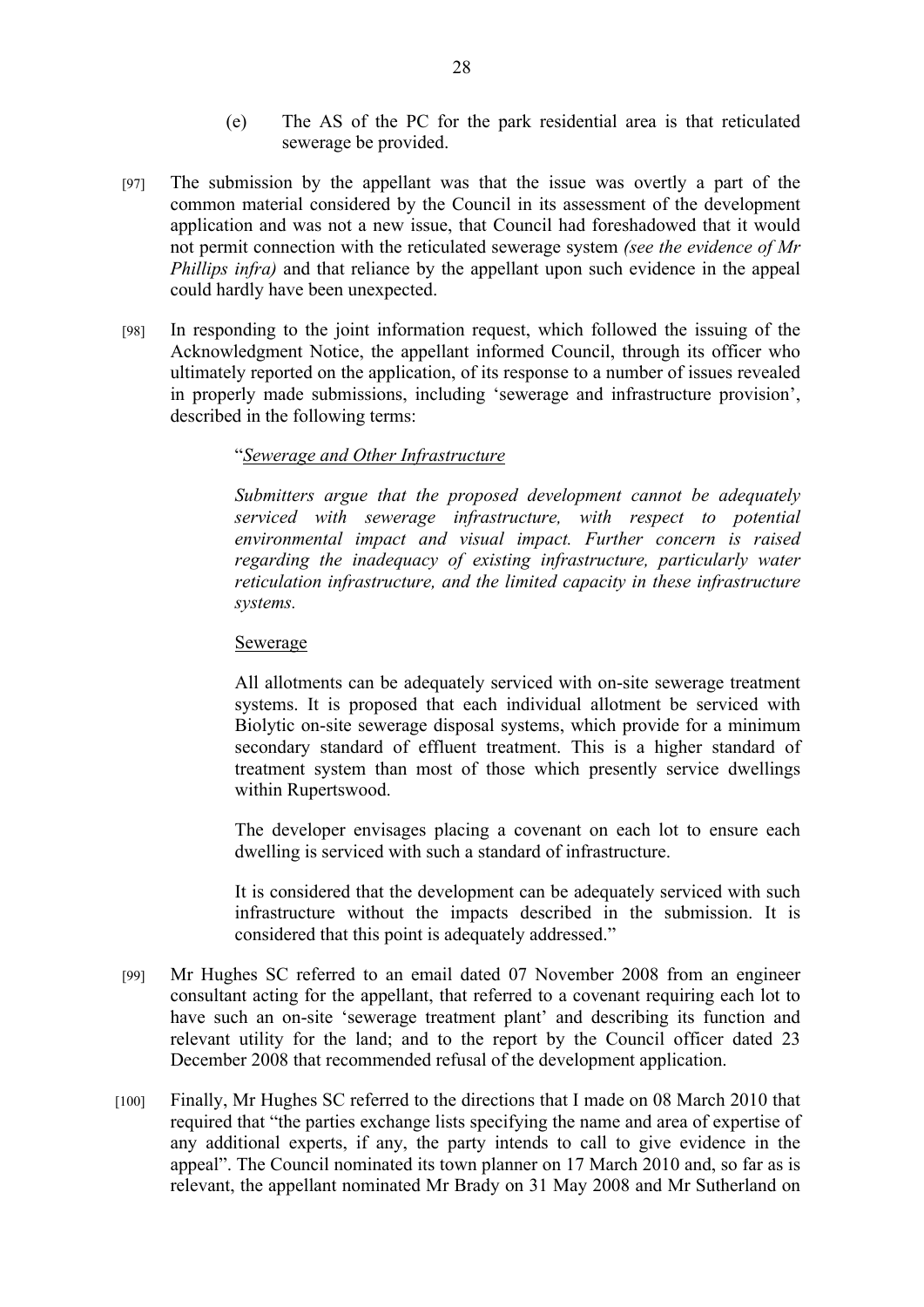03 June 2008. No issue was raised by the council contemporaneously about any delay or non-compliance with my directions.

- [101] In the end the Council relied on its assertion that the non-reticulated sewerage system proposal was a minor change. The appellant submitted that it was not, because it had been articulated prior to the decision of Council to refuse the development application and not between the decision date and the hearing.
- [102] I made an ex tempore ruling on the objection and allowed the evidence of Mr Sutherland, on the basis that it had been part of the common material and the council had notice of it in the context of its foreshadowed intention to refuse to allow a connection to the reticulated sewerage system. I left the minor change issue to be resolved in this judgment.

## **Is the revised proposal a 'Minor Change'?**

- [103] The proposed development was changed in the course of the IDAS process and before the decision by the Council. The number of lots was reduced and the sewerage arrangements revised.
- [104] The minor change issue was raised by the Council. The primary basis for the submission is that the revised sewerage infrastructure proposal makes the proposed development a substantially different development: s 350 *SPA*. The *SPA* provision permits a broader and more flexible assessment of change to development applications, however, some of the principles referred to in cases determined under *IPA* nevertheless remain relevant considerations.
- [105] However, in the circumstances of this case I do not need to consider the submission about "minor change" in any depth. The revised sewerage infrastructure proposal was fully articulated to and by Council in reports and correspondence before the decision being appealed was made.
- [106] Section 4.1.52(2) *IPA* provides that the Court:
	- *"(b) must not consider a change to the application on which the decision being appealed was made unless the change is only a minor change" (my underlining).*

I do not consider that there has been a minor change. Nothing by way of change so far as is relevant to the submission by the Council was made after the decision. Accordingly, the objection is overruled.

# **b) The objection: Mr Brady**

[107] The Council foreshadowed an objection to the evidence of Mr Brady on the same ground as that relied on with respect to Mr Sutherland. I heard the evidence subject to my determining the objection. Mr Sutherland was called as a witness before Mr Brady and I had determined the issue about the admissibility of a non-reticulated sewerage system before Mr Sutherland gave evidence. Hence the objection in respect of Mr Brady's evidence was in effect determined in the same ruling. In any event, the objection was not further articulated when Mr Brady gave evidence.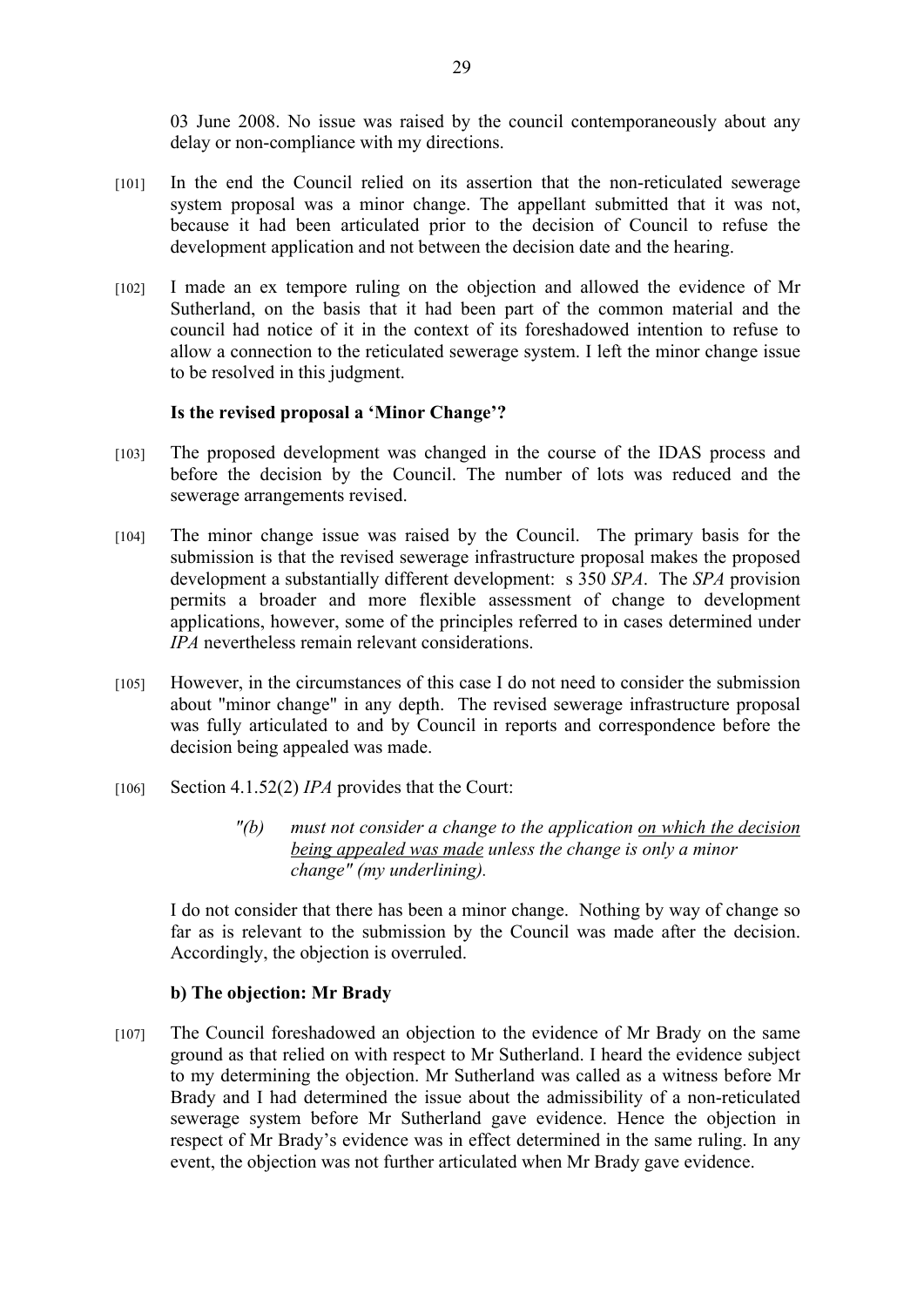#### **4. Mr Sutherland**

- [108] Mr Sutherland is an agricultural and environmental scientist (relevantly in soil and water resource assessment).
- [109] The land use was currently low intensity cattle grazing. He considered that the land was not good quality agricultural land ("GQAL") and this was confirmed by Map 2 in the Planning Scheme.
- [110] With respect to drainage, the land to the west drains to Alice River and to the east to Little Bohle River, influenced by the central feature of Mt Margaret.
- [111] There were four matters to consider for effluent disposal: slope, lot size, soil permeability and water table height. He recommended soil testing to "inform the effluent disposal area size" on each site. The system implementation was entirely amenable to conditions.
- [112] In respect of slope, the majority of the proposed internal road network avoided slopes greater than 5%. The inference at least is that degree of slope is acceptable and manageable for roads. The slope analysis for effluent disposal is mostly less than 5% and certainly the bulk is less than 10%, which is consistent with the Australian Standard that no clearing occur on slopes greater than 20% although slopes greater than that are facilitated in the Standard. Hence the non-reticulated system can be installed at a good market price.
- [113] He said that any remnant vegetation areas (none on slopes greater than 5% were to be cleared), development can in effect be modified. He regarded this as a normal constraint at the detailed design stage.
- [114] The lot sizes were well above what might be regarded as minimum requirements, being at least 2000m<sup>2</sup> . There was a 100m setback from the Alice River and the ephemeral nature of the wetland area but he did not consider that these were problematic and they were also amenable to conditions.
- [115] There were three soil types, generally of a non-dispersive type and largely kurosol (I infer a preferable soil type) and some sodosol soils that needed management. Mr Sutherland said "as there are minimal signs of surface erosion within the development areas, the observed soil types provide no constraint to effluent disposal on the site or the employment of standard sediment and erosion control practices."
- [116] Mr Sutherland said that groundwater was 21m to 24m from the surface. He was satisfied "that a minimum separation distance of 500mm from the highest seasonal groundwater level to the base of the constructed effluent disposal areas is achievable." Combined with the soil types, the transmission of nitrogen and phosphorus to ground water was minimal. Standard soil erosion control and sedimentation deposition techniques were proposed. The biolytic system proposed was more conservative than some others and standard site-specific solutions for each dwelling were achievable. He favoured greater consumer choice in system selection in fact.
- [117] Standard sediment and erosion control practices were available during the construction phase. The site was fairly open woodland and not one that he had concerns about vegetation having to be cleared for effluent disposal.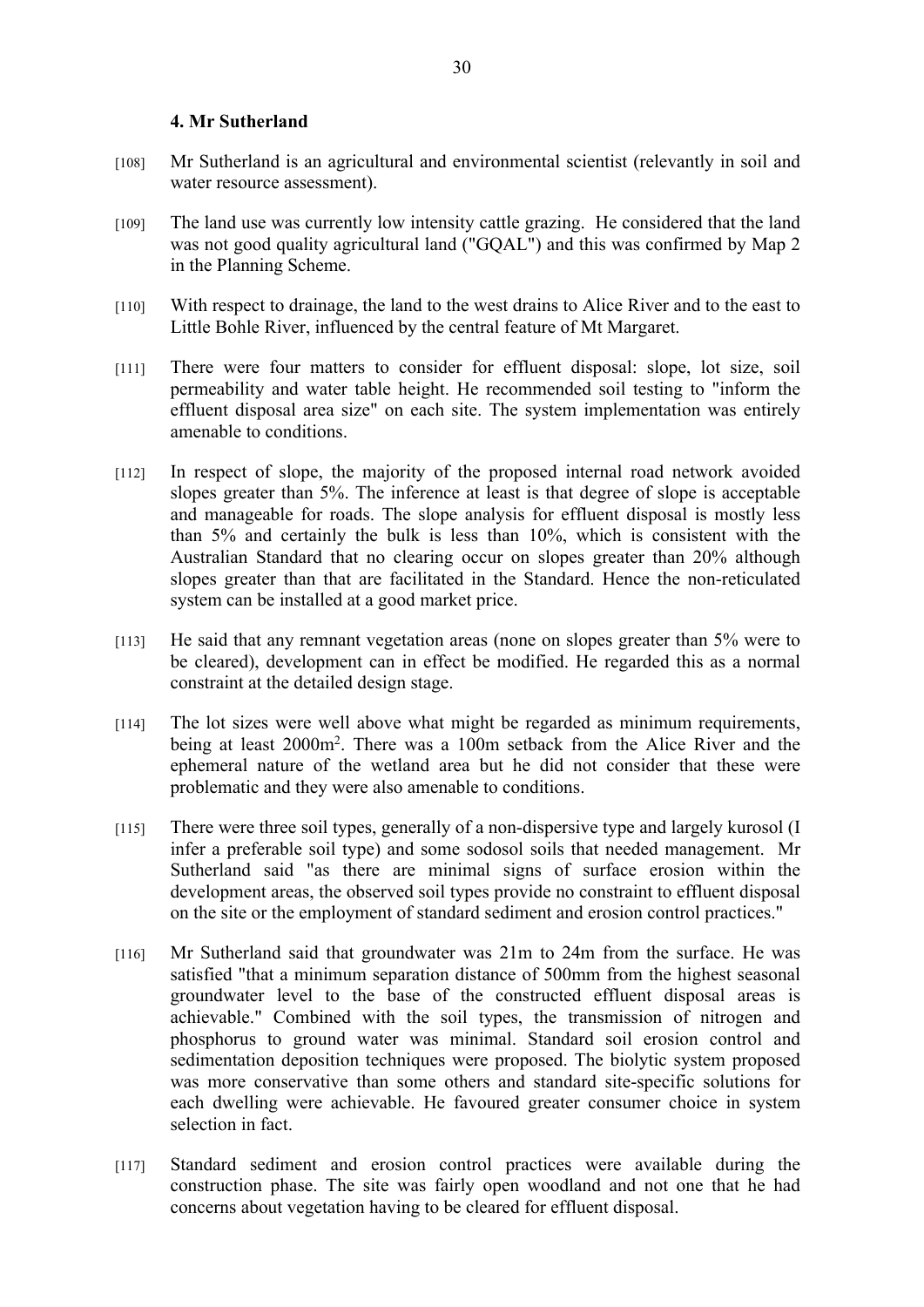[118] Mr Sutherland disagreed with the assertion by Mr Davies that the soils are a 'dispersive' type, although there may be such areas within the site. The implication in his evidence is that Mr Davies ' opinion "that disturbed areas will be subject to extensive erosion and that significant measures will be needed to be taken to protect slopes, vegetation, riparian zones and ground water" is wrong.

## **Discussion**

- [119] The opinions expressed by Mr Davies, to which Mr Sutherland responded, are plainly outside the expertise of Mr Davies. In any event, they were in my view superficial and lacked intellectual rigour. I prefer Mr Sutherland's opinion about soil and water resource matters.
- [120] The analysis is, on present design intent, reasonably sound and the environmental concerns are capable of being satisfied in my view. The proposal is achievable with appropriate conditions. There is no evidence that the rivers will be detrimentally affected; there are no water quality issues; and there are no visual or air quality issues. Rupertswood has non-reticulated sewerage and there have been no demonstrative problems and only a few expected and acceptable individual system issues.

## **5. Mr Brady**

- [121] Mr Brady's firm had prepared three reports in the course of the IDAS process. A supplementary report was made to reflect changes to the development proposal. The reports addressed water supply and sewerage.
- [122] He refers to infrastructure terminations which he said are suggestive of anticipated further development beyond Rupertswood: a stub road and reticulated water supply connection, at the end of Ring Road.

## **Water**

- [123] The current number of lots connected to and serviced by the Mount Margaret reservoir is 1,107. The spare capacity is estimated at 322 lots. The proposal for the development is a "looped system" which "will provide improved water pressure to areas of the existing Rupertswood estate around the Brogan Road connection, via a looped back-feed connection. This may assist in resolving an existing deficiency issue identified during the public consultation and submission process." He means that supply will be boosted. The reservoir has an 'in' and 'out' pipes. The looped system as I understand it, in simple terms, involves a second 'out' pipe to a connection point, with a valve connecting the two 'out' pipes and a pipe from the connection point to the development.
- [124] Mr Brady referred to an upgrade to the reservoir. The main reservoir is of sufficient size, but the pump capacity is not. A second reservoir may be necessary as the uptake of lots is maximised. It would also reduce pumping time.

## **Sewerage**

[125] The closest reticulated sewerage plant is 11km distance from the land, at Condon.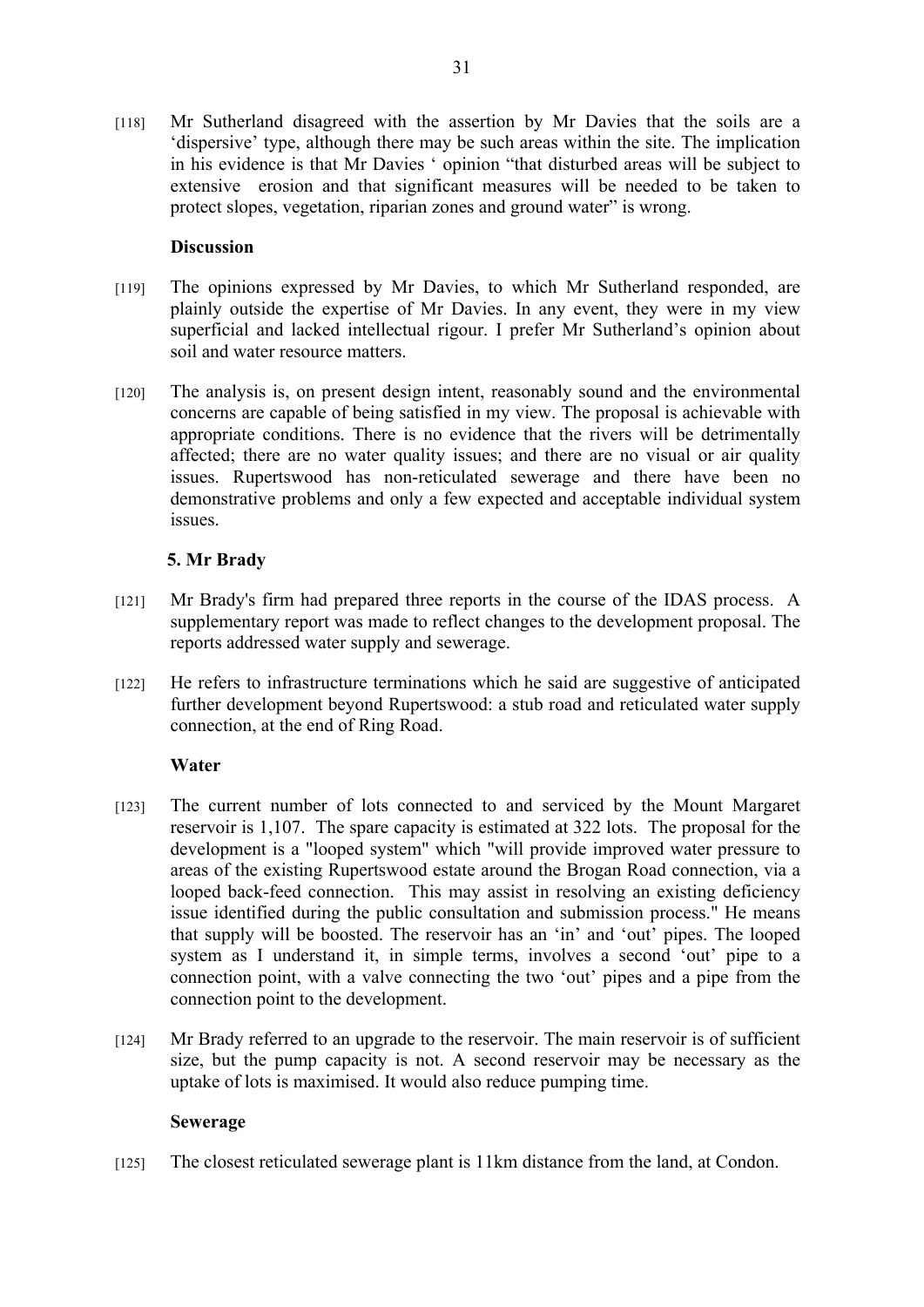[126] On-site treatment systems, similar to Rupertswood but with improved design and functionality were proposed in the development. However, Mr Brady said that whilst that solution was acceptable for management of domestic waste water, a reticulated system ultimately would be the optimal solution.

#### **Discussion**

- [127] Of course, the latter is not intended by the Council nor is it a part of any future plans that it currently has for the Rupertswood area. Undoubtedly a reticulated system is the optimal solution but there are many examples of other waste water and sewerage management systems which are effective and appropriate for residential lots.
- [128] There are benefits flowing from the proposed loop reticulated water system to the residents of Rupertswood, such as improved water pressure.
- [129] I do not consider that there are any issues that cannot be dealt with by appropriate and achievable conditions.

#### **6. Dr Olsen**

- [130] Dr Olsen is a specialist in field Botany, Taxonomy, Ecology and Landscape Assessment.
- [131] The boundaries of the land are relevant to his report: the land adjoins Rupertswood on the northern boundary, Alice River on the western perimeter, Granitevale Road on the eastern perimeter and there is a power easement across the southern perimeter.
- [132] He described the vegetation on the land being degraded through agricultural and grazing practices in the past. He considered that retention of park, conservation areas and riparian areas would enhance the bio-diversity values of the land.
- [133] He considered that the retention of significant vegetation on Mt Margaret; retention and rehabilitation of a vegetation riparian corridor along the Alice River and a vegetation corridor link to the Little Bohle River east of Granitevale Road, would minimise adverse environmental impacts and enhance environmental values. Box culverts would retain wildlife management. He did not agree with Mrs Jensens concerns about wildlife and habitat, nor Ms Edmunds concern about impacts on natural environment and habitat.
- [134] He considered that the development would benefit the community in an ecological and environmental sense by preserving significant assets: Mt Margaret, the Alice River system and the eradication of significant weed infestation, including siam weed – a declared noxious weed that is spread by movement and difficult to manage.
- [135] Dr Olsen also disagreed with Mr Davies' view (expressed by Mr Davies as 'unqualified experience') about there being no positive benefit for Mt Margaret or the riverine values; and Mr Davies' non-qualified observation about 'leaving undeveloped areas undisturbed because of the dispersive nature of the soils". Dr Olsen referred to the application of DNRW conditions in the conduct of a positive intervention strategy.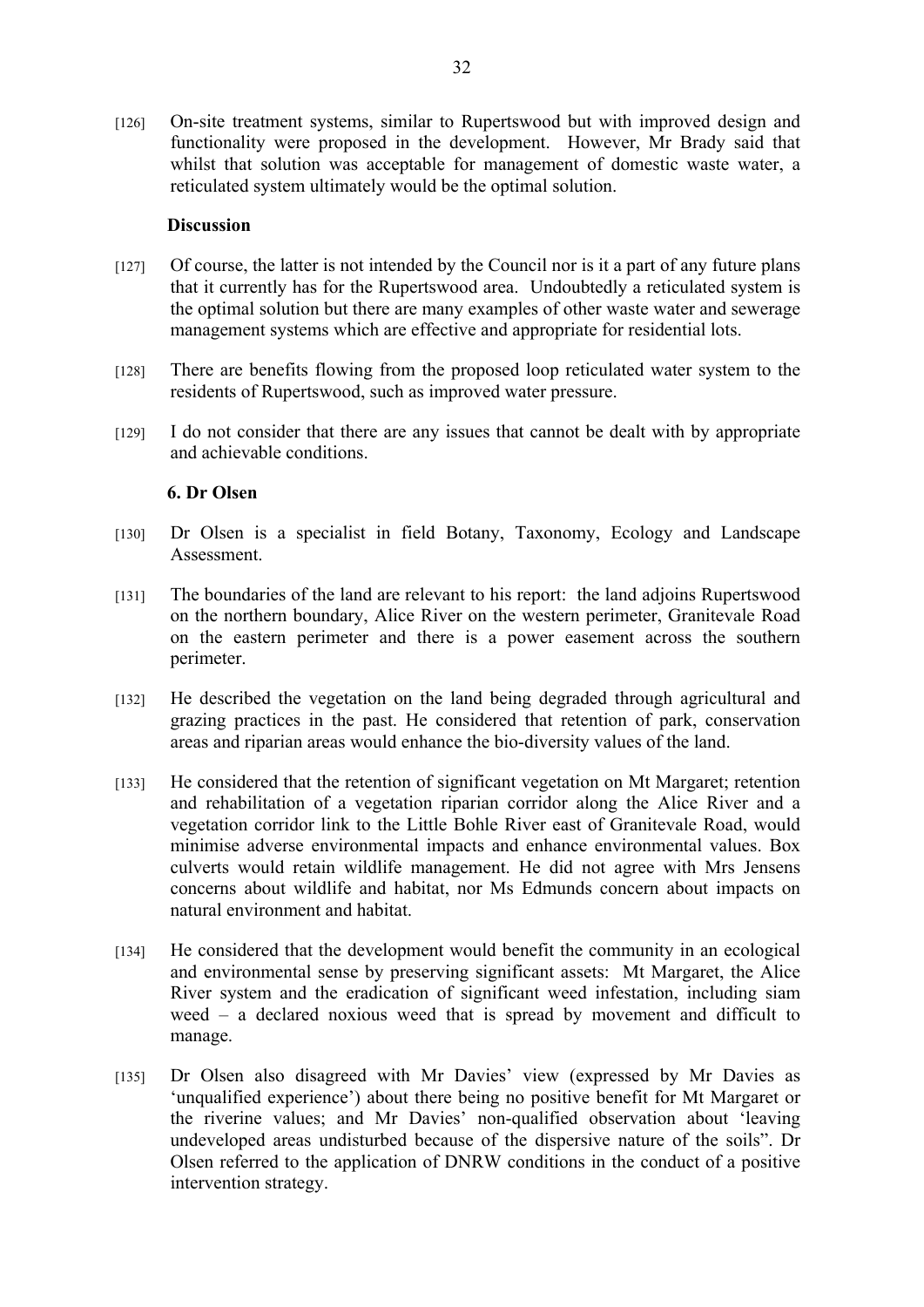- [136] He agreed generally with the DNRW mapping of ecosystems. There was remnant and non-remnant vegetation, including regrowth. I infer that landscape features such as individual trees of significance could be retained by proper management and design. Clearing was permitted by conditions.
- [137] He recognised the significance of the habitat corridor, recommended in the C&R report, connecting Mt Margaret with the Alice River riparian habitat and maintenance of unimpeded wildlife access with appropriately designed culverts. He considered that this would meet the requirements of PR A8 in the NRM&W Guidelines: Conservation and Protection of Regional Ecosystems for Ecological Processes and Wildlife Habitat.
- [138] In cross-examination there was a discussion about the maintenance of Mt Margaret: that is, public or private responsibility. Dr Olsen regarded Mt Margaret as a community asset rather than a proprietal property. He thought 'people on the ground' in the community were better placed to manage the asset.
- [139] He considered that the proposed development conformed to the principles of ecologically sustainable development with the retention and enhancement of the most significant biotic assets on the site and the ability to create living spaces with minimal environmental footprint on the degraded portions of the site.
- [140] Dr Olsen concluded that the proposed development addressed the Planning Scheme requirements and brought with it important ecological benefits and secured in public ownership the significant local asset, Mt Margaret. It would provide for an approved landscape with rehabilitation/revegetation at the currently "tenuous riparian flanks of the Alice River" and the retention of the significant vegetation on Mt Margaret and protect and enhance the ecological linkages between Mt Margaret and the Little Bohle and Alice Rivers. He expressed the view that the proposed development complied with the City Wide Codes s 5.2.

## **Discussion**

- [141] In my view the development proposal adequately takes into account the relevant ecological, wildlife and environmental issues. The issues can be met by appropriate design and management and are amenable by the imposition of reasonable conditions.
- [142] In so far as Mr Davies views are concerned, he trespassed into areas clearly outside his expertise in respect of botanical, environmental and landscape issues and I prefer Dr Olsen's opinion about such matters.

# **7. Mr McClurg**

- [143] Mr McClurg carried out a traffic and transport assessment. He noted that the initial access to the proposed development was to occur in two locations: firstly by connection to the stub road at the southern end of Ring Road and secondly by connection to Granitevale Road.
- [144] Insofar as the City Wide Code is concerned (with respect to transport) it provided for design of transport networks - road, pedestrian, bicycle and public transport - in an integrated, safe and efficient way in accordance with the planning scheme. Mr McClurg's view was that the proposed development represented "a logical extension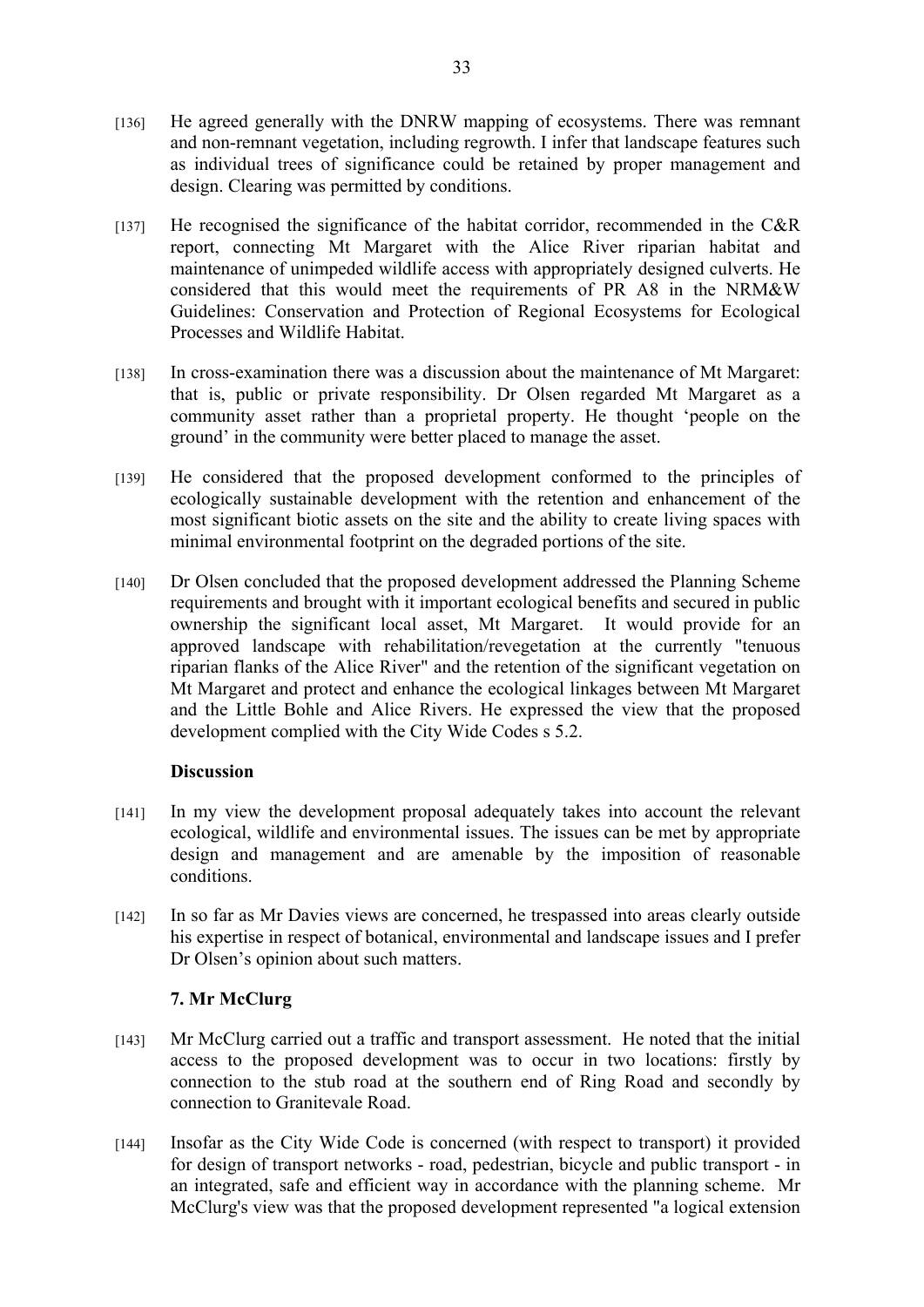to the existing residential community of Rupertswood" and was evidenced by the stub road connection at Ring Road directly to the site boundary.

- [145] Herveys Range Road is a Rural Arterial road from west of Shaw Road. It could cope with the extra traffic. There was a proposal to upgrade the intersection with Herveys Range Road. Both Ring Road and Granitevale Road are classified as Major Collector Streets. Collector Streets provide for circulation of traffic having a trip in within the local area. Both these roads are able to be widened if that was considered necessary and conditioned accordingly. Granitevale Road required further sealing.
- [146] He considered that pedestrian and cycling pathway networks were achievable with appropriate design if required by conditions although no design information was available in the current extent of development design.
- [147] Mr McClurg said that the development "does not result in through traffic within the existing or proposed developments" and that road use safety was achievable. 3000 vehicles per day (major collector carrying function) increase in vehicle movements on Ring Road was significant but was not considered unacceptable. He said a bus route can be accommodated with stops within 400 metres of 95 percent of residences, designed in a similar fashion to those that existed currently in Rupertswood. The extended shopping centre was factored into the vehicle movement analysis for Ring Road.
- [148] He was referred to the revised development plan. Only one roundabout was fourway. Other intersections were T-intersections. Mr Brady said his opinion was not affected by the Granitevale road access not being available at the completion of the first stage of 190 lots. Fifty percent of the increase in traffic would be generated in the north and northwest stages of the development, rather than in the stage west of Mt Margaret.
- [149] Flooding issues (such as were raised by Mrs Jensen) were not considered by Mr Brady. The Department of Main Roads and Transport conditions were significant.
- [150] The final design of the road network was a matter to be determined by conditions on an approval. He expressed the view that the traffic related issues identified by Council in its grounds of refusal "do not present reasonable reasons for refusal"

## **Discussion**

- [151] The traffic analysis at this stage of the development proposal addresses reasonable concerns. Acceptable road and intersection design, vehicle movement, public transport and pedestrian movement levels are designed and achievable. This is likely to remain a significant conditioned part of the proposal. Two access points is a favourable feature. The location of the Granitevale Road access is not critical although moving it to the boundary of the water reserve makes sense and incidentally benefits the neighbour.
- [152] The stub road leads to the Moncrieff property. There may be another entrance to the Mt Margaret holding. Whilst it is suggested that the stub road is indicative of an intention to expand Rupertwood it may equally simply be a road entrance formed to replace a road that previously provided access through what is now Rupertswood **Estate**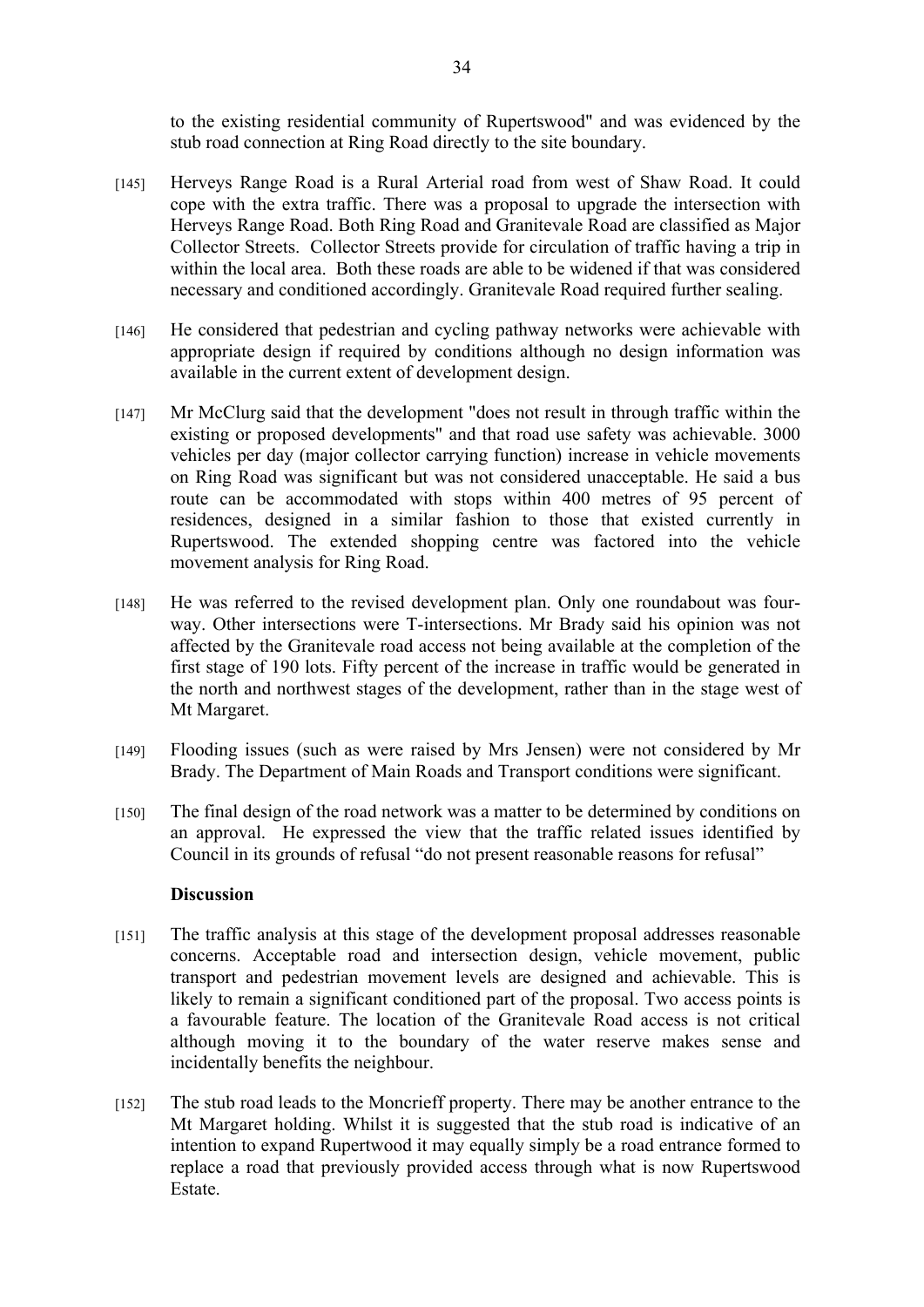## **8. Adjacent residents, landholder and business proprietors**

#### a) **Mr Preston**

[153] The Prestons operate the Rupertswood general store and service station and have done so for 25 years. They support the development because an increase in the number of residents would increase the level of service and range of goods available at the store and service station. He referred to previous plans for a supermarket and speciality shops (part of Ex 14) but I understand it lapsed because it was unviable. He had an approval for a convenience centre/supermarket on the present shop site (Ex 26) with an on-site sewerage plant (Ex 27), although that proposal was dependant on the appellant's development proposal being approved*.* Mr Preston said that the Rupertswood locality is popular for persons seeking a rural residential environment.

## **b) Mrs Riley**

- [154] The Rileys own the property to the east of the land (Ex 12). They are in favour of the development because it would, in their view, improve local services, roads and assist with weed eradication programmes.
- [155] However, they prefer the point of access from Granitevale Road to be moved to the northern boundary of their property, adjacent to the water reserve access, because of the potential increase in traffic and the consequent dislocation of their property from the dissection of it by the proposed access road (See also Ex 25). However, she said that if not changed, the access location proposed was nevertheless manageable insofar as her horses were concerned.
- [156] Mrs Riley, in her Statement, said that her recent experience in pasture improvement on her property did not indicate that her land was particularly good grazing country and she believed the neighbouring land would be similarly described.

## **c) Mrs Haber**

[157] She supports the development. She operates a 75-place child care centre at Rupertswood that currently has spare capacity. She refers to the development as one which would increase the numbers of children at her facility and opening up further possibilities for employment for local persons with the increased size of the placement at the facility. She agreed in cross-examination that there had sometimes been full capacity in the past.

## **d) Ms Edmunds**

[158] Ms Edmunds opposes the development. She has concerns about the strain on current infrastructure, particularly water supply, destruction of the natural environment and rural lifestyle and the increase in traffic.

#### **e) Mrs Jensen**

[159] Mrs Jensen opposes the development. She refers to loss of amenity of a rural environment and lifestyle, loss of wildlife diversity and natural habitat, increase in traffic, potential for increased flooding, water supply depletion, infrastructure costs imposed on Rupertswood residents and the negative impact on the value of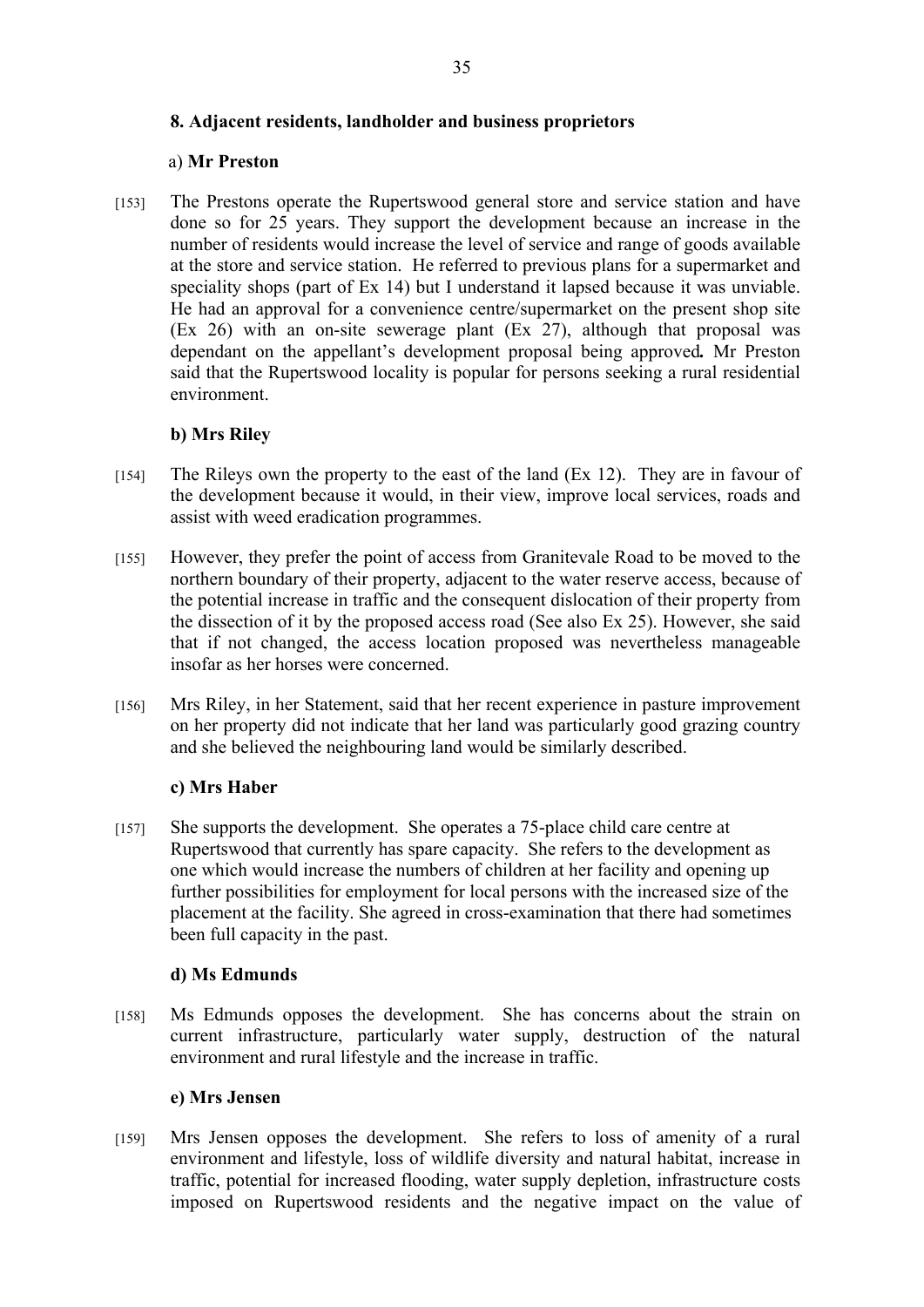properties currently regarded as rural which by implication, she believes, would be regarded as something other than rural residential properties if the proposed development was approved.

## **Discussion**

- [160] Three of the other witnesses Mr Preston, Mrs Riley and Mrs Haber were called to give evidence. They supported the proposed development. All have a quite specific benefit potentially flowing to them if the proposed development proceeded. That is no doubt a further matter of weight in the court's assessment of their evidence and I have made an assessment on that basis.
- [161] The statements of Ms Edmunds and Mrs Jenkins were tendered without crossexamination. Their views about the potential impacts of the development proposal are really matters of perception or belief. I will take them into account and give them such weight as is considered appropriate in the context of the evidence as a whole. Community expectation is not, of itself and considered alone, a critical factor: See the observations, for example, of Dodds DCJ in *Acland Pastoral Co Pty Ltd v Rosalie Shire Council* [2007] QPEC 112 at [40].
- [162] The evidence of those who live or work in the locality is anecdotally connected to the opinions expressed by a number of the expert and other witnesses. They reflect in a living sense upon the abstract evidence of assessment and analysis that informs the opinions expressed by divers others.

# **9. Affidavit evidence: Mr Hughes and Mr Phillips**

- [163] The deponents of two Affidavits relied on by the Council were not required for cross examination by the appellant. There was no objection to the affidavit evidence of Mr Hughes although some curiosity was expressed as to its relevance. However, a ruling was required to determine objections by the appellant to some of the affidavit evidence of Mr Phillips.
- [164] I was referred to *Casagrande Investments Pty Ltd v Redland Shire Council & Ors* [2010] QPEC 54. His Honour Judge Rackemann rejected the tender of an expert report on the morning of trial in circumstances where the engagement of the expert had not been notified in accordance with directions and no variation had been sought to the directions. The circumstances are to some extent, but not wholly, similar here with respect to the affidavit of Mr Phillips, where it seems that there was no advance notice given to the appellant that the evidence of opinion and analysis was sought to be tendered.
- [165] I excluded those parts of the affidavit that expressed an opinion or drew upon analytical modelling about the sewerage infrastructure issue, in the context of Mr Quirk not having sought to challenge the evidence of Mr Brady by the admission into evidence of those parts.

# **Mr Hughes**

[166] Mr Hughes, an employee of the Council, provided an Affidavit that exhibited historical title searches, survey plans and locality plans of land owned by the appellants, effectively connected in one contiguous area (that appears to be what may be called the 'Mt Margaret ' holding), including the subject land.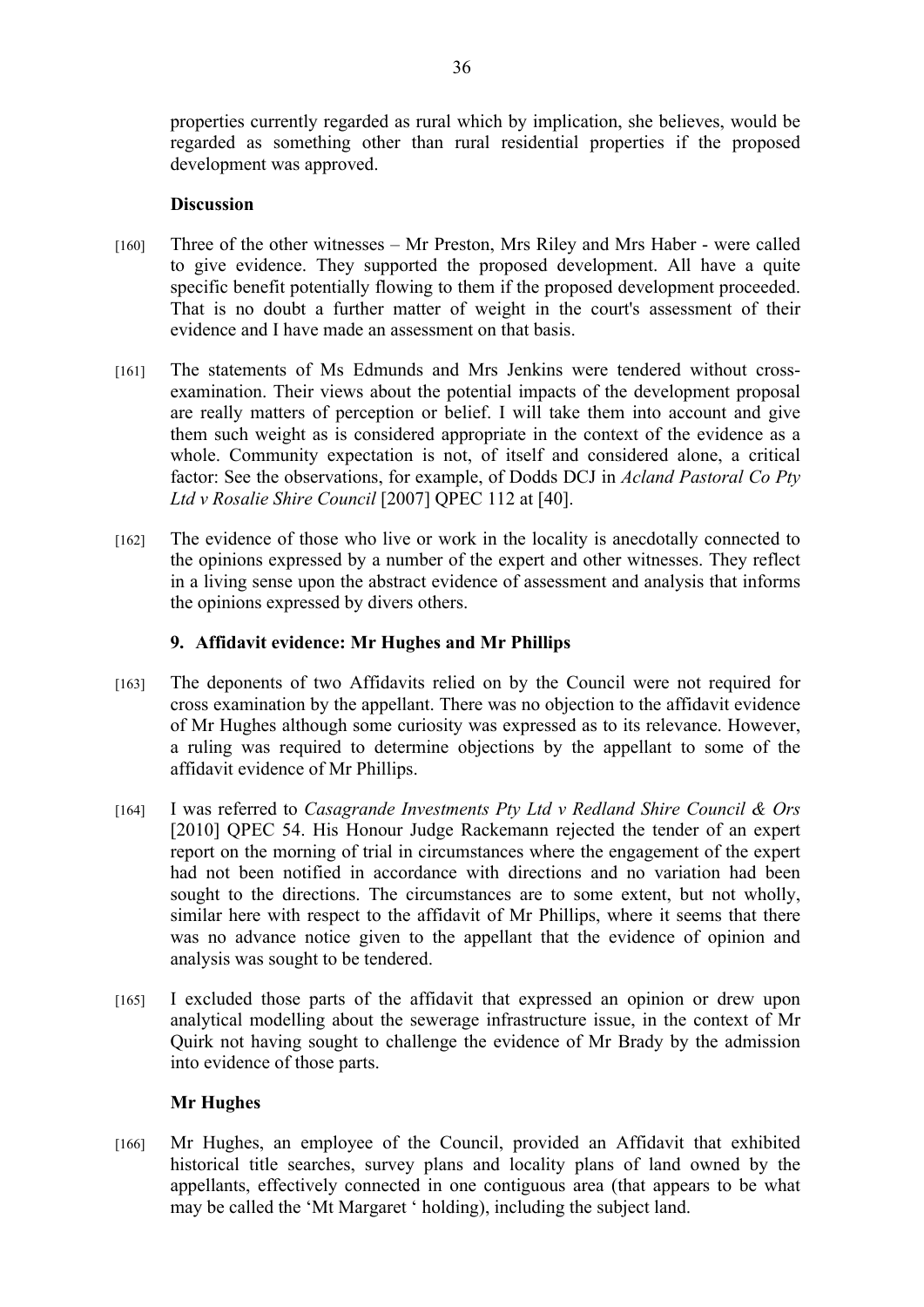## **Mr Phillips**

- [167] Mr Phillips is the executive manager strategic planning for the Council. His Statement provides, as far as was admissible, the following information:
	- Council has no existing plans for any future infrastructure in the Alice River area.
	- No Council investigation has been made into costing of future infrastructure in the area.
	- The development would require additional reservoir storage, with a duplication of the existing reservoir being the most likely solution.
	- Council's 10 year capital works programme commencing 2010- 2011 did not include any upgrade for existing infrastructure in the area.

#### **Discussion**

- [168] If the intent of Mr Hughes evidence (the relevance being a matter about which I am still uncertain) is that there is a potential in the future for other land to be the subject of similar development applications, I would consider that to be too long a bow to draw and speculative at best. In any event, it would not be a valid consideration in assessing this development application.
- [169] The four matters referred to by Mr Phillips reflect a number of the Council's responses to the properly made submissions received by Council: the concern expressed about Rupertswood being connected to a reticulated sewerage scheme, the sewerage reticulation options for the development being 'out of sequence for the overall infrastructure provisions for the city' and upgrades to the water system being required to cater for the increased population. The Council had (as the appellant submitted in relation to the objection to Mr Sutherland and Mr Brady's evidence) it seems to me, already formed an early and adverse view to the original and the revised infrastructure proposals.

## **The objection to the evidence of Mr Stack**

- [170] Mr Stack is a registered property valuer and real estate agent. He was engaged by the appellant over a period of time to advise them with respect to the development application. His experience includes assignments for the former Townsville City Council and former Thuringowa City Council for the provision of advice on residential and industrial land assessment and availability in the planning and infrastructure context. He had been appointed chairman of the Council's CBD Task Force.
- [171] He provided a number of reports on need and demand issue for park or rural residential areas in the Alice River locality.
- [172] Mr Quirk had foreshadowed an objection to the qualifications of Mr Stack to give the evidence, which in other cases he submitted was given by economists. Mr Stack is not an economist.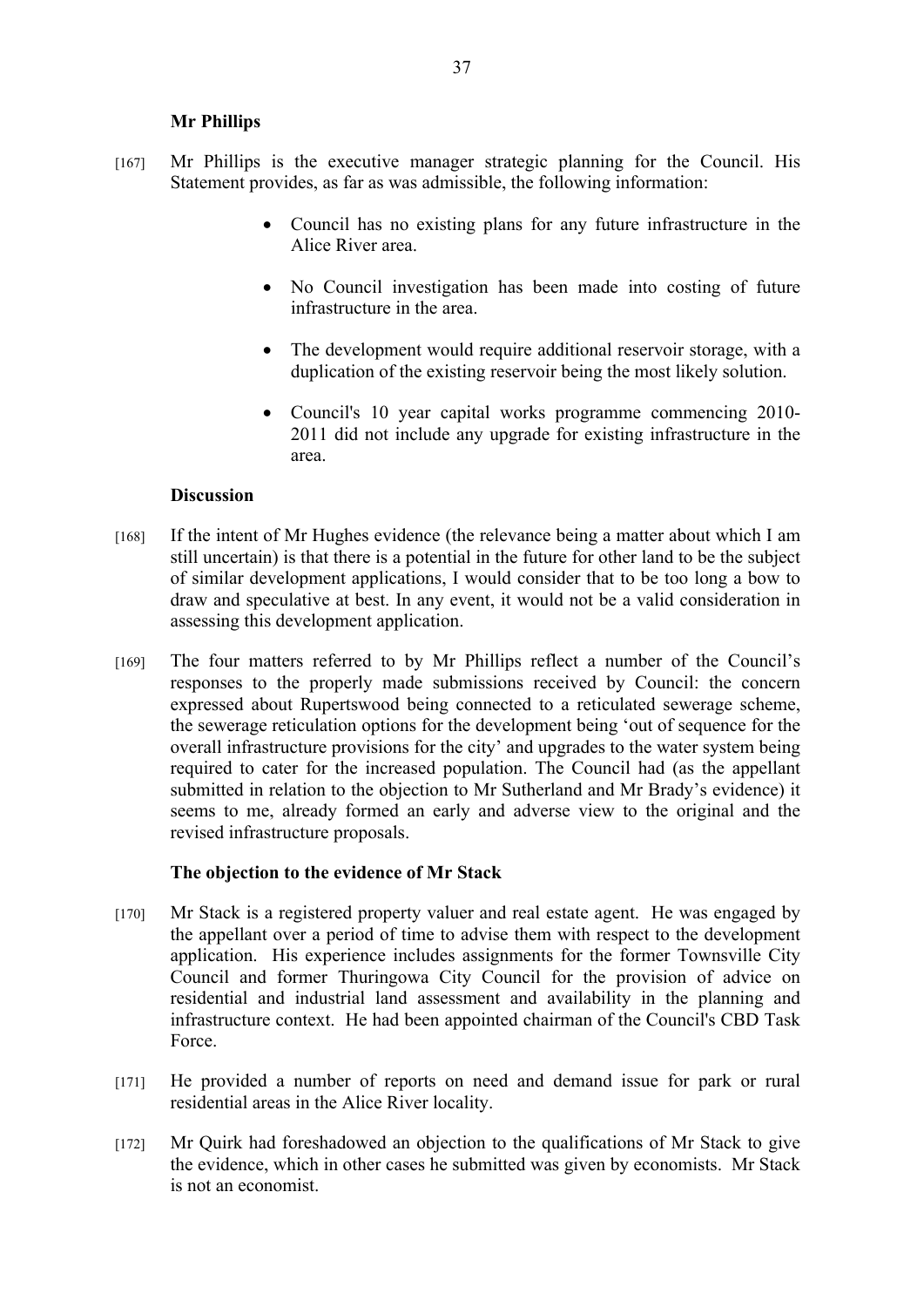- [173] Mr Hughes SC submitted that the witness was qualified to do what he did, namely research into matters of fact, and that it was the town planning evidence that would draw, amongst other things, on those facts to establish "need".
- [174] Counsel agreed that the evidence be admitted on the hearing subject to my determining the objection in this judgment.
- [175] The Council in submission said that Mr Stack was not an economist and spoke only of demand, that his evidence was simply about vacant lots without identification of what was "new to market" as distinct from movement from lot to lot (selling one lot and moving to another).
- [176] Mr Stack conceded as much in cross-examination.
- [177] Mr Hughes SC simply iterated and emphasised in submissions, in effect, that the evidence of Mr Stack about demand was part of the "need-public benefit-planning" contextual architecture, I infer, in the holistic sense.
- [178] Mr Stack's evidence is not tendered as a subject for that of an economist. No attempt was made to qualify him as such. He plainly is not an economist. I regard his evidence as being an assemblage of factual data that compliments rather than drives the expert evidence of others. He has given of "demand", but in the context of a continuum of sales level across several years. He did not attempt a "development feasibility" analysis. His "demand analysis" was market based rather than predicated on "feasibility" or "viability".
- [179] I consider Mr Stack's evidence does not go beyond the boundary of his qualifications. He expresses some opinions but restricts it to his area of training and expertise: the factual data and explanation of it. To the extent that he expresses a view about community benefit, that view is limited to what I think is both reasonable and irrefutable; that is, that critical mass (in this case of population numbers) is a driver of the provision of service and social infrastructure in a community of people.
- [180] The objection to Mr Stack's evidence, which falls to be assessed with the limitations I have referred to, is overruled.

#### **10. Mr Stack**

- [181] Mr Stack conducted a Need's Analysis in January 2005 and a Need's Analysis Update in August 2007. Both reports form part of the common material in ex 2.
- [182] In those reports he made the following conclusions:
	- (a) an ongoing underlying demand for 1,350 new households annually exists in the Twin Cities;
	- (b) this is likely to increase to 1,500 new households by 2015-2020;
	- (c) *the projected annual underlying requirement for household creation determined in the 2005 report was too conservative; and population growths since 2004 in the Twin Cities region has been one of a growth recorded in previous decades;*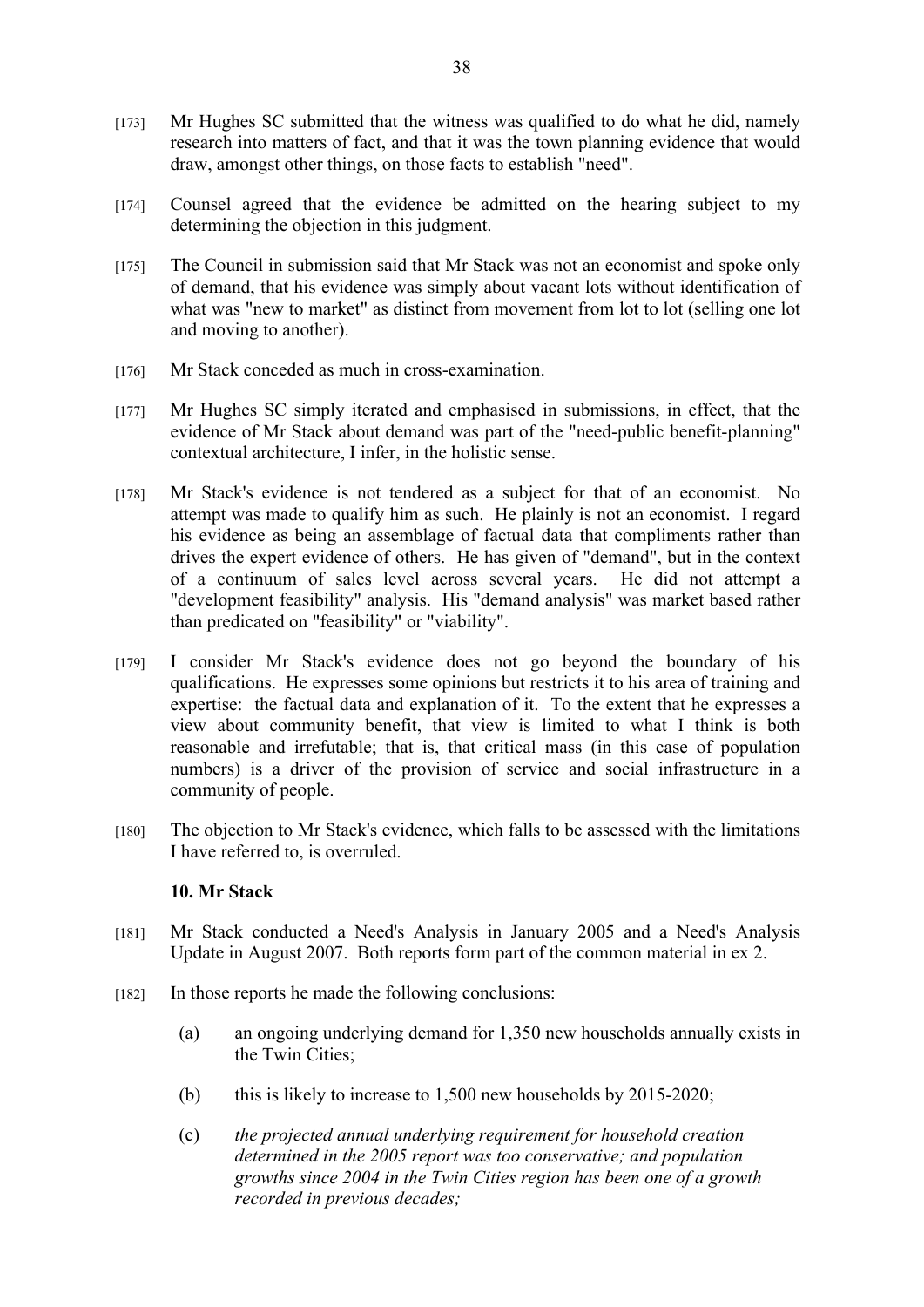- (d) the rural/park residential sector consistently achieves a market share of sales of 8% to 12%; the volume of sales in this sector of 100-120 sales per annum;
- (e) there is very limited diversity of product and location in the rural/park residential area;
- (f) *the land development sector in the Twin Cities' market is not being prepared for consistent high rates of population growth; significant affordability issues are now becoming evident in the local market through lack of supply of vacant land for residential accommodation and new dwelling supply;*
- (g) an opportunity exists in the market for a dominant rural/park residential development;
- (h) *the demand for park residential land in Rupertswood is now stronger than at any time in the past fourteen years;*
- (i) there is no proposed rural/park residential development proposed that will provide a diversity of product, in a close proximity to existing services;
- (j) *stage 3 of the Townsville bypass (Shaw Road connection) will be completed by late 2008, improving the proximity for Bohle Plains' residents, particularly the major employment corridors in the Douglas to Stuart precinct.*
- [183] In the 2007 report he also concluded that the most significant measure of need that had become evident in the past two years was greater affordability for residential accommodation. A lack of supply generally meant that value growth for most residential property types in the Twin Cities in excess of 50% has occurred since June 2005. In Rupertswood, values are for 4,000 m<sup>2</sup> sites have increased by more than 100% in that period. An increase in supply will assist in approving the level of affordability for consumers.
- [184] Mr Stack said that "the opportunity for a competitive Park Residential development [with service and social infrastructure as already exists in Rupertswood] to be development in the wider Townsville region is now limited. The only development fronts capable of providing a similar level of amenity, with a similar extension of existing services are situated at the Kelso and of the Upper Ross and adjacent to Black River at Jensen. Both of these locations are equally, or more, distant from the existing Thuringowa Central Commercial Centre and the imminent route of the Townsville bypass than Rupertswood."
- [185] In January 2009, Mr Stack's firm conducted a Need's Assessment for another site seeking a material change of use for park residential use west and north of the Bohle River to Yabulu (further north from the land). He referred to the available Park Residential Lots that were ready for market, including 9 lots at Rupertswood - sold by the time of Mr Stack's third report on 07 December 2009 (ex 20). He said, "underlying demand for park residential sites should remain at 10% to 12% for the total market share in the short to medium term future": that is, 100 to 120 lots per annum.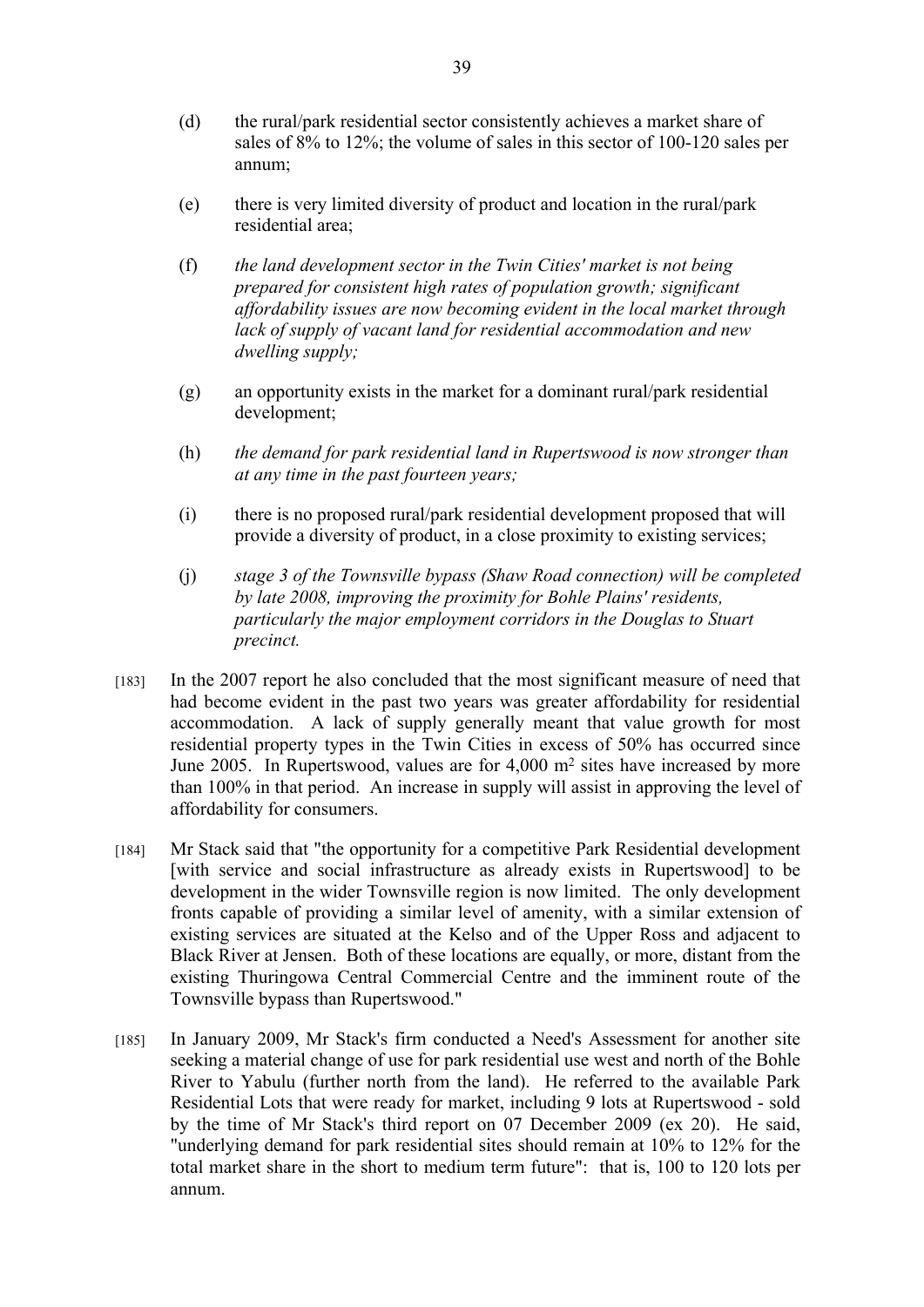- [186] In a fourth report dated 22 June 2010 (ex 21) Mr Stack said "all potential lots capable of being developed in Rupertswood estate have now been established" and that some 50-100 sites remain vacant in the wider Rupertswood estate. None of the lots without dwellings were developer owned.
- [187] In a fifth report dated 06 September 2010 he confirmed their continuing application of the previous reports to and in "the current market". He referred to the effects of the global financial crisis and economic conditions between 2008 and 2011. He described it as a "tough old market".
- [188] In the 2009-2010 financial year, Park Residential to Urban Residential sales showed 14.95% for the former, consistent he says with previous years and supportive of a long term trend in market share. There were 29 sales in Rupertswood.
- [189] There were no new Park Residential estates being developed and marketed west of Bohle River in Townsville. There was Park Residential land in small lot numbers being marketed at Alligator Creek, south of Townsville. He estimated about 70 lots remained in Rupertswood. In the financial year 2009-2010, 20 new lots were sold in Alligator Creek and 29 existing vacant lots were sold in Rupertswood.
- [190] He also referred to an internet search of lots for sale as at 13 September 2010 (minimum 2 hectares but less than 5 hectares). There were 105 lots in the Greater Townsville area, including 26 at Alligator Creek and 2 at Rupertswood.
- [191] Mr Stack did not think that non-reticulated sewerage was a significant adverse factor in the development proposal, but considered reticulated sewerage was a likely beneficial factor.
- [192] He had not counted vacant sites in the Need's Analysis they were not necessarily available. Hence he did not dispute Mr Davis' estimate of 532 lots. He referred to Map 5.6 in the Planning Scheme (Urban Growth Boundaries) and expressed the view that the areas identified in other suburbs were generally comparable with Rupertswood (save for schooling availability at Jensen and Mount Low). He agreed in cross-examination that there was sufficient land available elsewhere to provide the number of Park Residential lots proposed in the development. He said market support for sales depended on a number of factors, including pricing. He referred to Map 3.5B in the Planning Scheme and noted it did not reflect the Traditional Residential development of "Bushland Park" and "Sanctum" which was occurring in rural designated areas (or be it within the Urban Growth Boundary). He did not identify at Rupertswood what Mr Davis described as "unsustainable characteristics". He considered that the available lot "take-up" was higher in Rupertswood than in Townsville.
- [193] Mr Quirk in submissions said that need in the context of residential development was not "locational", that is, was not a "requirement" for the whole planning scheme community. He said that even if one was simply referring to locality community, need had to be established.
- [194] Mr Hughes SC submitted that the community was the whole planning scheme area. He referred to the DEO's and s 5.6 of the Planning Scheme and the use of the expression "communities".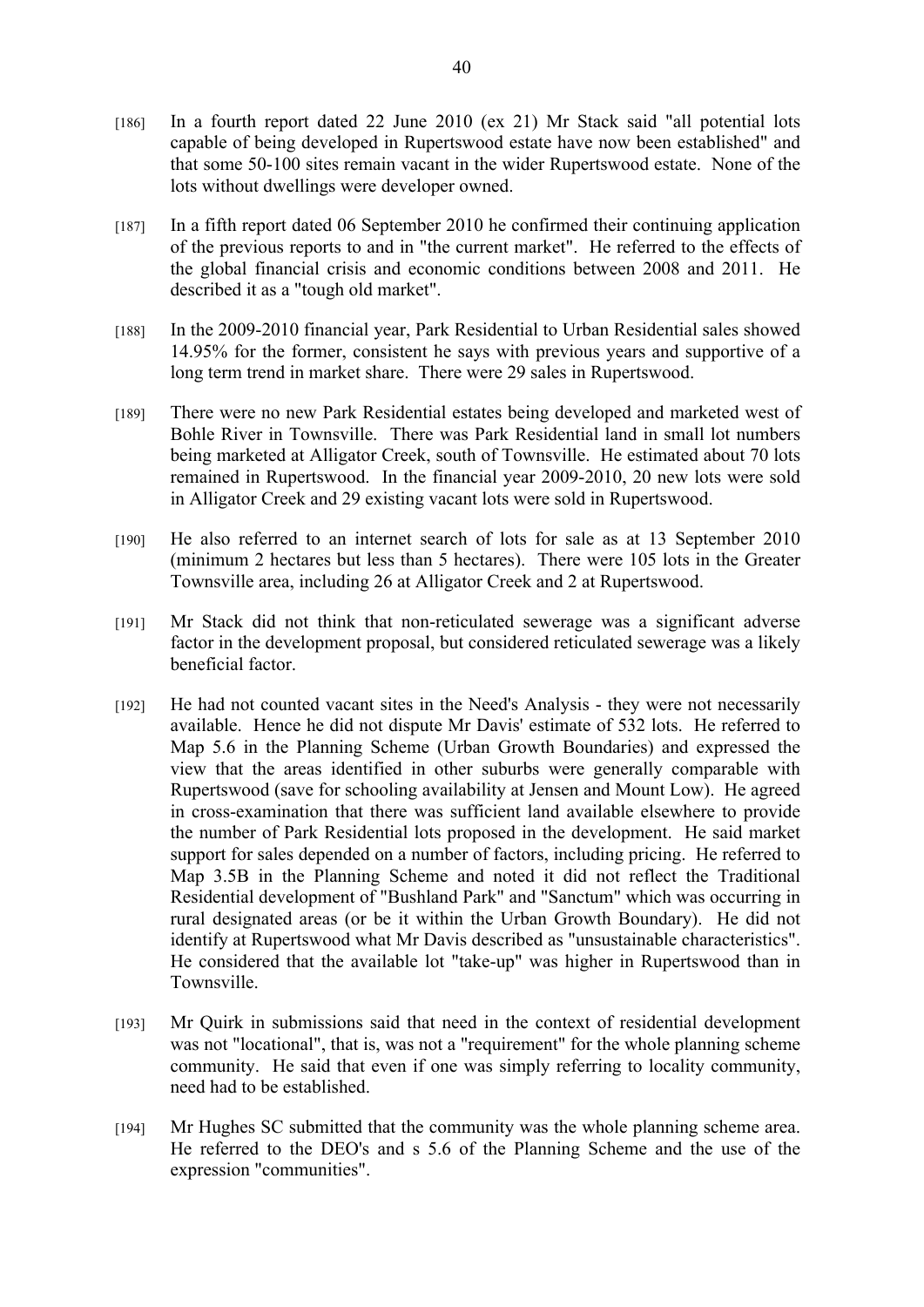- [195] Mr Quirk submitted that whether there was viable alternative land required a focus on the planning scheme, although that did not restrict the satisfaction of such need by land outside the previous Local Government area of Thuringowa City. He said the issue was whether there was need for the proposed development: could it be accommodated on other suitable and available land? He submitted that Mr Stack's evidence showed that need could be so satisfied. I assume the expression "viable alternative" means land that is available and able to be used.
- [196] Mr Hughes SC in submissions said that a planning "need" was something that will enhance the physical wellbeing of a community and that the proposed development would do so by providing positive community and public benefits without their being unacceptable impacts on amenity.
- [197] He identified the public benefits as those referred to by Mr Preston (the store owner), Mrs Haber (the child care centre proprietor), by Dr Olsen (ecological) and Mr Brady (infrastructure). Those matters are referred to in the preceding paragraphs relevant to each of those witnesses and the relevant discussion.

#### **Discussion**

[198] In *All-a-wah Carapark v Noosa Shire Council* [1989] QPELR 155, Skoien DCJ wrote at 157-158:

> *"I interpret the phrase 'public need' as involving a different concept from the word 'demand'. The latter suggests a subjective desire for the development. The phrase 'public need' suggests an objectively perceived need for the development and connotes 'the idea that the physical wellbeing of a community, or some part of it can be better and more conveniently served by providing the means for insuring the provision of that facility, subject always to other considerations of a town planning kind'. See* Skateway Pty Ltd v BCC & Ors (1980) 1 APAD 417 at 424*. To illustrate by example, most residents of a small country town, if asked, might voice a demand for the establishment in the town of a large department store. However, an objective judgment might well conclude that there was no public need for a development which was doomed to fail, for example, because of lack of sufficient resident population and the presence in a nearby large city of similar established stores. It is difficult to imagine the existence of a public need without the presence of a recognisable demand, but the presence of the latter does not necessarily establish the existence of the former."*

- [199] In *Luke v Maroochy Shire Council* [2003] QPELR 447, Wilson SC DCJ wrote:
	- *"[34] [T]he phrase 'public need' involves the notion that the physical well-being of a particular community, or a measurable part of it, can be better or more conveniently be served by providing the means for insuring the provision of the proposed facility, subject always to other relevant town planning considerations.*
	- *[35] The question whether need exists is to be decided from the perspective of a community and not that of the applicant, the development, its competitors, or objectors. Otherwise, the weight to*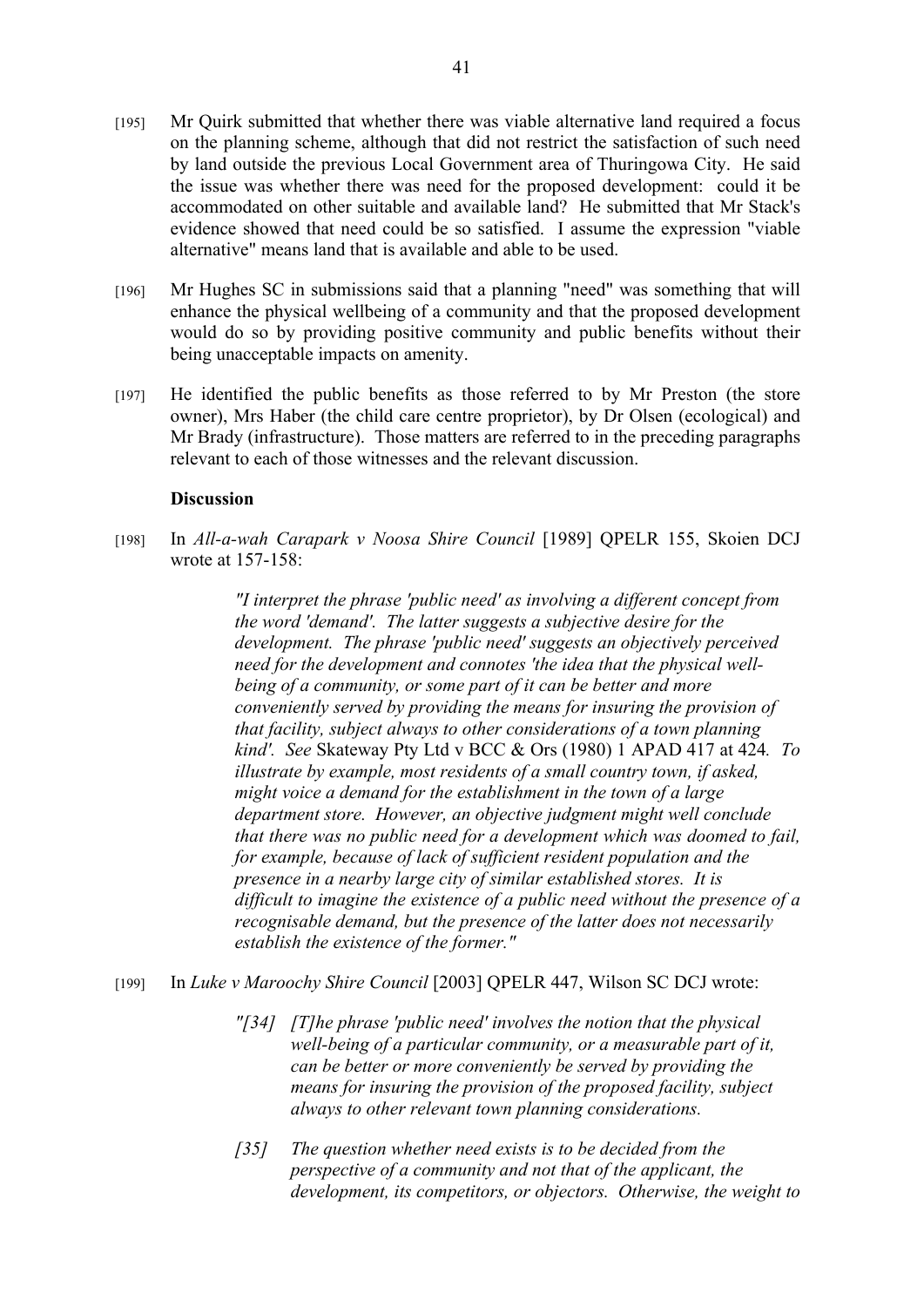*be afforded to it is not fixed and where, as here, the apparent public or community need for the proposed facility is strong and relates to a basic requirement of the resident population it is, plainly, a matter to which considerable weight must be given.* 

*[36] In this case that strong need must, however, be weighed against other factors including, in particular, impact upon the amenity of the residents. At the same time, of course, the community consists of more than just particular members of it. As the Court said in*  Holts-Hill Quarries Pty Ltd v Gold Coast City Council *(1999) QPELR 415 at 418-419:* 

> *'An attempt should be made to reconcile the various provisions where there is apparent conflict. However, there may be occasions when approval may properly be given to a proposal even though it may apparently conflict with some town planning objectives. Provisions exist for exceptions to be made to the general planning policy in appropriate circumstances, and this may mean that on occasions what may be regarded as genuine and legitimate concerns of some members of the community who may be adversely affected by a proposed development may have to overridden by what is in the best interests of the community as a whole.'*

[200] In *Rich & Anor v Central Highlands Regional Council* (supra), His Honour Judge Rackermann made observations about the use of the word "available" in the context of need (at p 7):

> *"In this respect, counsel for the appellant suggested that the use of the word 'available' meant that one should seek to identify a parcel of land which was on the market and could be purchased for sub-division purposes. In my view, that is construing the provision too narrowly. What the provision is concerned with is whether the overriding need for development can be otherwise accommodated on suitable and available land. The evidence demonstrates that there is other suitable land and that the land is available to be both subdivided and brought to market by the owners. As Dr Brown pointed out, if there is a significant need for such allotments, one would imagine that they would be brought to market to respond to that need.*

> *In addition to the area set aside by the Planning Scheme, the evidence shows that there are other areas, particularly in the Glengallan Road area, where sub-division to allotments of this size is occurring and can potentially occur, even though they are outside the area nominated in the Planning Scheme."*

[201] In *Cut Price Stores Retailers Ltd v Caboolture Shire Council* (1984) QPLR 126, the planning need was described as follows (at p 131):

> *"Need in cases such as this, does not mean pressing need, critical need, widespread desire, or anything of that nature. A thing is needed if its*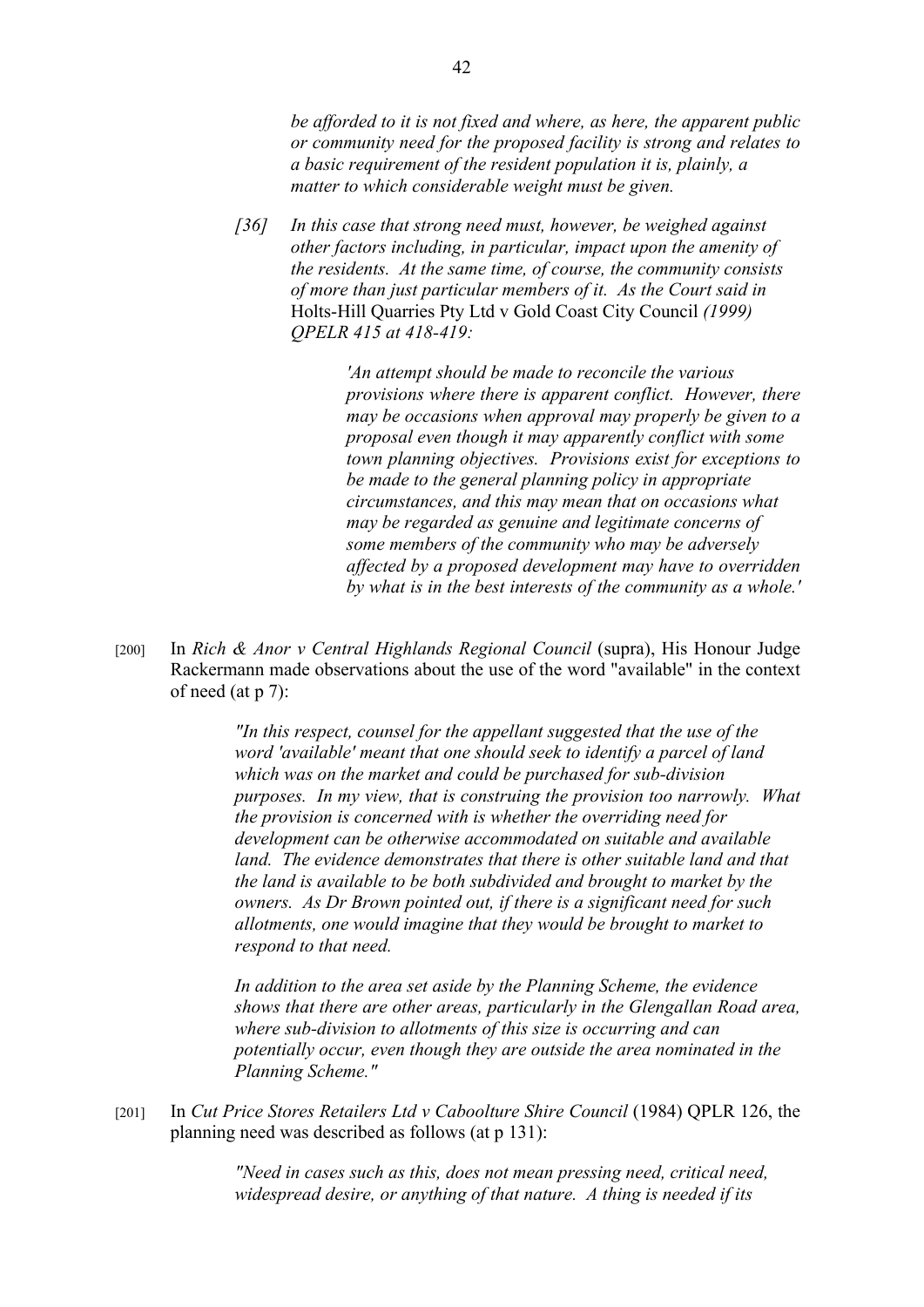*provision taking all things into account, improves the physical well-being of the community."*

See also Skoien DCJ in *All-a-wah Carapark v Noosa Shire Council* [1989] QPELR 155 (at 157 to 158); and *Luke & Ors v Maroochy Shire Council & Anor* (supra).

- [202] Need is a "relative concept to be given greater or lesser weight depending on all of the circumstances which the planning authority was to take into account": *Intrafield Pty Ltd v Redlands Shire Council* (2001) 116 LGERA 350 at 354.
- [203] In *Webster v Caboolture Shire Council* (supra), his Honour Judge Brabazon QC wrote:
	- *"[153] If no particular level of need is prescribed, then attention has to be paid to the facts of a particular case. The need may be weak, or strong, depending on the facts. It is also a relative concept, to be given greater or lesser weight, depending upon all of the circumstances which the planning authority has to take into account. See* Isgrow v Gold Coast City Council *[2003] QPELR 414.*
	- *[154] Like "grounds", need is to be considered from an objective point of view, and not from the subjective positions of kangaroo, bus lines or the neighbours who object to which proposal. As a Judge of this Court has explained:*

*'Public or community need has always been highly material in this jurisdiction and, under Maroochy Plan 2000, is broadened to include community "benefit" as well as community "need" and "the public interest". The phrase "public need" involves the notion that the physical wellbeing of a particular community, or a measurable part of it, can better or more conveniently be served by providing the means for ensuring the provision of the proposed facility, subject always to other relevant town planning considerations.*

*The question whether the need exists is to be decided from the perspective of a community and not that of the applicant for development, its competitors or objectors. Otherwise, the weight to be afforded that is not fixed, where as here, the apparent public or community need for the proposed facility is strong and relates to a basic requirement of the resident population it is, plainly, a matter to which considerable weight must be given.'"*

- [204] His Honour went on to cite the passage of the Court in *Holts-Hill Quarries Pty Ltd,*  cited in *All-a-Wah Carapark v Noosa Shire Council,* at [36] (supra).
- [205] The appellant submitted that "the need could be met on the subject land absent unacceptable impacts on amenity. It is well recognised that the existence of a planning need coupled with an absence of unacceptable impacts is a strong, if not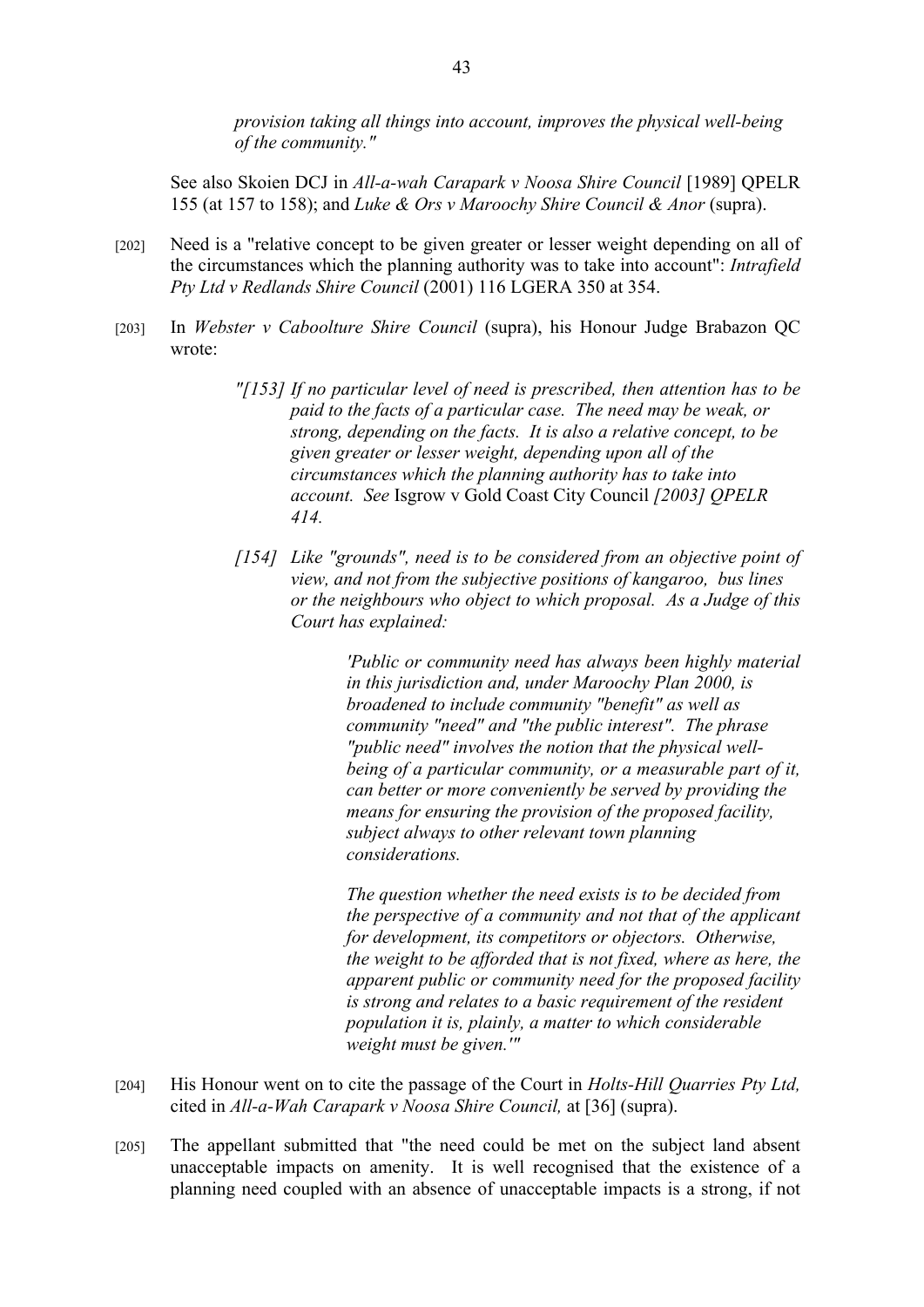determinative, planning ground in favour of approval: *Arksmead v Council of the City of Gold Coast* (2000) 107 LGERA 60."

- [206] Rupertswood had been established for about 30 years and has progressively developed towards saturation point. Mr Davis in his evidence was very critical of the establishment of Rupertswood estate. He called it "an isolated and unsupported settlement unrelated to and disconnected with a greater urban footprint of Thuringowa." He said that "infrastructure and services are virtually non-existent". He also said that "to perpetuate and encourage the growth of Rupertswood, is to compromise the integrity of the planning scheme".
- [207] Those expressions, which were the subject of vigorous cross-examination and to which I have already referred in dealing with the town planning evidence, are somewhat inflammatory. They ignore the undeniable fact that even if the establishment of Rupertswood estate was a mistake in proper town planning principle, nevertheless the estate exists, has grown to its capacity for resident population and is going to exist into the future. The need in the Rupertswood community is for a critical mass of population that will enable the provision of services to which other residential communities are accustomed to be provided on a viable basis.
- [208] It is not good or sound town planning and environment practice to simply assert that a residential area has been created in error and then to effectively "write it off". Rather than abandon Rupertswood as a planning error, it is more beneficial to the planning scheme community and it is open upon a proper construction of the planning scheme, to enhance the capacity of that single community by allowing it to grow sufficiently to enable the provision service and social infrastructure to the whole of the existing and new community that a development such as proposed would provide and to restore integrity to the residential area. I do not see that course as destroying the integrity of the planning scheme. Quite to the contrary, I consider that it enhances it.
- [209] In *Plafaire Projects Australia Pty Ltd v Council of the Shire of Maroochy & Anor* [1991] QPLR 87, His Honour Judge Quirk referred to community interests in the context of a rezoning application from rural to residential. So far as is relevant, His Honour wrote (at pages 87 to 88):

*"The subject land is presently undeveloped but has been cleared for grazing purposes. Attempts have been made in the past to farm some of it for the growing of sugar cane. Sippy Creek forms part of the southern boundary and further to the south some sugar cane is still grown. To the east across Claymore Road is found the Mooloolah River National Park"; and* 

*"The need for the 'earmarking' of land that can be developed in a suitable and reasonably economical manner for residential use could not really be sensibly denied. However, it was argued that the Strategic Plan had already identified other areas as being suitable for urban expansion. In response evidence was given which doubted the suitability of some of this land for residential use; drainage problems were identified and the feasibility of providing appropriate services and access to other areas was questioned. Much time was taken in a study of what land within this local*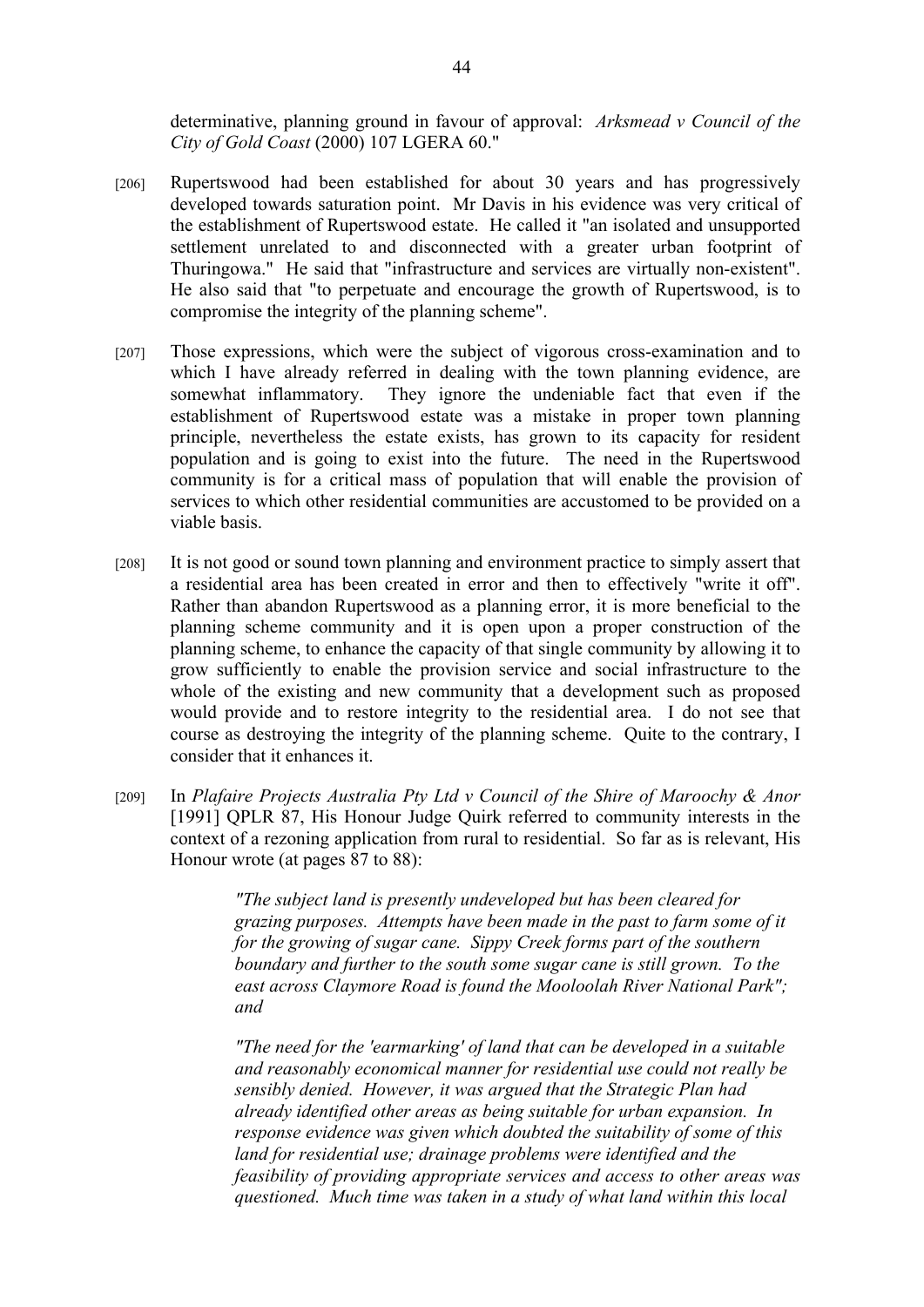*authority area and adjacent areas was or was not available for urban purposes.* 

*A resolution of many of these questions may well have been called for had we been dealing in this case with an important departure, for the first time, in relation to this particular area of the Shire, from the provisions of the Strategic Plan. The Court has, on many occasions, recognised the importance of a Strategic Plan as a planning instrument and the undesirability of any action on the part of the Planning Authority or the Court that might run contrary to the important objectives of the Strategic Plan.* 

*However, in this Appeal, it is my view that we are dealing with a plan which (so far as this particular area is concerned) has simply been overtaken by events. Furthermore, to put in bluntly, the most significant of these events was the decision of the Respondent to approve of the rezoning to residential A of an area of land immediately to the west of the subject land. Attempts made, somewhat lamely, by Planning Consultants called by the opponents to the rezoning, to "colour" this decision as regrettable simply missed the point entirely. For all practical purposes it is a decision unlikely to be reversed and has affected the future of this area in a very significant way. If one also takes into account other decisions which have been made in regard to the land destined for educational purposes, the futility of debating the Town Planning propriety of seeing this area as a "node" of future urban activity must be readily apparent."*

- [210] Mr Quirk said in submissions in reply that it could not be asserted that the planning scheme had been 'overtaken by events' since it had been commenced only in 2003. Whilst only eight years have passed, the point is not so much the recency of the commencement of the planning scheme but rather the fact that it seems not to have taken into account a means of developing Rupertswood, so as to overcome the disadvantages referred to in such strong language by Mr Davis.
- [211] Whilst I do not think 'overtaken by events' is a particularly apt expression in that context, the urban growth boundary in the Rupertswood locality has an appearance of artificiality and it is clear that when the policy was created and when the planning scheme was made Rupertswood was an incomplete development. That has changed in the last ten years and is no longer the case.

## **Is there an infrastructure burden on the Council inherent in the Preliminary Approval?**

[212] The application does not require Council to provide new or extensions to existing infrastructure. The application when first made referred to connection to reticulated sewerage. It was clear that the Council was not going to provide that facility. Hence the application was modified to incorporate non-reticulated sewerage at each allotment (consistent with Rupertswood). Hence considerations of the nature of those referred to in *Harderan v Logan Shire Council* (1989) 1 Qd R 524 and *Adam & Anor v Gold Coast City Council* [2007] QPELR 379 are not involved in this matter.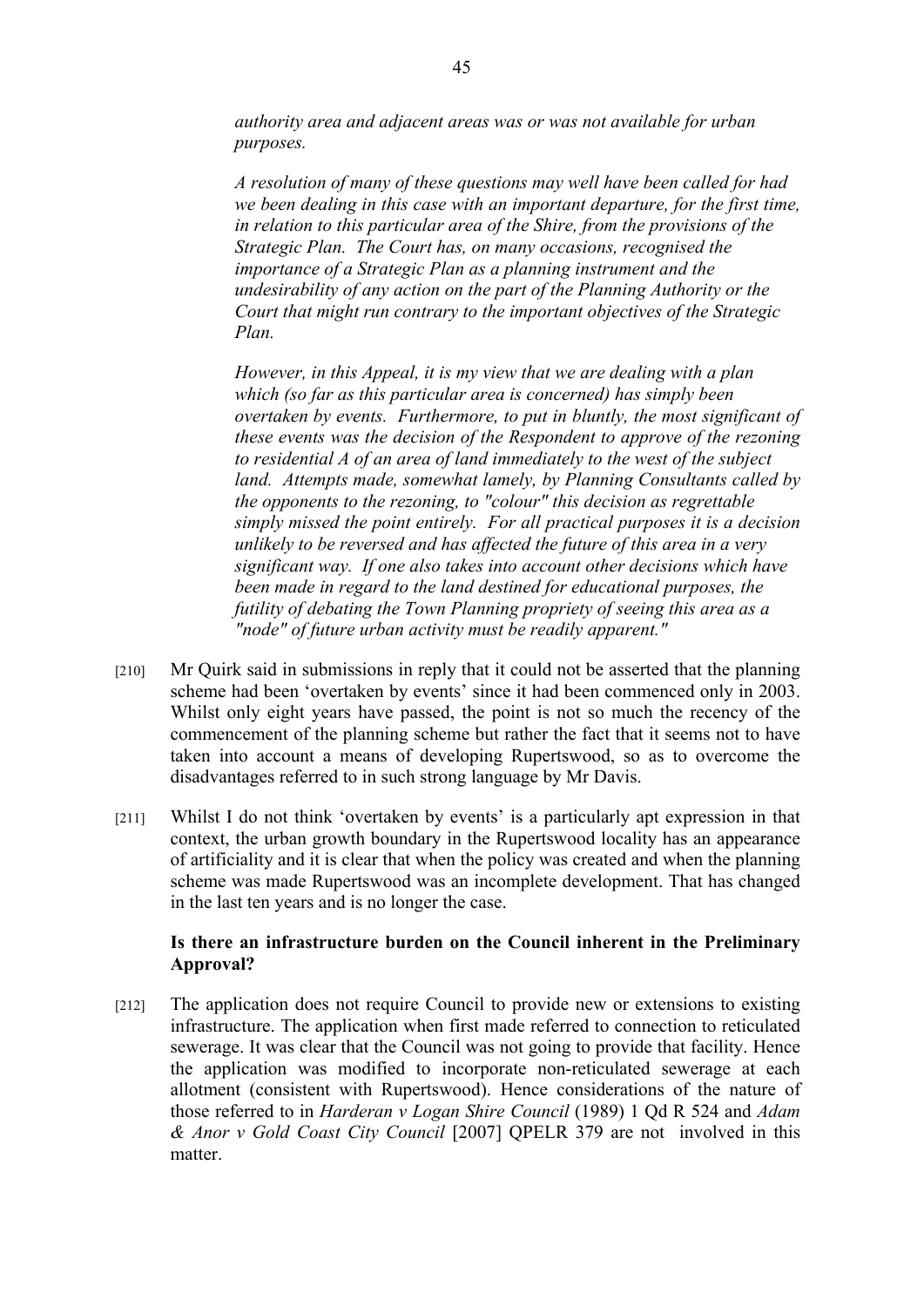#### **Conflict and Sufficient Grounds**

- [213] In *Luke & Ors v Maroochy Shire Council & Anor* (supra), Wilson SC DCJ referred to the sufficiency of planning grounds, not withstanding conflict with the Planning Scheme:
	- *"[103]* IPA *s 3.5.14(2)(b) provides that the assessment manager's decision (or, in this case, the decision of this Court) must not conflict with the Planning Scheme unless there is sufficient (planning) grounds to justify the decision. The existence of conflict is a question of law. Any conflict said to arise must be plainly identified that that is a process undertaking by looking at the scheme as a whole, rather than isolated provisions. The word 'sufficient' refers to the weight to be afforded on any particular ground which is advanced as a reason for approval, despite conflict; and the phrase 'sufficient (planning) grounds' refers to those( planning) grounds of sufficient weight to justify approval, despite the conflict, and includes any grounds which relate to the merits of the application"*(my parentheses)*.*
- [214] The decision, of course, refers to "sufficient planning grounds" whereas the applicable expression in the IPA is "sufficient grounds".
- [215] The term 'grounds' is defined in IPA in Schedule 10:

## *"Grounds, for sections 3.5.13 and 3.5.14 –*

*(1) Grounds means matters of public interest.*

*(2) Grounds do not include the personal circumstances of an applicant, owner or interested party."*

- [216] 'Grounds' are not limited to merely planning issues, but refer in a broader sense to the purposes and objects of IPA: *Bullock & Ors v Maroochy Shire Council & Anor* [2008] QPELR 115.
- [217] See also *Leda Holdings Pty Ltd v Caboolture Shire Council & Ors* [2006] QCA 271 per Jerrard JA at pp9-10; and *Australian Capital Holdings P/L & Ors v Mackay City Council; Australian Capital Holdings P/L v Mackay City Council & Ors* [2008] QCA 157, at [54] to [57].
- [218] In a case such as this, the correct approach requires the Court to identify the nature and extent of the conflict and to assess, in the context of the Planning Scheme as a whole, whether there are grounds of sufficient weight to justify approval, despite conflict and bearing the mind the proscription in the Act against prohibiting development. In this case the fact that there is conflict is not an issue - it is plain that conflict does exist and is readily apparent from the very nature of the application. The process has been described by the Court in *Gelling v Cairns City Council* [2008] QPEC 38 per Dodds DCJ at [83] – drawing on the judgment of Muir JA in *Australian Capital Holdings* (supra) and adapted to s 3.5.14 (2) (b) IPA – as:
	- "(a) identifying the grounds which may justify approval;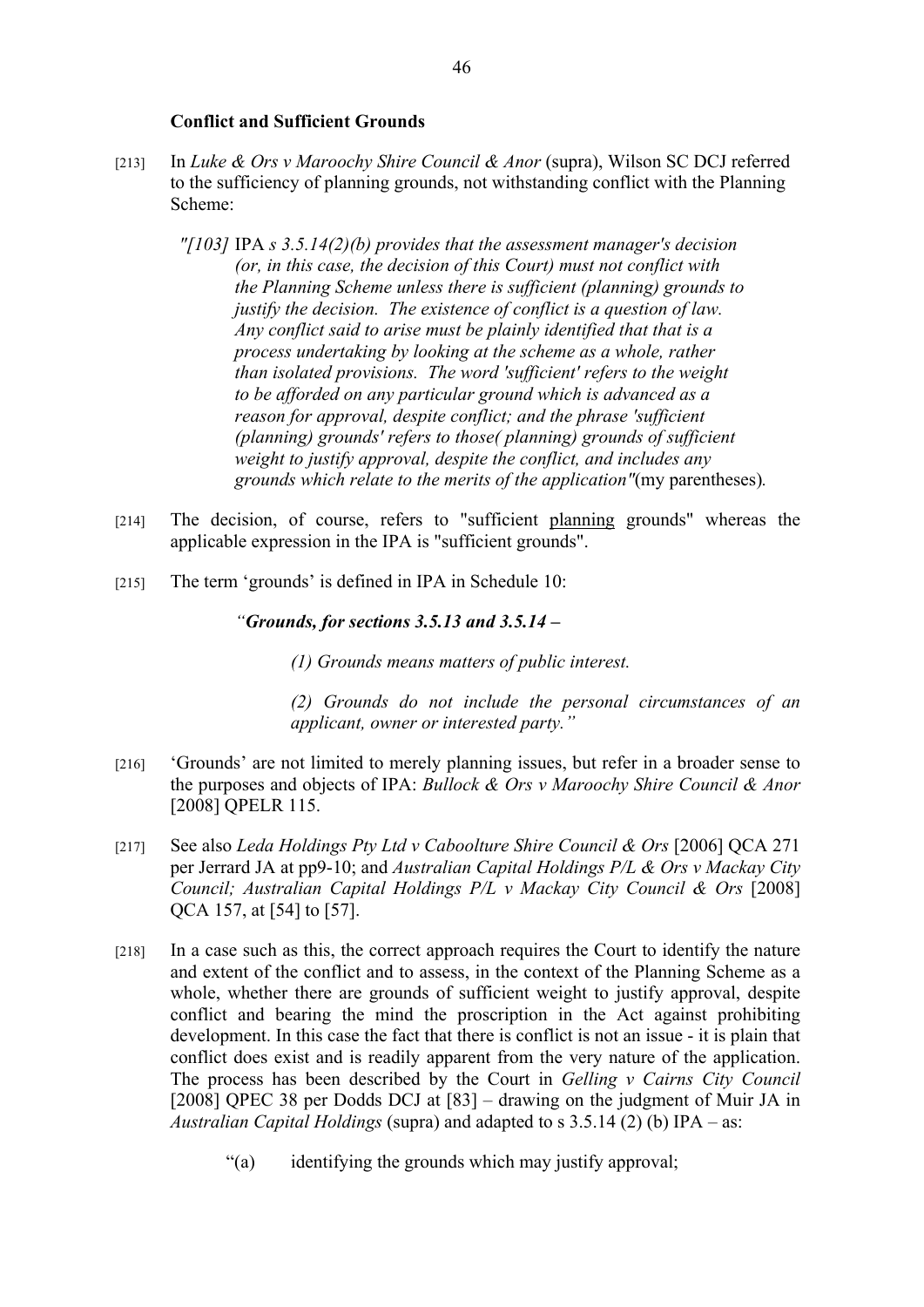- (b) assessment of the role and importance to the planning scheme of the provisions which would be infringed should the proposal be approved;
- (c) the adverse consequences, if any, which might flow from such infringement; and
- (d) the competing merits and weight of the grounds relied on to justify approval."
- [219] I have in discussion through this judgment identified grounds which justify approval in the context of the planning scheme and in particular the urban growth boundary and reservation of the rural area within which the land is located. I am satisfied that there are no adverse consequences that will flow from an infringement of the planning scheme provisions and indeed there are positive benefits inherent in the proposed development. The land in its location, in the context of the existing Rupertswood, is somewhat uniquely situated. An approval of the application is unlikely to set a precedent in respect of the relevant planning considerations. In my view there is sufficient merit and weight in the grounds relied on and that are largely summarised in my discussion about the urban growth boundary, to justify approval.

#### **Conclusion**

- [220] Ecological and landscape considerations, traffic, water supply and sewerage disposal are all adequately dealt with in the development application. There are in my view no issues that are not amenable to and manageable by the imposition of reasonable conditions.
- [221] I have expressed views in the course of discussion about the issues in the appeal. From a town planning context, there are good reasons why the planning scheme can properly be seen as having not made proper provision for the development of Rupertswood. The growth of Rupertswood to a completion of that development indicates a preference for this area for the type of lifestyle and lot size that rural residential developments of the nature proposed. They are consistent with those in the neighbouring estate.
- [222] There is a need for the development that cannot be supplied by alternative sites located elsewhere in the planning area. The land is not GQAL. There have been and are no specific plans for the land that reflect a rural character, beyond what I consider to be a marginal rural use at present. Its character is defined by its connection with neighbouring Rupertswood rather than by rural land on its other boundaries, which is in a real sense disconnected by two rivers and riparian corridors and a power transmission line.
- [223] The land is immediately adjacent to Rupertswood with a common boundary and has connectivity with that residential estate. It is historically arguable that there was expectation, on the part of Council and the appellants, of residential development of some sort - albeit of a more limited scope than the proposal - that has the potential to provide a critical population mass, through an increase in residents added to those in the Rupertswood Estate, for infrastructure and services that brings with it positive benefits for the community.